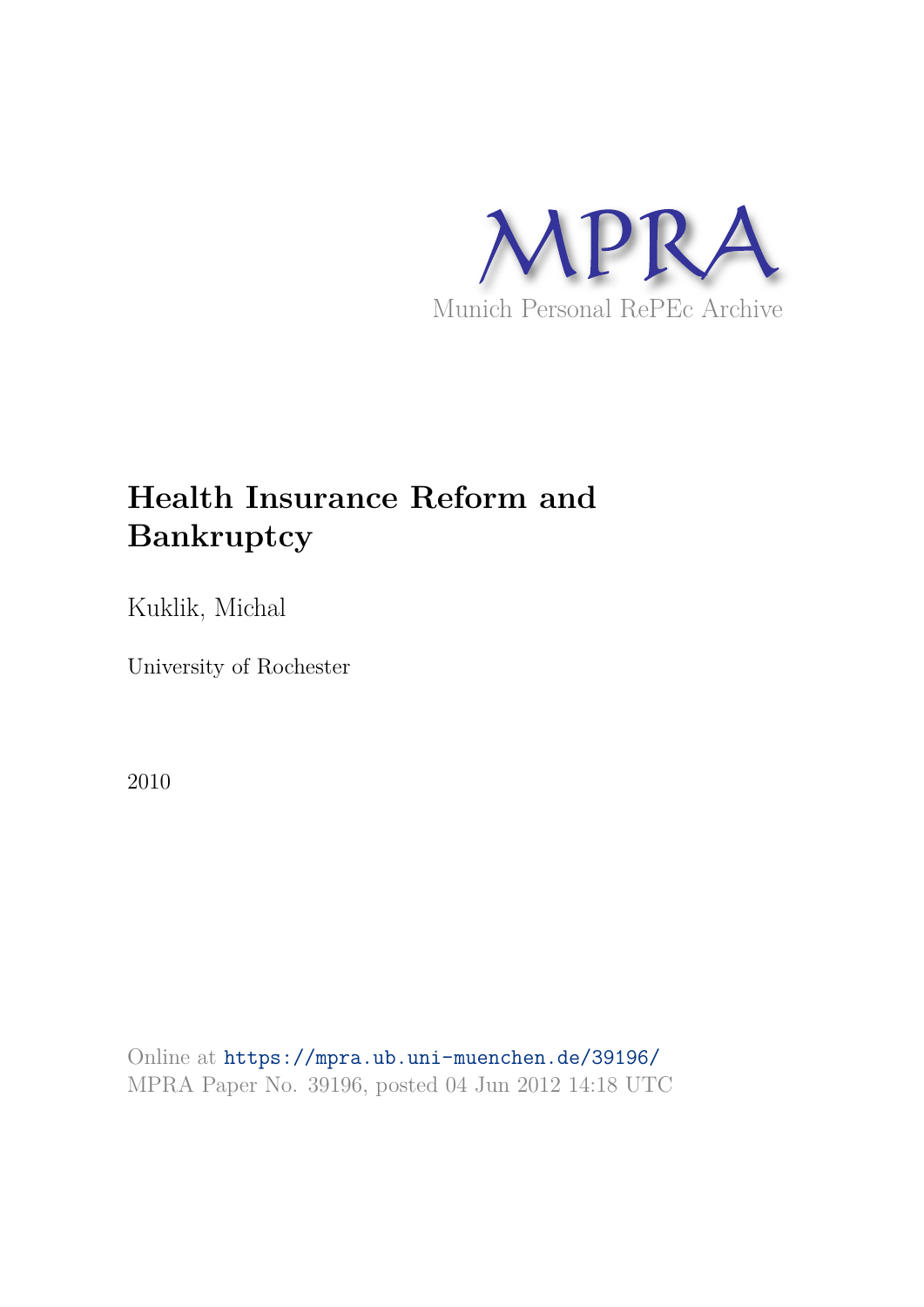# Health Insurance Reform and Bankruptcy<sup>∗</sup>

Michael Kuklik†

April 2012

#### Abstract

#### Abstract

Medical bankruptcy was at the heart of the health care reform debate. According to Himmelstein et al. (2009), 62.1 percent of bankruptcies in the United States in 2007 were due to medical reasons. At the same time over 15 percent of Americans had no health insurance. The 2010 health care reform was designed to address the lack of health coverage and medical bankruptcies. In this paper, we employ a dynamic stochastic general equilibrium overlapping generations model with incomplete markets to quantitatively evaluate the impact of the health care reform on the health insurance market and the bankruptcy rate. We find that (i) the reform fails to address the bankruptcy problem as it cuts the bankruptcy rate by only 0.06 percentage point to 0.94 percent and the medical bankruptcy rate by 0.07 percentage point to 0.70 percent; (ii) the reform succeeds in providing almost universal insurance coverage with only 4.1 percent remaining uninsured; (iii) the average tax rate has to increase by 1.1 percent to finance the reform; (iv) the reform increases welfare by 5.2 percent; (v) the redistribution component of the reform drives the welfare gain by 5.8 percent, and the insurance market restructuring decreases welfare by 1.6 percent.

Keywords: unsecured credit, bankruptcy, default, health insurance, health care reform, risk sharing, dynamic stochastic general equilibrium model, overlapping generations, heterogeneous agents.

JEL Classification: D52, D60, G22, G33, E21, E60, I11.

<sup>∗</sup> We would like to thank Arpad Abraham, Mark Aguiar, Kartik Athreya, Mark Bils, Yongsung Chang, Jay Hong, Ryan Michaels, and Ronni Pavan for helpful comments and suggestions. All remaining errors are ours.

<sup>†</sup> Department of Economics, Harkness Hall, University of Rochester, Rochester, NY 14627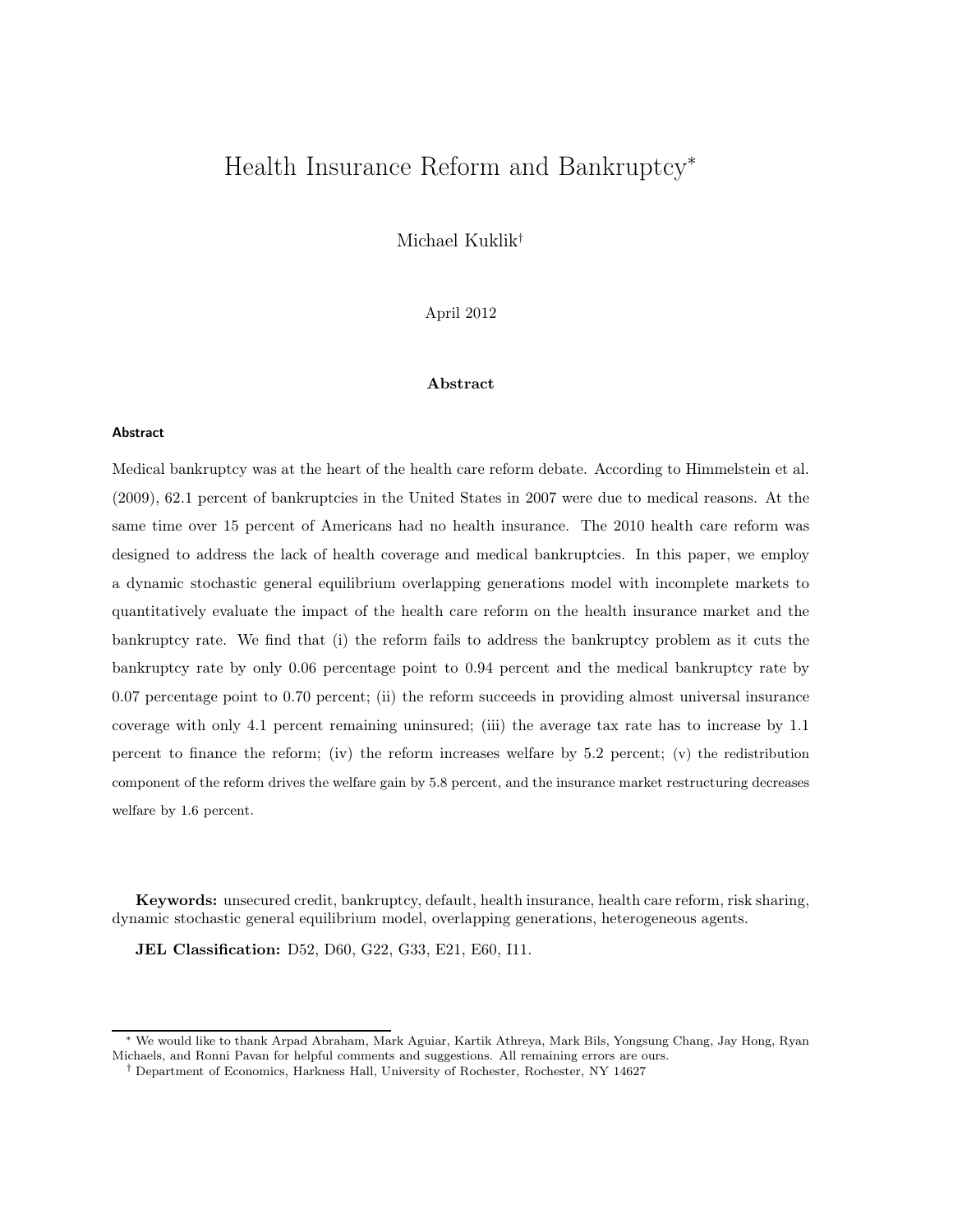# 1 Introduction

In the United States there were 1.1 million consumer bankruptcy filings in 2004. People file for bankruptcy for various reasons. Some default due to loss of employment or divorce, but the most prominent reason for bankruptcy is health related. According to Himmelstein et al. (2009), illness and medical bills contributed to over 62.1 percent of all bankruptcies in 2007. Often bankruptcy is the only form of insurance against these types of rare, catastrophic events, but health and medical expenditure shocks are different because they are directly insurable.

Strikingly, 15 percent of the population had no health coverage in 2007. In the 2004 National Health Interview Survey, Adams and Barnes (2006) find that 53.3 percent of the uninsured cannot afford health coverage but less than 6 percent say they do not need insurance. In the event of a health shock, the uninsured can resort to bankruptcy to purge the cost of medical treatment, but having health insurance does not grant immunity against health shocks. Himmelstein et al. (2009) report that 69.2 percent of debtors who filed for medical bankruptcy had health insurance at the time of filing. Thus, not only the lack of coverage, but also quality of coverage is an important aspect of the health insurance system that contributes to medical bankruptcies.

The Patient Protection and Affordable Care Act of March 23, 2010 was designed to address the above issues. In heated political debates, medical bankruptcies were used in arguments by the proponents of the reform. President Obama, in his address to a joint session of Congress, described the uninsured as "living every day just one accident or illness away from bankruptcy." Various news outlets addressed the topic of medical bankruptcy. The New York Times ran the article, "From the Hospital to Bankruptcy Court," which portrayed the lives of several families who filed for medical bankruptcy. From a policymaking standpoint, the impact of the reform on bankruptcy is an important question that, to our knowledge, has not yet been addressed.

In this paper, we quantify the effect of the 2010 health care reform on the health insurance market and bankruptcy using a general equilibrium overlapping generations model with incomplete markets. The model is rich enough to capture salient features of health insurance markets and bankruptcy. Households are heterogeneous in income, health, group insurance offers, and medical expenditures. Bankruptcy is endogenous and credit markets internalize the cost of default. Households make decisions to purchase group insurance or individual insurance or to stay uninsured. The low-income households are covered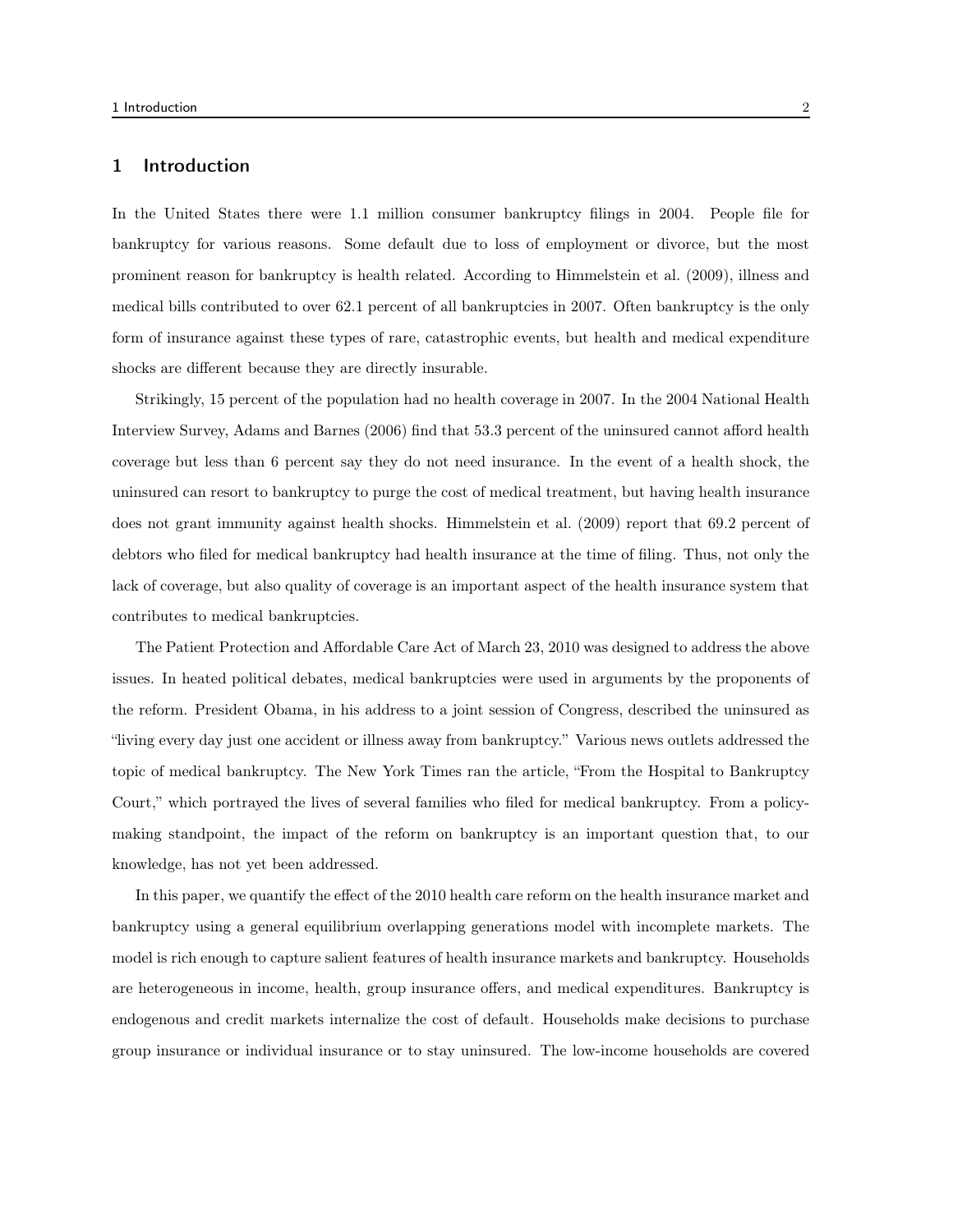by Medicaid and retirees by Medicare. Government provides social assistance to poor households.

We find that the reform succeeds in establishing almost universal insurance coverage with only 4.14 percent remaining uninsured. It accomplishes wide coverage among the middle class through a combination of premium subsidies, individual mandate, and new risk-pooling mechanisms in the nongroup insurance market. Premium subsidies and the individual mandate increase participation of the healthy households in all private insurance markets. This enhances risk-sharing and drives the premium down. The Medicaid expansion provides coverage to low-income uninsured households. However, the reform fails to address the bankruptcy problem as it cuts the bankruptcy rate by only 0.06 percentage point to 0.94 percent. Even though the reform reduces the household's likelihood of default and thus the bankruptcy rate, a general equilibrium effect in the credit markets dampens the reform's impact on bankruptcies.

To finance the reform the average tax rate has to increase by 1.11 percent. The reform increases welfare by 5.2 percent and low-income households are the main beneficiaries. Furthermore, we analyze the welfare effects of the two components: the first one is the income redistribution component in the form of free medical services and premium subsidies; the second is the insurance market restructuring, which captures changes to how private insurance markets work. The former drives the welfare gain, increasing welfare by 5.8 percent, while the latter decreases welfare by 1.6 percent. Interaction between the components of the reform raises welfare by more than otherwise would be expected.

Our paper contributes to the literature on default in dynamic equilibrium models with heterogeneous agents. The recent literature has focused on bankruptcy reforms and bankruptcy welfare implications. Athreya (2002) introduces bankruptcy to the Aiyagari (1994) model and analyzes quantitatively the welfare effects of a bankruptcy law reform. Chatterjee et al. (2007) make interest rates dependent on borrowers' characteristics and find welfare gains from an introduction of means-testing to bankruptcy law. Another strain of the literature uses a life-cycle framework. Livshits et al. (2007) compare American and European bankruptcy laws and find the current U.S. bankruptcy system more desirable. Athreya (2008) studies the interaction between bankruptcy and social insurance. Athreya et al. (2009) analyze the effect of bankruptcy on the transmission of income risk to consumption variability. In neither of those papers do the authors discuss the interaction of bankruptcy and health insurance.

The literature on health insurance in the general equilibrium framework is in an early stage of development. The work most closely related to ours is Jeske and Kitao (2009), who use a life-cycle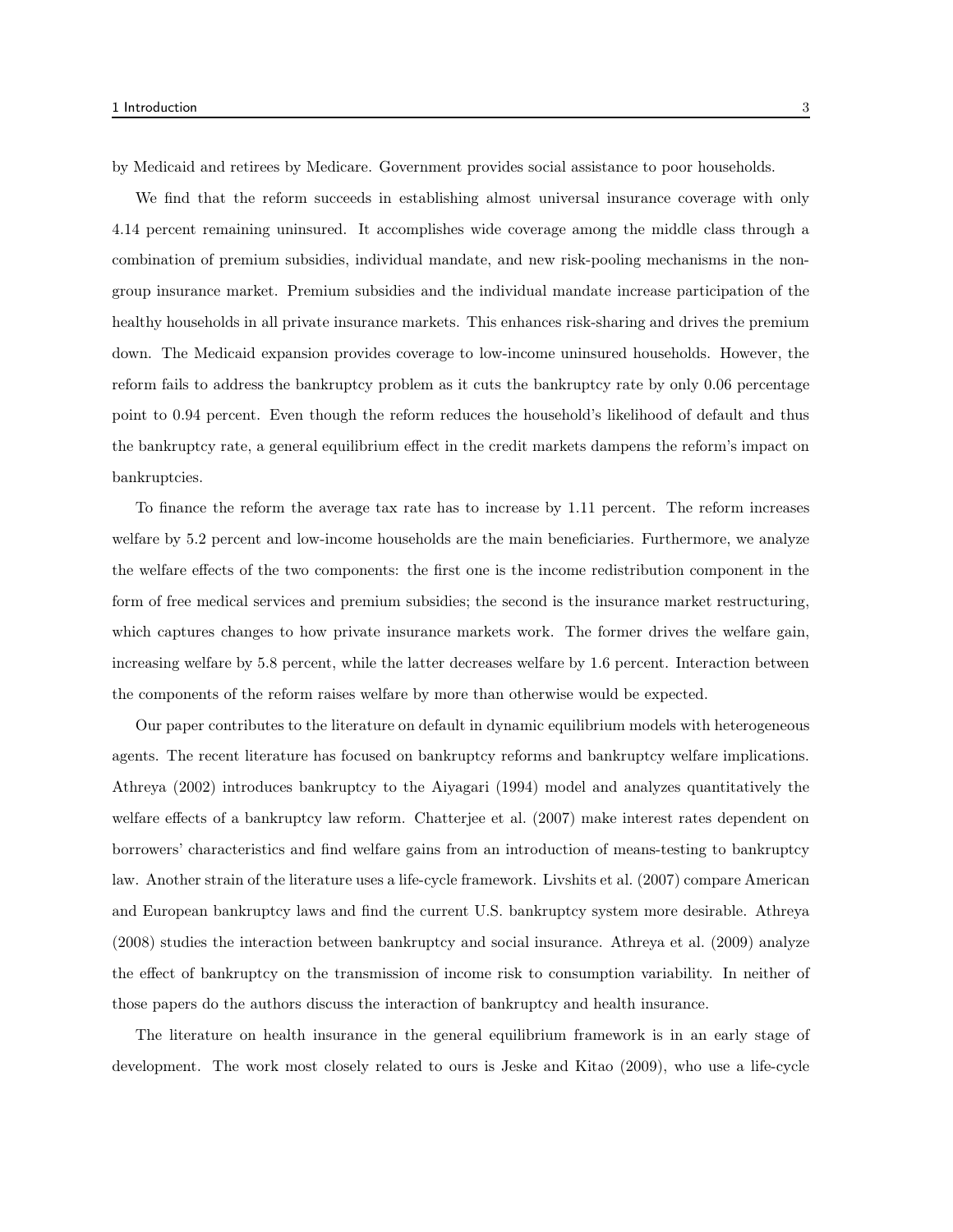

Fig. 1: Bankruptcies

model with a similar insurance choice to analyze the effects of tax policy on the medical insurance market. Attanasio et al. (2008) develop a general equilibrium life-cycle model to study alternative funding mechanisms for Medicaid. Neither paper discusses unsecured credit, bankruptcies, or health care reform. To the best of our knowledge, there is no other paper that evaluates the 2010 health care reform in the general equilibrium framework.

The paper is organized as follows. In Section 2, we present a few facts about bankruptcy and health insurance reform in the United States. In Section 3 we introduce the model. Calibration and results are presented in Section 4 and 5, respectively. Section 6 concludes.

# 2 Background

In this section we provide background information about bankruptcy in the U.S. We describe the U.S. health care system and the changes sanctioned by the health care reform bill.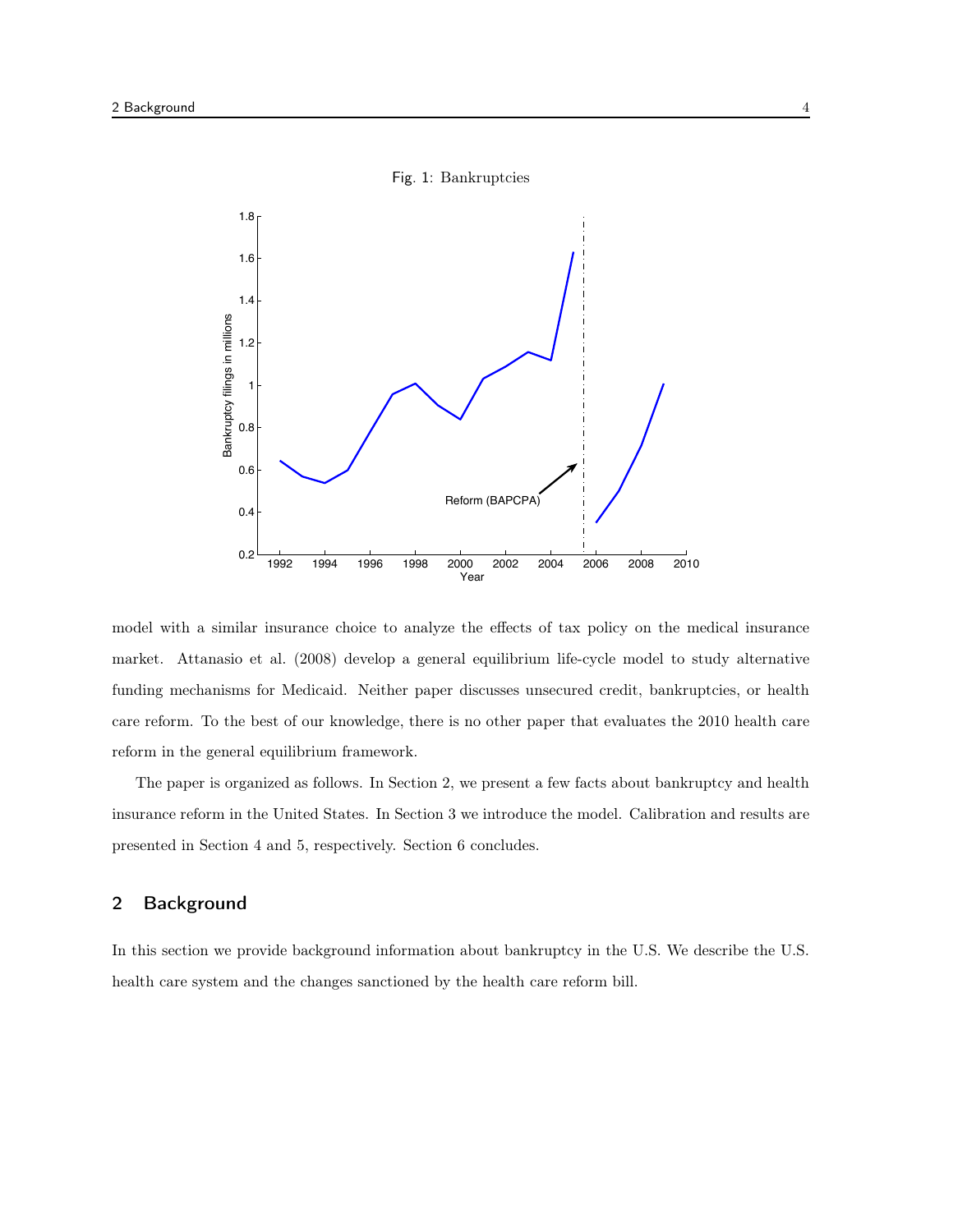# 2.1 Bankruptcy in the U.S.

In the United States a non-business bankruptcy is designed to help people in financial circumstances beyond their control such as illness or job loss. Distressed debtors have a choice between restructuring their debt through Chapter 13 bankruptcy or purging the unsecured debt under Chapter 7 bankruptcy, which accounts for 70 percent of all bankruptcies. Chapter 7 bankruptcy is appealing as it gives an opportunity for a fresh start by eliminating the unsecured debt. The consequences are a forfeit of noncollateralized assets above an exception limit and virtual exclusion from credit markets for a period of 10 years, at which point the bankruptcy is removed from credit records.

Regardless of its drawbacks, Chapter 7 bankruptcy is a prevalent phenomenon, which has been steadily growing over the last two decades (see Figure 1). In the first half of the 1990s there were roughly 600,000 bankruptcy filings each year (0.3 percent bankruptcy rate<sup>1</sup>). The number of bankruptcies reached a peak of 1.6 million (0.55 percent) in 2005 before the enactment of the Bankruptcy Abuse Prevention and Consumer Protection Act (BAPCPA). The act made it more difficult to file for Chapter 7 bankruptcy. Thus the 2005 spike in bankruptcies represents a buildup preceding the change in the law. Following the fallout from the new law, the number of bankruptcies has been growing, reaching 1 million in 2009.

The main reason for bankruptcy is job loss, which, according to Sullivan et al. (2000), accounted for 67.5 percent of bankruptcies in 1991. In a recent study Himmelstein et al. (2009) conducted the first survey based on a national random sample of 2300 bankruptcy filers. They found that 62.1 percent of bankruptcies<sup>2</sup> in 2007 were due to illness or medical bills (see Table 1). Relative to their previous study (Himmelstein et al. (2005)), medical bankruptcy increased by 50 percent (in relative terms) between 2001 and 2007. In the same time period, health insurance premiums grew by 78 percent (Claxton et al.  $(2007)$ , and the number of uninsured increased by 1 percent from 18.5 percent to 19.7 percent.<sup>3</sup>

As pointed out by Livshits et al. (2007), bankruptcy is a form of insurance as it allows individuals to smooth consumption across states by purging debt in a contingency. It is an especially attractive

<sup>1</sup> Bankruptcy rate is defined as the number of bankruptcy filings per capita.

<sup>&</sup>lt;sup>2</sup> The estimates of medical bankruptcy vary widely. Dranove and Millenson (2006) put medical bankruptcy in 2001 at as low as 17 percent, while Himmelstein et al. (2005) estimated it at as high as 54.5 percent. These wide discrepancies in estimates come from the limited data. Studies based on national data sets like the PSID can identify only a small number of bankruptcies (e.g. 74 respondents in the PSID). Usually data sets with bankruptcy questions have limited medical information and vice versa. Thus it is hard to identify income loss due to illness. A majority of studies on medical bankruptcy were based on court records, where medical debt can be disguised as credit card debt or mortgages. These issues were addressed by Himmelstein et al. (2009).

<sup>3</sup> Non-elderly Uninsured Rate, the Current Population Survey, U.S. Census Bureau.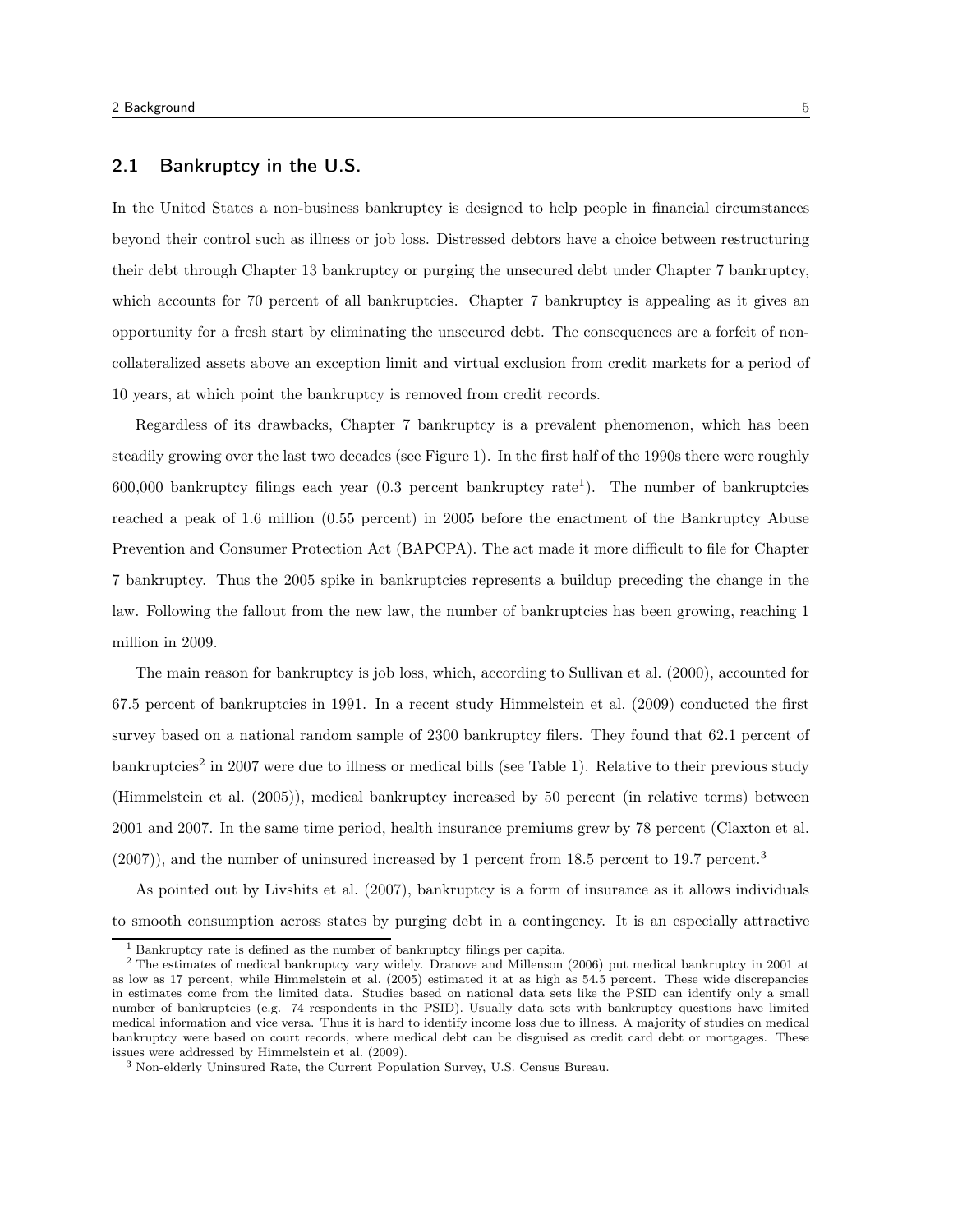| Cause of bankruptcy:                                   | % of all bankruptcies |
|--------------------------------------------------------|-----------------------|
| Debtor said medical bills were reason for bankruptcy   | 29.0                  |
| Medical bills >\$5000 or >10\% of annual family income | 34.7                  |
| Mortgaged home to pay medical bill                     | 5.7                   |
| Medical bill problems (any of above 3)                 | 57.1                  |
| Debtor or spouse lost $\geq$ weeks of income           |                       |
| due to illness or became completely disabled           | 38.2                  |
| Debtor or spouse lost $\geq 2$ weeks of income         |                       |
| to care for ill family member                          | 6.8                   |
| Income loss due to illness (either of above 2)         | 40.3                  |
| Debtor said medical problem of self                    |                       |
| or spouse was reason for bankruptcy                    | 32.1                  |
| Debtor said medical problem of other                   |                       |
| family member was reason for bankruptcy                | 10.8                  |
| Any of above                                           | 62.1                  |

Tab. 1: Medical cause of bankruptcy, 2007

Source: Table 2 in Himmelstein et al. (2009)

form of insurance against a rare catastrophic event like illness, for example, for young cohorts who are relatively healthy. But bankruptcy impairs one's ability to smooth consumption intertemporally due to exclusion from credit markets and higher interest rates. The latter is a general equilibrium effect as lenders have to compensate for losses from bad loans. Since lenders price loans to adjust for the risk of default, people who want to borrow the most have to pay a higher interest rate. This particularly affects young cohorts, who are at the lowest point of their earnings profile, and therefore rely on borrowing to smooth their consumption.

One argument in the health care reform debate is that bankruptcy is not the right way to insure against health shocks. The motivation for the reform was to provide affordable medical coverage to everyone.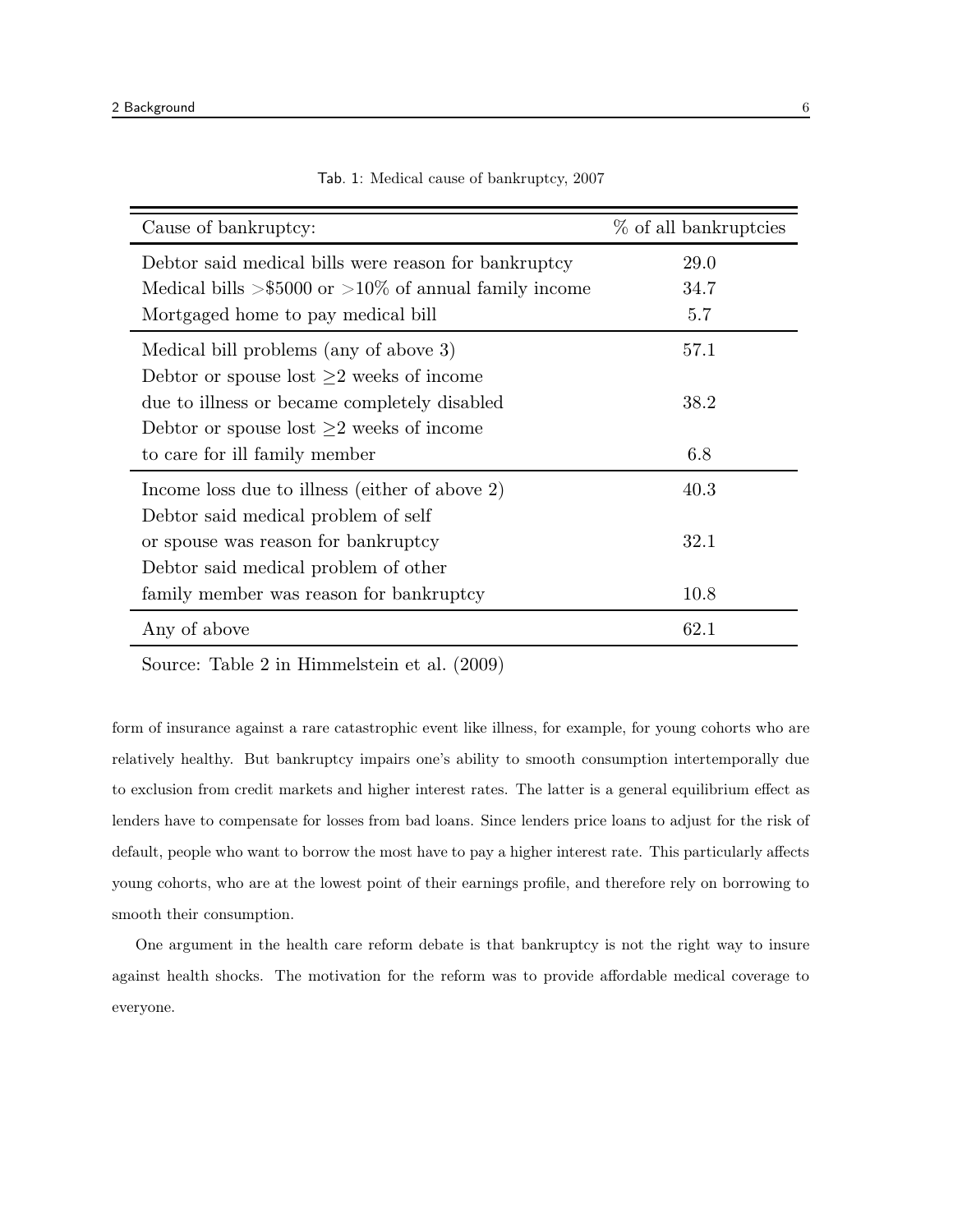# 2.2 Health care system and its reform

In the United States, the health insurance system is divided into public and private sectors. The largest part of the population, 67 percent in 2007, has private health insurance; 9 percent purchase coverage directly in the individual market and 59 percent are insured through their employers in the group market. Public insurance covers 29 percent of the population.<sup>4</sup> It consists of Medicare, Medicaid, and military insurance programs. Medicare insures retirees over 65 and people with certain conditions like ALS and kidney failure. It covers 14.3 percent of the population. Medicaid is a program covering children, young mothers, pregnant women, the blind, and the disabled; it is a means-tested program for low-income individuals only. Medicaid covers 14.1 percent of the population. Military programs primarily insure veterans and dependents of active-duty military personnel. They cover 3.8 percent of the population. The remaining 15.4 percent is uninsured.

This fraction of uninsured is the highest among the OECD countries, all of which have universal health coverage except the United States. The main objective of the  $2010$  health care reform<sup>5</sup> is to attain close-to-universal coverage in a market-driven health insurance system. Cost containment and improvement in health care quality are secondary objectives. The reform bill is very complex (it has over 2000 pages); thus we will outline only the main provisions that we model and the issues they are designed to address.

Lack of health insurance is prevalent among low-income and middle-class households. The Census Bureau reports that in 2008 the fractions of people without health insurance in households with income below \$25,000 and with income in the \$25,000 - \$50,000 bracket was 25.4 and 21.1 percent, respectively. Uninsured adults with income below the federal poverty level<sup>6</sup> (FPL) are usually not eligible for Medicaid, which mainly covers children and pregnant women. Those uninsured with income above the FDL are either unemployed or working for an employer that does not offer group coverage. Many individuals find non-group insurance unaffordable. In their national survey, the Kaiser Foundation (2010) reports that an average non-group insurance premium is \$3,606 for single coverage with an average deductible

<sup>4</sup> Types of coverage are not mutually exclusive; people can be covered by more than one type of health insurance during the year. Source: "Income, Poverty, and Health Insurance Coverage in the United States: 2007," U.S. Census Bureau.

<sup>5</sup> The 2010 health care reform consists of Patient Protection and Affordable Care Act (PPACA), which was signed into law by President Barack Obama on March 23, 2010, and the Health Care and Education Reconciliation Act of 2010 (signed into law on March 30, 2010).

 $\overline{6}$  The federal poverty level (FPL) is the federal poverty measure issued each year by the Department of Health and Human Services (HHS). The guidelines are a simplification of the poverty thresholds (the Census Bureau poverty measures used for statistical purposes) for administrative purposes — for instance, determining financial eligibility for certain federal programs.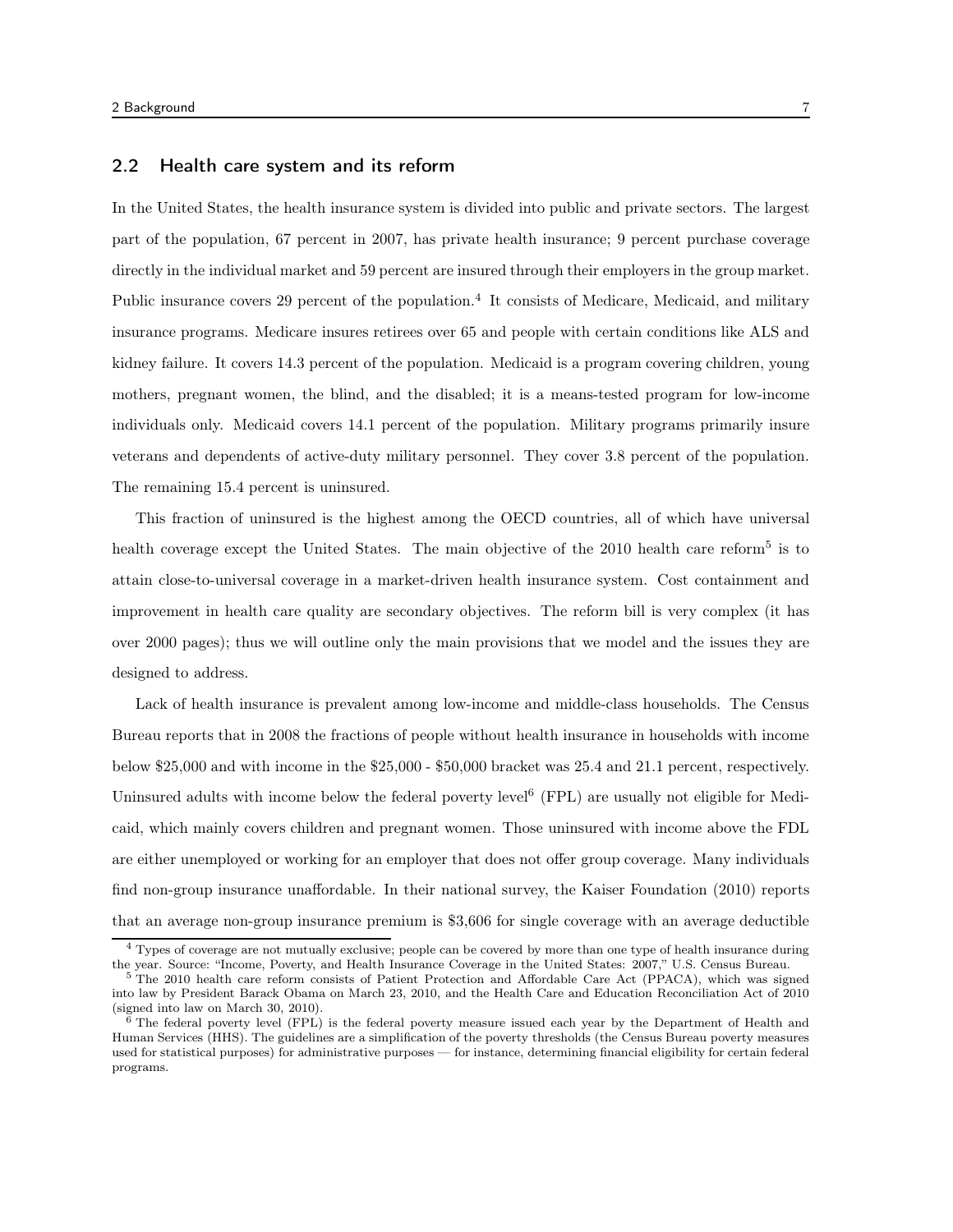of \$2,498, and \$7,102 for a family plan with an average deductible of \$5,149. Given that the median household income was \$50,303 in 2008, the premium in the individual insurance market combined with the out-of-pocket expenditures takes a significant portion of household income.

The reform facilitates obtaining coverage for low- and median-income households. It expands Medicaid to all individuals (including adults without dependent children) under 65 with income up to 133 percent of the FPL. Those enrolled are guaranteed a benchmark benefit package that provides essential benefits. Individuals and families with income between 133-400 percent of the FPL are eligible to receive premium credits to purchase health insurance through the Exchange.<sup>7</sup> Credits are calculated so that the insured premium contribution is no more than a specific percentage of income (Table 7). In order to reduce out-of-pocket expenditures the government will provide cost-sharing subsidies. The cost-sharing credits reduce co-payments and deductibles so that out-of-pocket expenditures are no more than a specific percent of total medical spending for a given income level (Table 8).

The high premium of non-group insurance is not the only reason for people to stay uninsured. Many industry practices are widely criticized for contributing to the inaccessibility of coverage for some people. The unregulated non-group insurance market allows insurance companies to price discriminate based on individual characteristics like health. People with preexisting medical conditions have to pay extremely high premiums if they are not denied coverage outright. The practice of rescinding or denying coverage renewal due to medical conditions, even though sporadic, has attracted a lot of media attention and public criticism. All these practices have been prohibited in the group insurance market and now the reform prohibits them in the non-group insurance market as well.

There is no doubt that these new market restrictions will contribute to increases in the insurance premium. This will consequently impair insurers' abilities to pool risk as healthy individuals will decide to stay uninsured. To alleviate the adverse selection problem common in health insurance markets, and to maintain a wide enough pool for risk-sharing, the reform imposes a tax penalty for a lack of health insurance. The penalty is the greater of 2.5 percent of household income or \$695 per person up to a maximum of \$2,085 per family. Similarly, employers are penalized for not providing adequate group insurance coverage. Companies with more than 50 employees have to pay \$2000 for each employee who receives a premium subsidy for individual insurance purchase through the Exchange.

<sup>&</sup>lt;sup>7</sup> The Exchange is a health insurance marketplace organized by the government where individuals can purchase subsidized public or private insurance plans. An additional function of the Exchange is to regulate and oversee insurers beyond current insurance regulations.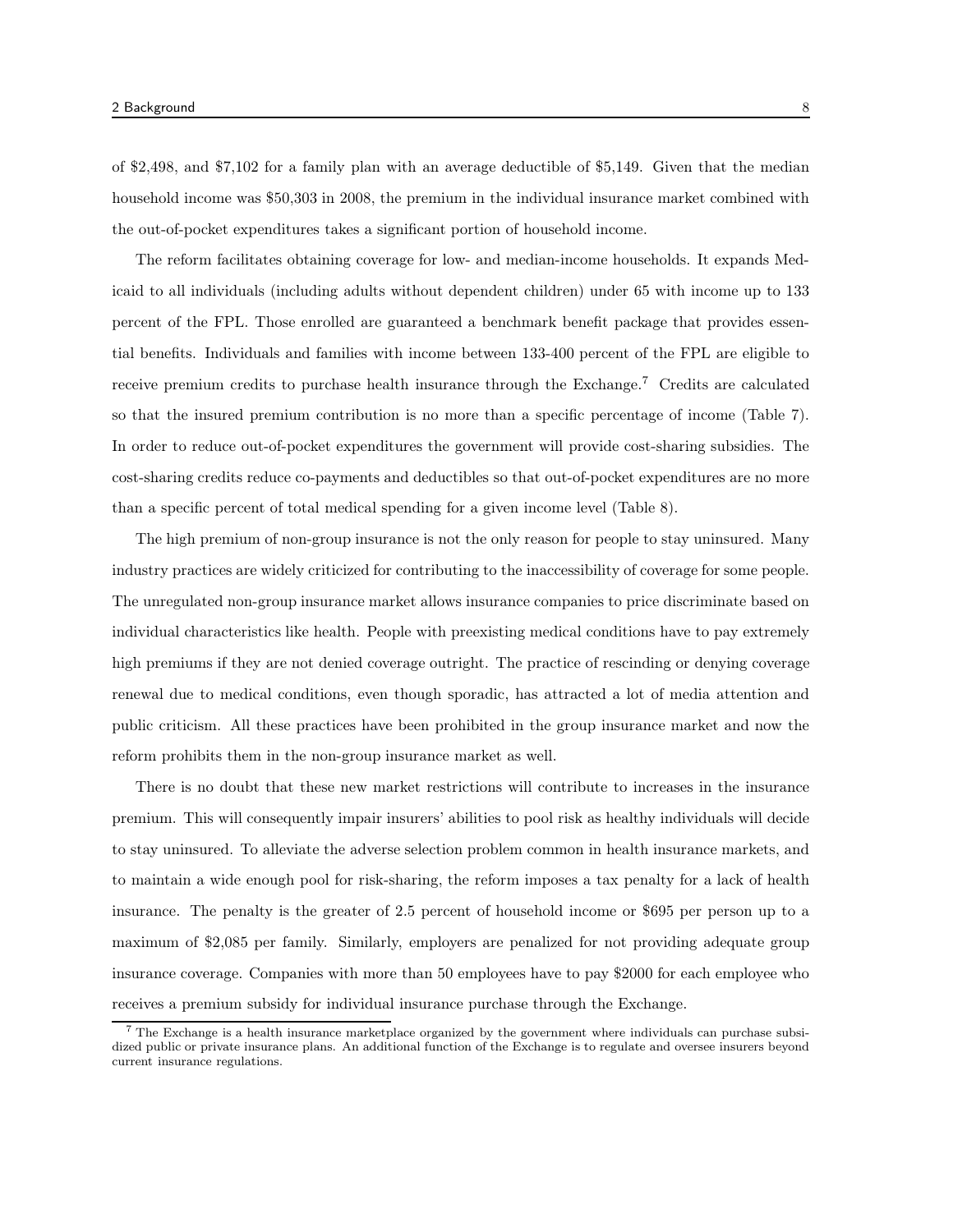We are able to model the most important elements of the reform, described above. We briefly summarize other details of the reform below. The secondary objective of the reform is to contain the growing cost of health care. In the last decade, health care expenditures grew from 13.5 percent of GDP in 1998 to 16.2 percent of GDP in 2008.<sup>8</sup> A large part of health care expenditures is administrative costs. According to Kahn et al. (2005), administrative costs accounted for 25 percent of private health care spending in 2000 in California; a large portion of it, 20-22 percentage points, was attributed to billing and insurance-related costs. The reform imposes industry-wide administrative simplification measures. Insurance companies are required to spend at least 80-85 percent of group and individual plan premiums on clinical services and quality improvement or to provide rebates to customers for the difference.

To reduce health care costs in the long run, the reform promotes preventive care and wellness. This policy is primarily designed to target obesity and overweight, the prevalence of which reached 33.8 and 68 percent in 2008, respectively (Flegal et al. (2010)). Obesity is a risk factor for many chronic conditions like diabetes and heart diseases; thus it contributes to raising health care costs. Finkelstein et al. (2003) report that the combined medical expenditures accounted for 9.1 percent of total annual U.S. medical expenditures in 1998 attributable to overweight and obesity; at which point the prevalence of obesity and overweight was 30.5 and 64.5 percent, respectively. The health care bill provides funding for several preventive care programs. Government insurance programs are encouraged to cover preventive services at no additional charge. Employers are permitted to offer employees rewards, in the form of premium discounts, for participation in wellness programs. Small employers can apply for grants to establish wellness programs.

# 3 Model

In this section, we present our model in detail. We describe the economic environment, market arrangements, and the household problem. Lastly, we define the equilibrium of our model.

We use the following notation throughout this paper. Households are heterogeneous in age  $j$ , credit rating d, health insurance type  $i<sub>H</sub>$ , and assets a. Each period, households face idiosyncratic uncertainty about the labor productivity shock z, health status h, insurance offer indicator  $i_E$ , and medical expenditure shock  $m$ , all of which are described in later subsections. We denote a random vector of idiosyncratic

<sup>8</sup> Source: The National Health Expenditure Accounts published by the Centers for Medicare & Medicaid Services.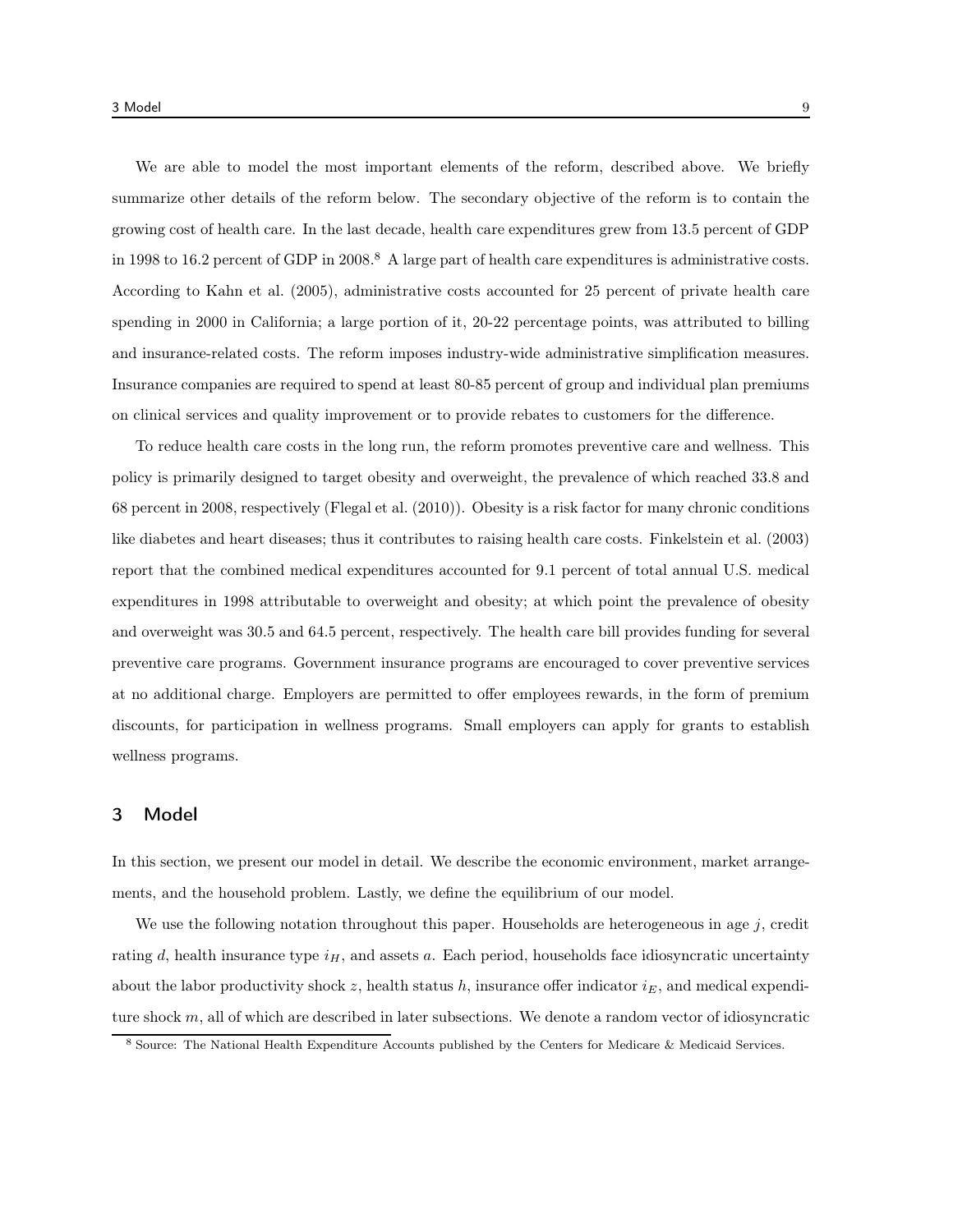shocks by  $s \equiv (i_E, h, m, z)$ . The corresponding transition probability is age dependent and denoted by  $\Pi_j^s(s'|s)$ . A household is characterized by a vector  $(j, s, d, i_H, a)$ . A measure over households is denoted by  $\mu$ .

#### 3.1 Demographics, preferences, and legal environment

The economy is populated by J overlapping generations of households. Each period households face a positive probability of dying. We denote the conditional probability of dying at age  $j + 1$  when being of age j by  $\psi_i$ . Each dying, household is replaced by a newly born household. We assume population remains constant. The measure of newly born households is normalized to 1.

Households value only consumption and supply labor inelastically. Preferences are time-separable with a constant subjective discount factor  $\beta$ . Instantaneous utility over consumption takes CRRA functional form  $u(c) = \frac{c^{1-\sigma}}{1-\sigma}$  $\frac{e^{2}}{1-\sigma}$ . In the case of default or a bad credit history, households incur a nonpecuniary cost of default,  $\lambda_i$ , which is age dependent.

#### 3.2 Labor endowment

During working age, households receive a stochastic endowment of efficiency units of labor,  $n_{j,h}$ , which depends on age and health status. The mandatory retirement age is  $j<sup>R</sup>$ . We adopt the following process for effective labor:

$$
\log n_{j,h} = \bar{n}_{j,h} + z_j \tag{1}
$$

where  $\bar{n}_{j,h}$  is the age- and health-dependent average log-income and  $z_j$  is a persistent component following an AR(1) process,  $z_j = \rho_z z_{j-1} + \eta_j$ ,  $\eta_j \sim N(0, \sigma_\eta^2)$ . Households' gross income, y, is a wage multiplied by efficiency units of labor. The detailed description of a wage can be found in Section 3.5.

# 3.3 Health and medical insurance

Households are heterogeneous in health status, h, which follows an exogenous Markov process  $\pi_j^h(h'|h)^9$ . Health transition probabilities vary with household age.<sup>10</sup> Each period, a household faces an idiosyn-

<sup>9</sup> An alternative approach is to model health as a form of human capital. Health would enter a utility function. Households would have to invest in health to replenish it as it depreciates each period (see Grossman (1972)). Since our focus is on bankruptcy and health insurance we decided to model health in a simple way as an exogenous process. Endogenizing health remains a subject for further study.

 $10$  We abstract from the causal effect of income on health. Most of the recent literature finds this link to be very weak, often statistically insignificant. Frijters et al. (2005) review the literature on this topic. Currie and Madrian (1999) has a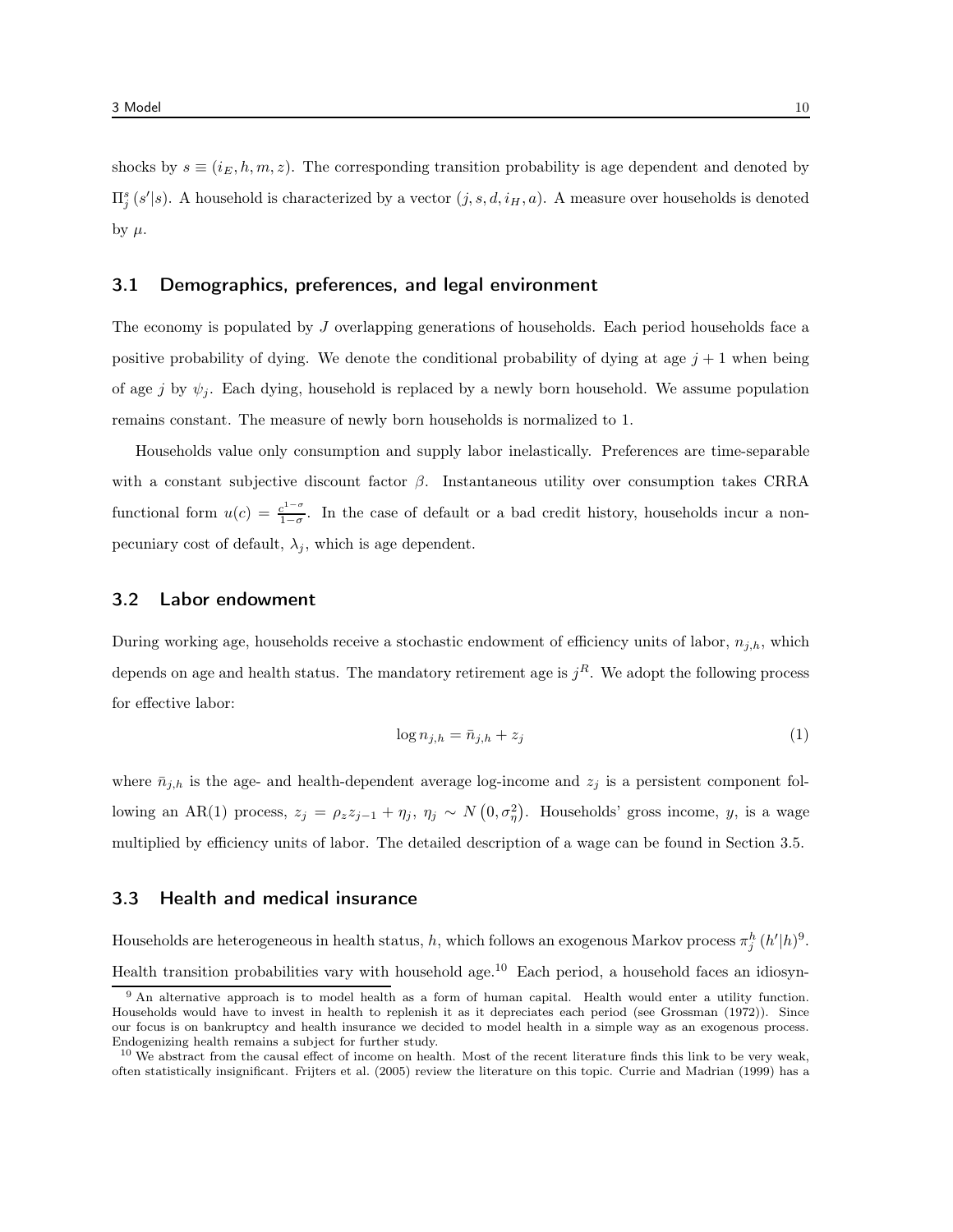#### Fig. 2: Insurance choice diagram



cratic medical expenditure shock,  $m$ , which is randomly drawn from the age- and health-dependent distribution  $\pi_{j,h}^m(m)$ . The medical shock is realized at the beginning of a period and households can purchase health insurance against this shock one period in advance. There are two competitive health insurance markets: the individual health insurance (IHI) market and the group health insurance (GHI) market. All households have access to the IHI market. To purchase group health insurance (GHI), a household needs to work for an employer who offers a group insurance plan. In the model, households receive a GHI offer exogenously. The GHI offer flag is denoted by  $i_E$ . In the data the probability of a GHI offer is positively correlated with earnings. Thus, we assume that  $i_E$  follows an income-dependent Markov process  $\pi^{E}(i'_{E}|i_{E}, n)$ . Households have a choice to purchase only one insurance contract or to stay uninsured.<sup>11</sup> Low-income households without health insurance are covered by Medicaid. All other uninsured households have to pay for all medical expenditures out-of-pocket. Reimbursement for medical expenses provided by insurance coverage is governed by a transfer function  $tr^m(m, i_H)$ .

In the group insurance market, the law prohibits insurance companies from price-discriminating based on age or preexisting medical conditions. Thus, the GHI premium  $p^{GHI}$  is the same for all households regardless of their age or health status.<sup>12</sup> Many employers subsidize group insurance policies

more general discussion about the relationship between health and income.

<sup>&</sup>lt;sup>11</sup> Some households may be covered by two types of insurance. Unemployed households can purchase a temporary continuation of the group coverage from a former employer under COBRA. To keep the model parsimonious we assume that households can be covered by at most one type of insurance.

 $12$  For simplicity we assume that a firm offers only one group insurance plan. We find this assumption not too restrictive as only 15 percent of firms offering health benefits offer more than one health insurance plan (Employer Health Benefits: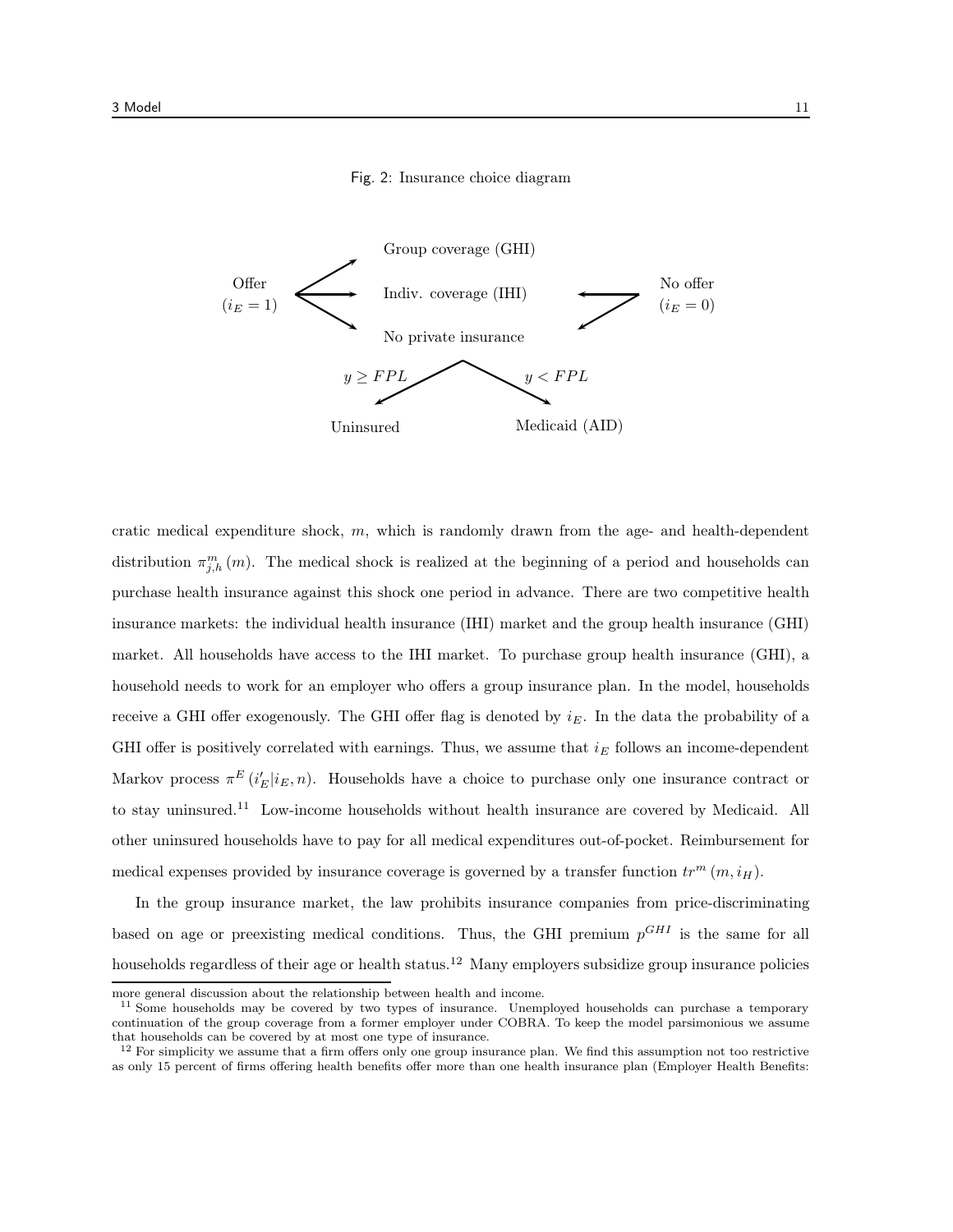for their employees as part of a benefit package. In the model a firm pays a fraction  $\xi \in [0,1]$  of the premium and a household pays the remaining  $(1 - \xi)p^{GHI}$ . A firm will transfer the cost of subsidy onto its employees by adjusting wages accordingly (see Section 3.5).

In the individual insurance market, law permits insurance companies to price discriminate based on age and preexisting medical conditions. Hence, in the model, the IHI premium,  $p^{IHI}(j,h)$ , depends on age and health status.

Health insurance markets are perfectly competitive. Insurers cover all losses from contracts with collected premiums and make zero profits. We assume that insurers do not cross-subsidize the two types of insurance contracts. In the GHI market, insurers pool the risk over all participants. Thus, the GHI premium is the discounted average medical expenditure adjusted for a fixed administrative cost,  $\phi^{GHI}$ .

$$
p^{GHI} = \phi^{GHI} + \frac{\int tr^{m} (m, i_H) \mathbf{1}_{\{GHI\}} (i_H) d\mu}{(1+r) \int \mathbf{1}_{\{GHI\}} (i_H) d\mu}
$$
(2)

Each IHI contract is priced individually. The IHI premium is the discounted expected payout adjusted for a fixed administrative cost,  $\phi^{IHI}$ .

$$
p^{IHI}(j,h) = \phi^{IHI} + \frac{\psi_j \int \int tr^m (m', IHI) \pi_{j+1,h'}^m (m') dm' \pi_j^h (h'|h) dh'}{(1+r)}
$$
(3)

The government runs the Medicaid program, which provides medical coverage to low-income households. Uninsured working-age households whose income is below the eligibility threshold,  $y^{FPL}$ , automatically qualify for Medicaid coverage. The threshold,  $y^{FPL}$ , corresponds to the federal poverty level (FPL). Medicaid coverage is denoted by  $tr^{AID}(m)$ .

All retired households are covered by Medicare. While working, households pay the Medicare tax,  $\tau_m$ , and during retirement pay a premium,  $p^{MED}$ . Medicare coverage is governed by a transfer function  $tr^{MED}(m)$ . The program is self-financed.

We denote out-of-pocket expenditures by  $\chi$ . Households with private insurance coverage pay  $m$  $tr<sup>m</sup>$  (m, i<sub>H</sub>) out-of-pocket. Copayments for households qualified for Medicaid and Medicare are m − 2009 Annual Survey).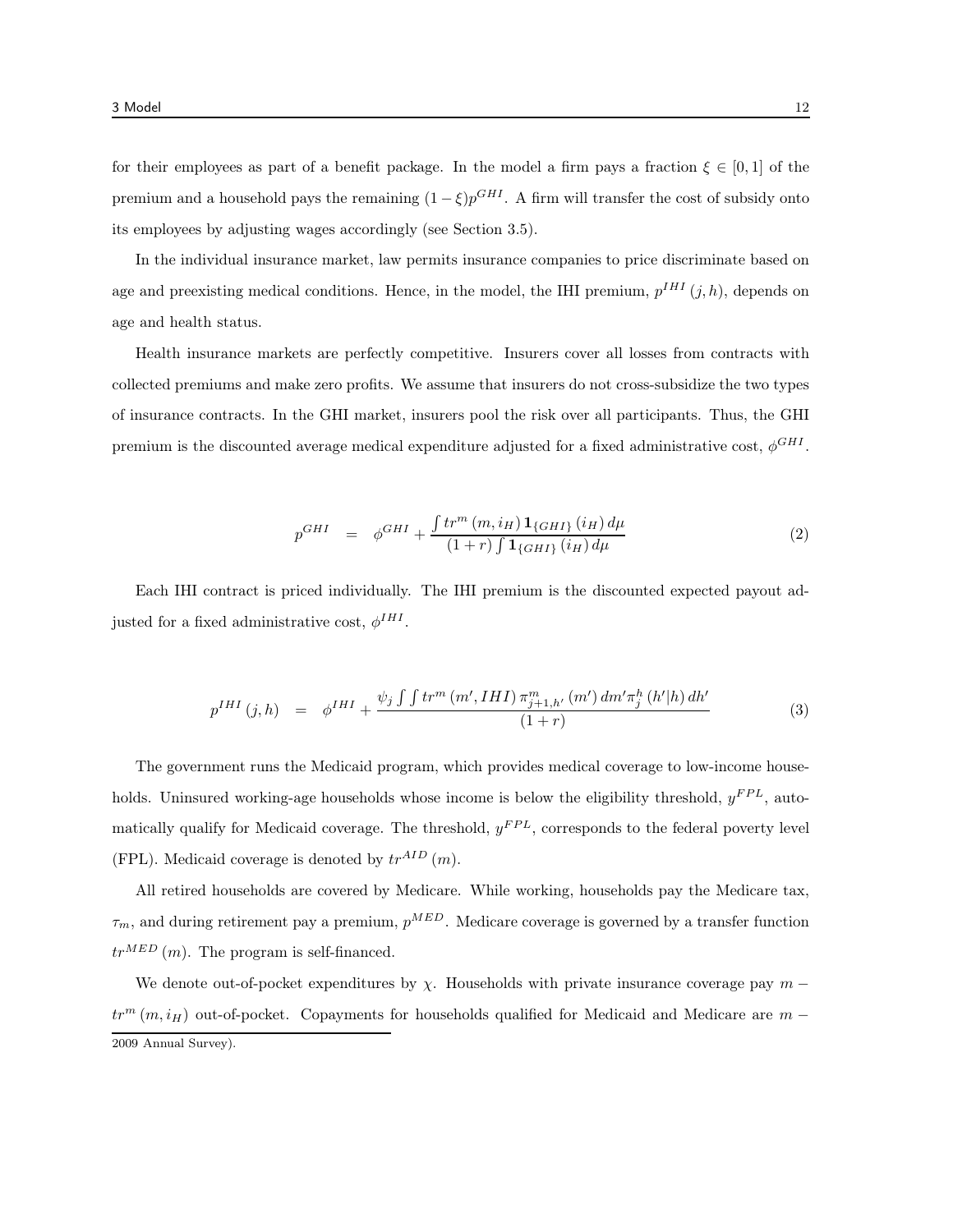$tr^{AID}(m)$  and  $m - tr^{MED}(m)$ , respectively. Uninsured households with income above the Medicaid eligibility threshold,  $y \ge y^{FPL}$ , are liable for all medical expenditures m. For  $j \le j^R$ , out-of-pocket expenditures are defined by

$$
\chi = \begin{cases} m - tr^{m} (m, i_{H}) & \text{if } i_{H} \neq 0 \\ m - tr^{AID} (m) & \text{if } i_{H} = 0, y < y^{FPL} \\ m & \text{otherwise} \end{cases}
$$
(4)

and  $\chi = m - tr^{MED} (m)$  for retirees,  $j > j<sup>R</sup>$ .

# 3.4 Credit market

Households can save and borrow. The incentive to borrow comes from life-time consumption smoothing and precautionary saving motives. The former is due to the hump shape of the life-cycle income profile. The latter is a consequence of the idiosyncratic productivity and medical expenditure shocks faced by households. Borrowing is in the form of one-period unsecured loans. We allow households to file for bankruptcy and discharge their debt. The credit market is perfectly competitive. Creditors incorporate the likelihood of default into the price of unsecured loans to ensure that they break even on each loan. In order to forecast a probability of default in the next period, creditors observe all household characteristics: age, j, and idiosyncratic shocks,  $s$ <sup>13</sup> So the price of each loan depends on those characteristics,  $(j, s)$ , and the quantity borrowed, a'. We denote the loan price by  $q_j(s, a')$ .

Creditors compute the probability of default,  $\pi_j(s, a')$ , on a loan of size a' using the household's default decision rule,  $d_{j,d}^*(s, a')$ .

$$
\pi_j(s, a') = \int d_{j+1,0}^*(s, a') \Pi_j(s'|s) ds'
$$
\n(5)

Then, the zero-profit condition implies

<sup>&</sup>lt;sup>13</sup> The Fair Credit Reporting Act (FCRA) limits the way financial companies can use medical information for credit pricing. Lenders cannot ask about medical conditions and must treat medical bills like any other debt in deciding whether to make a loan. The Equal Credit Opportunity Act (ECOA) prohibits lenders from discriminating based on age, race, and gender. Due to the computational complexity, we abstract from this. If loans were not conditioned on age and health, lenders would have to use a distribution to integrate out both unknowns. This would require iterating on a distribution to solve a household problem.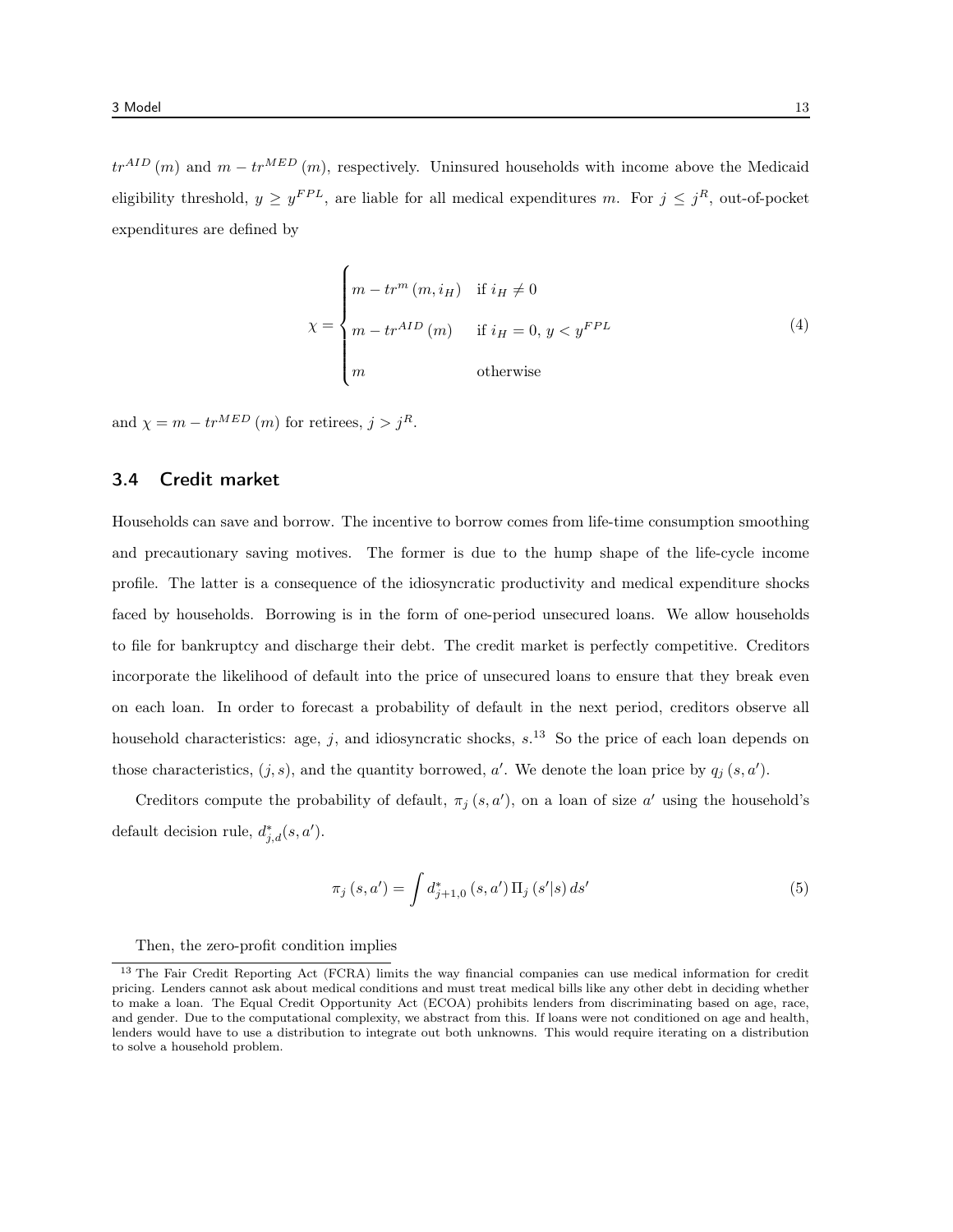$$
q_j(s, a') = \begin{cases} \frac{\psi_j}{1+r} & \text{for } a' \ge 0\\ \frac{\psi_j\left(1 - \pi_j(s, a')\right)}{1+r} & \text{for } a' < 0 \end{cases} \tag{6}
$$

Notice that we account for a possibility of losses and gains due to the death of some borrowers and depositors.

# 3.5 Production

There is a continuum of competitive firms that operate a constant return-to-scale technology  $F(K, L)$ . The marginal products of capital and labor are  $r$  and  $w$ , respectively. If a firm offers group health insurance, it pays a fraction,  $\xi$ , of the premium for each insured worker. The firm's cost of health insurance per efficiency unit of labor is

$$
c^{GHI} = \xi p^{GHI} \frac{\int_{j < j^R} \mathbf{1}_{\{GHI\}}(i_H) \, d\mu}{\int_{j < j^R} n \mathbf{1}_{\{1\}}(i_E) \, d\mu} \tag{7}
$$

where  $\mu$  is a measure of households.

For the zero-profit condition to hold, firms must adjust the market wage rate for their cost of health insurance. All households that received a GHI offer will receive the adjusted wage,  $w - c^{GHI}$ , regardless of the insurance purchase.

#### 3.6 Medical sector

Health care providers receive a full payment from households that did not file for bankruptcy. But from defaulted households, providers receive a payment from the insurer,  $m - \chi$ , and whatever out-of-pocket expenditures,  $\chi$ , can be recovered from the household assets,  $max\{0, a\}$ .

Revenue from a household of type  $(j, d, s, i_H, a)$  is

$$
d_{j,h}(m - \chi + \max\{0, a\}) + (1 - d_{j,h})m. \tag{8}
$$

The medical sector clearing constraint is

$$
\int \left[ d_{j,h}^* \left( m - \chi + \max\{0, a\} \right) + \left( 1 - d_{j,h}^* \right) m \right] d\mu = \int \frac{m}{\varpi} d\mu, \tag{9}
$$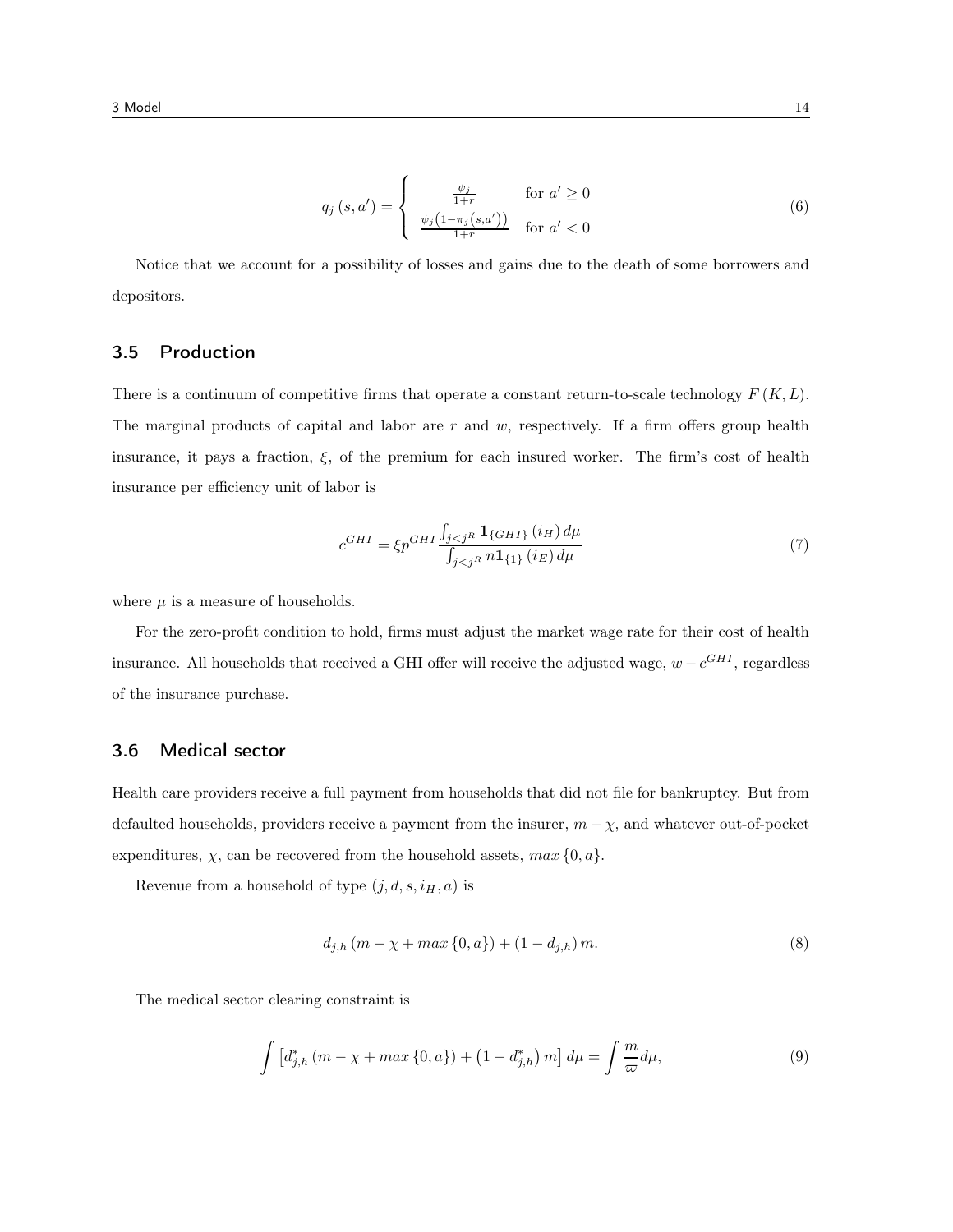where  $\varpi$  is a sector markup used to clear the medical sector.

# 3.7 Household problem

When household is working, the timing of events is as follows: (i) all shocks are realized, i.e., labor productivity z, employer-sponsored insurance offer  $i_E$ , and medical expenditure shock m, (ii) capital and labor are employed and households earn wages, and (iii) households make default, consumption, borrowing/saving, and insurance purchase decisions. An insurance contract is purchased one period ahead.

The following notation is used for the problem. The value function of a household of age,  $j$ , with a default flag, d, is denoted by  $V_{j,d}(s, i_H, a)$ . The employer-sponsored insurance offer, health status, medical shock, and productivity shock are combined to a vector  $s \equiv (i_E, h, m, z)$ . All expectations below are taken with respect to the random vector s. The type of health insurance purchased last period and household net worth are denoted by  $i_H$  and a, respectively. We refer to the insurance premium by  $p(i'_H)$ , which equals  $(1-\xi)p^{GHI}$ ,  $p^{IHI}(j,h)$ , or 0 depending on the type of coverage purchased. the out-of-pocket expenditures,  $\chi$ , the social transfers,  $tr^s$ , and taxes,  $tax$ , are defined in equations 4, 21, and 22.

The structure of the value function is illustrated in Figure 3. The household problem is laid out by cases of credit rating and bankruptcy decision:

1. Let us first consider a household with a good credit history,  $d = 0$ . The household can file for bankruptcy only if its net assets are negative,  $a - \chi < 0$ . When the household decides to default, it cannot save or borrow and it has to pay a utility cost of bankruptcy,  $\lambda_j$ :

$$
\hat{V}_j^D(s, i_H, a) = \max_{c, i'_H} u(c) - \lambda_j + \beta \psi_j E[V_{j+1, 1}(s', i'_H, 0)]
$$
\n(10)

$$
(1 + \tau_c)c \leq y + tr^s - p(i'_H) - tax \tag{11}
$$

If the household decides to pay its net liabilities or if its net assets are nonnegative, then it faces the following problem: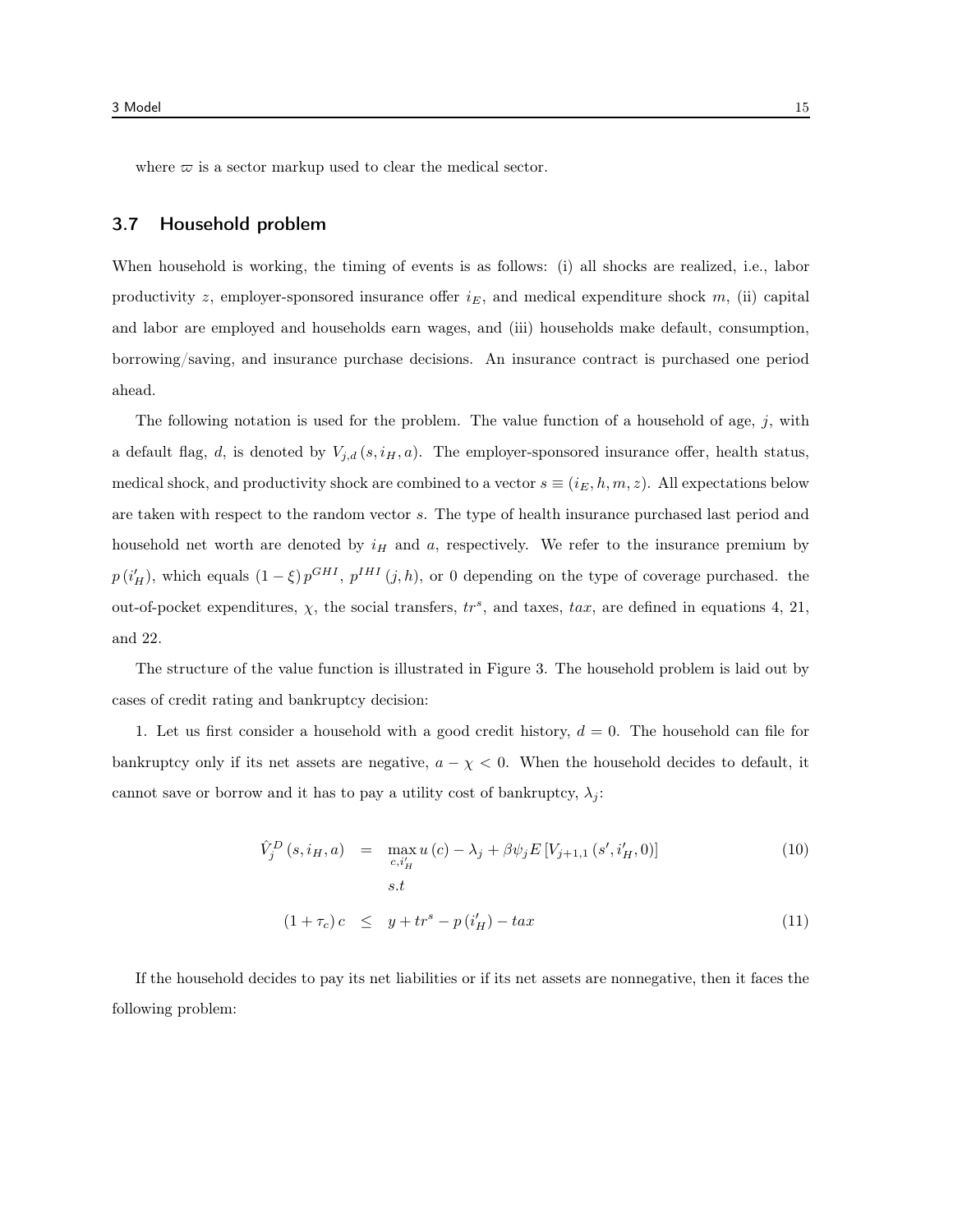

Fig. 3: Household problem diagram

$$
\hat{V}_j^R(s, i_H, a) = \max_{c, a', i'_H} u(c) + \beta \psi_j E[V_{j+1,0}(s', i'_H, a')]
$$
\n(12)

$$
(1 + \tau_c) c + q_j (s, a') a' \leq y + tr^s - p(i'_H) - tax + a - \chi
$$
\n(13)

The value function of the household with good credit is

$$
V_{j,0}(s, i_H, a) = \max\left\{\hat{V}_j^D(s, i_H, a), \hat{V}_j^R(s, i_H, a)\right\}
$$
(14)

2. A household with a bad credit history,  $d = 1$ , pays a utility cost of bankruptcy,  $\lambda_j$ , which can be interpreted as a default stigma. If the household has non-negative net assets,  $a - \chi \ge 0$ , it can save and it will have a good credit rating next period with a positive probability,  $\rho$ . Given these conditions, the household problem is: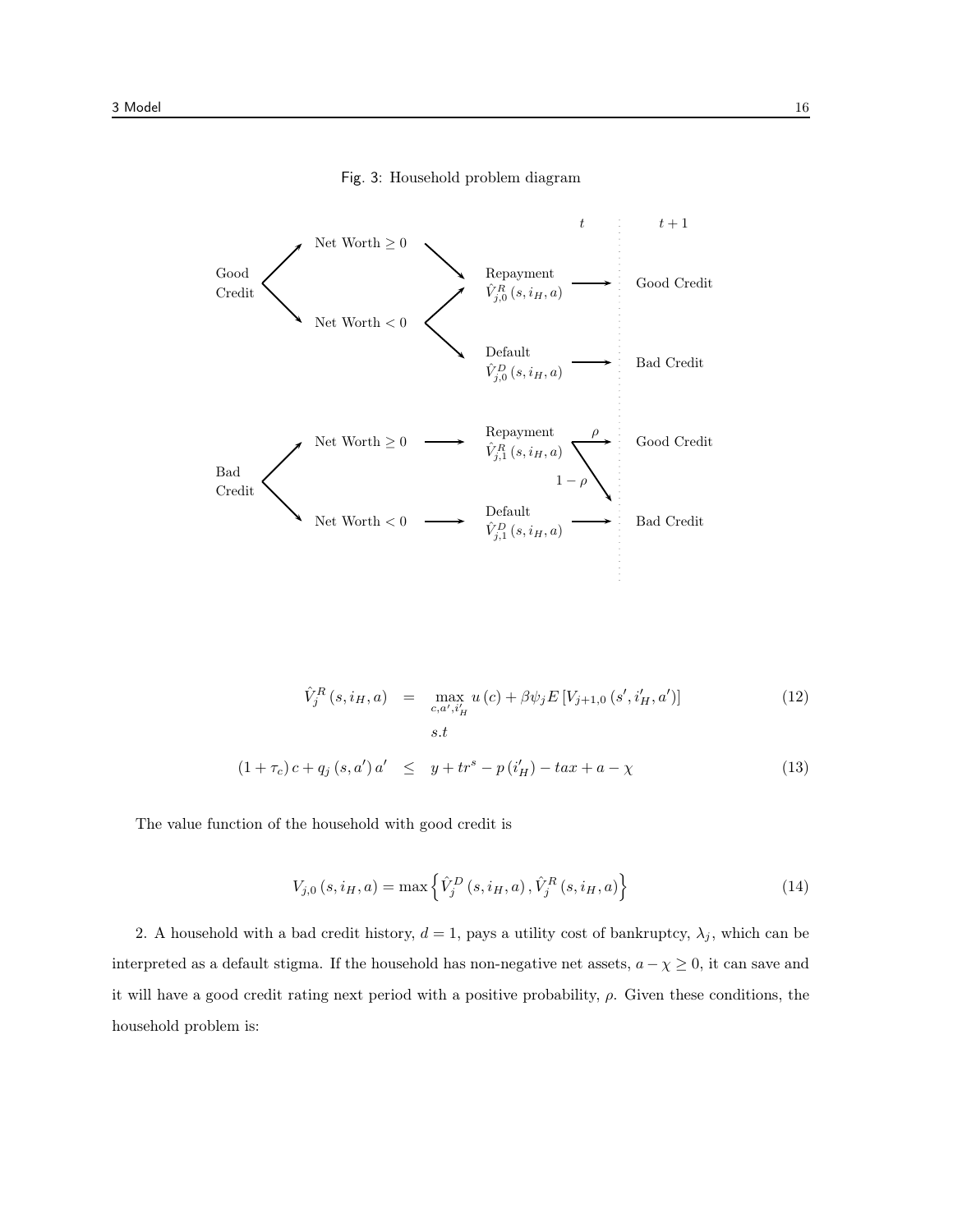$$
V_{j,1}(s, i_H, a) = \max_{c, a' \ge 0, i'_H} u(c) - \lambda_j + \beta \psi_j \begin{cases} \rho E \left[ V_{j+1,0} \left( s', i'_H, a' \right) \right] + \\ (1 - \rho) E \left[ V_{j+1,1} \left( s', i'_H, a' \right) \right] \end{cases}
$$
(15)  
s.t

$$
(1 + \tau_c) c + q_j (s, a') a' \leq y + tr^s - p(i'_H) - tax + a - \chi
$$
\n(16)

The household with negative net assets,  $a - \chi < 0$ , pays only up to its assets and cannot save or borrow this period. The household carries a bad credit rating to the next period.<sup>14</sup>

$$
V_{j,1}(s, i_H, a) = \max_{c, i'_H} u(c) - \lambda_j + \beta \psi_j E[V_{j+1,1}(s', i'_H, 0)]
$$
\n
$$
s.t
$$
\n
$$
(1 + \tau_c)c \leq y + tr^s - p(i'_H) - tax
$$
\n(18)

Wage is conditional on receiving a GHI offer

$$
y = \begin{cases} \left(w - c^{GHI}\right)n & \text{if } i_E = 1\\ w \cdot n & \text{otherwise} \end{cases}
$$
 (19)

Taxable labor income is defined as

$$
y^{t} = \begin{cases} (1 - 0.5\tau_{m}) y - 0.5\tau_{ss} \min \{y, \bar{y}\} - p(i'_{H}) & \text{if } i'_{H} = GHI \\ (1 - 0.5\tau_{m}) y - 0.5\tau_{ss} \min \{y, \bar{y}\} & \text{otherwise} \end{cases}
$$
(20)

Notice that half of the Social Security tax paid is deductible. The other half is paid by the employer, but through wages, the household pays for it in full; thus the entire Social Security tax is effectively paid by the household. There is no tax base for Medicare. Tax liabilities consist of income tax  $T(y)$ ,

 $14$  In the U.S. a household is not allowed to file for a second Chapter 7 bankruptcy for 6 years after its first bankruptcy. Instead, households can file for Chapter 11 bankruptcy only. For simplicity, we abstract from Chapter 13 bankruptcy; thus we allow households with bad credit a second discharge of net liabilities under Chapter 7.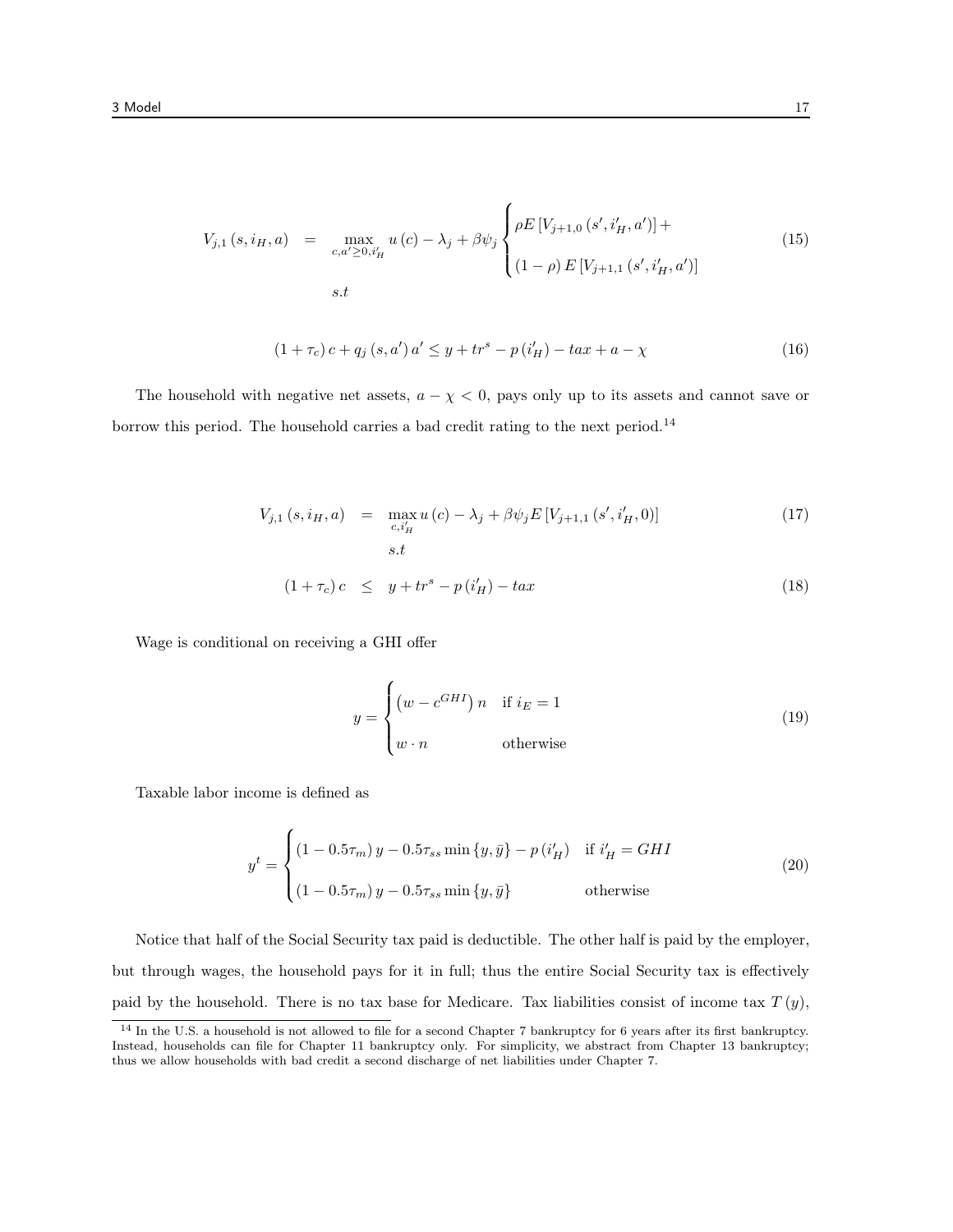Social Security, and Medicare.

$$
tax = T(yt) + \tau_{ss} \max\{y,\bar{y}\} + \tau_{m}y \tag{21}
$$

Social assistance is a means-tested transfer, which is based on assets and income,<sup>15</sup>

$$
trs = \max\{0, \underline{c} - \max\{0, a\} - y\}
$$
 (22)

# 3.8 Retirement

When retired, a household receives a pension,  $ss = v w n_{iR} + \tilde{\mathcal{T}w}$ , equal to a fraction of the last working period's income plus a fraction of average income in the economy. Recently retired households,  $j = j<sup>R</sup>$ , may still have individual or employer-sponsored health insurance. During the first year of retirement, the household is not covered by Medicare but only by private health insurance if purchased last period. Households pay the mandatory Medicare premium,  $p^{MED}$ , one period ahead starting in the first year of retirement. Medical expenditures are partially covered by Medicare and partially out-of-pocket. Retired households do not pay income tax. Bankruptcy is permitted during retirement. After the first period of retirement, the group insurance offer indicator,  $i_E$ , is dropped from the state space as it is redundant.

During retirement the budget constraint of a household with good credit that repays its debt is

$$
(1 + \tau_c) c + q_j (s, a') a' \le ss - p^{MED} + tr^s (ss - p^{MED}, a) + a - \chi
$$
\n(23)

A household with bad credit and positive net assets has the same budget constraint with the additional no-borrowing restriction,  $a' \geq 0$ . The budget constraint of a household that purged debt, regardless of its credit rating, is

$$
(1 + \tau_c) c \le ss - pMED + trs (ss - pMED, a)
$$
 (24)

Social assistance during retirement is based on Social Security net of the Medicare premium:

$$
trs = \max\left\{0, \underline{c} - \max\left\{0, a\right\} - \left(ss - p^{MED}\right)\right\}
$$
 (25)

<sup>&</sup>lt;sup>15</sup> Social assistance is a last-resort insurer, which guarantees a minimum level of consumption  $c$ . See Athreya (2008) for more details on the interaction of social insurance and bankruptcy.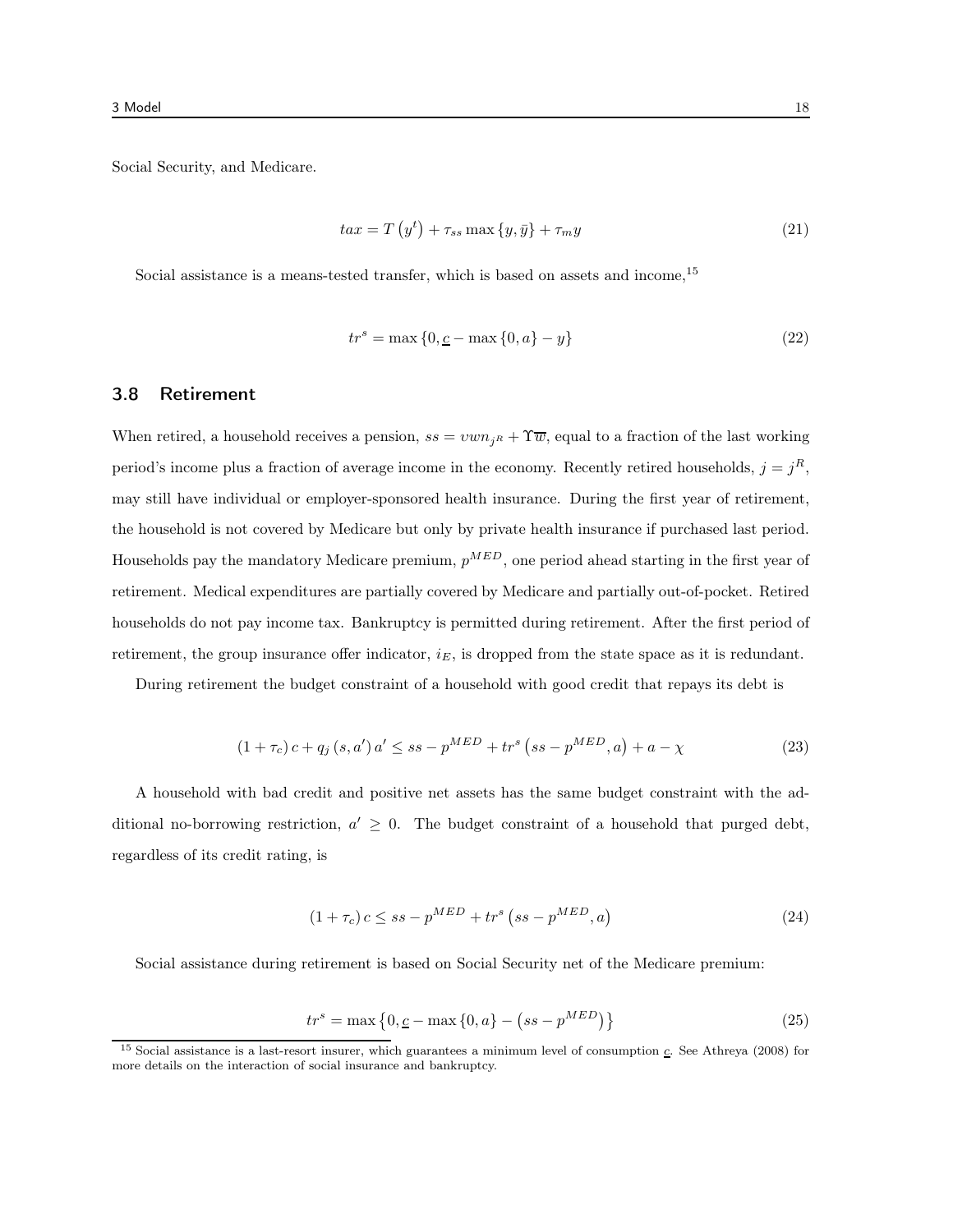# 3.9 Equilibrium

A steady-state competitive equilibrium is a set of prices  $\{w^*, r^*\}$ , a non-negative loan price function  $q^*$ , a default probability function  $\pi_j^*$ , a set of health insurance premiums  $\{p^{*GHI}, p^{*HH}(\cdot)\}\$ , a non-negative hospital markup  $\varpi$ , a value function V, decision rules  $c^*$  (·),  $d^*$  (·),  $a'^*$  (·), and a probability measure  $\mu^*$ such that:

- 1. Given prices  $w^*, r^*, q^*, p^{*GHI}, p^{*IHI},$  the value function V and decision rules  $c^*(\cdot), d^*(\cdot), a'^*(\cdot)$ solve the household's optimization problem.
- 2. Prices  $r^*$  and  $w^*$  are given by the firm's marginal productivity of capital and labor:

$$
r^* = \alpha \left( K^* / N^* \right)^{\alpha - 1} - \delta \tag{26}
$$

$$
w^* = (1 - \alpha) \left( K^* / N^* \right)^{\alpha} \tag{27}
$$

- 3. A wage at a firm offering GHI is adjusted for the employer's cost of insurance (eq. 7).
- 4. The health insurance company is competitive and the insurance premiums satisfy (eq. 3, 2).
- 5. Loans are priced by financial intermediaries according to a zero-profit condition (eq. 6).
- 6. The hospital sector clears (eq. 9).
- 7. The labor market clears,  $N^* = \int n d\mu^*$ .
- 8. The capital market clears

$$
K^* = \int q^* a'^* d\mu^* + \int p(i'_H) d\mu^* \tag{28}
$$

where the latter term is interest earned by insurance companies on premiums.

9. Social Security and Medicare are self-financed

$$
ss \int_{j \geq j^R} d\mu = \tau_{ss} \sum_{j < j^R} \int \min\{y, \bar{y}\} \, d\mu \tag{29}
$$

$$
\int_{j \ge j^R} tr^{MED} (m) d\mu^* = \tau_m \int_{j < j^R} y d\mu^* + p^{MED} \int_{j \ge j^R} d\mu^* \tag{30}
$$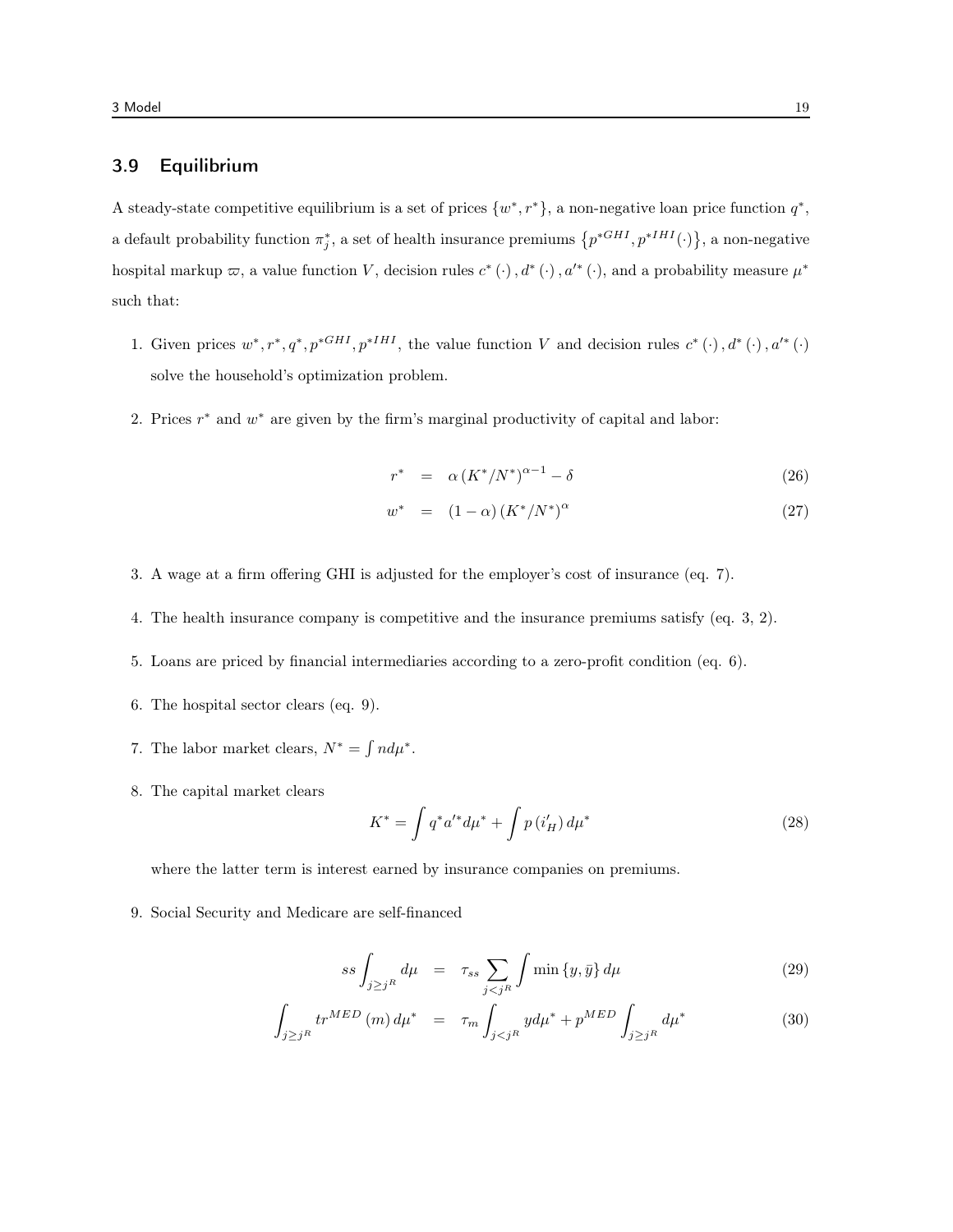10. The government's budget is balanced

$$
G + \int \left[ tr^s + tr^{AID} \right] d\mu^* = \int \left[ \tau_c c^* + T \left( y^t \right) \right] d\mu^* \tag{31}
$$

11. The goods market clears

$$
\int c^* d\mu^* + \int \frac{m}{\varpi} d\mu^* + G + X = F(K^*, N^*) - \delta K^*
$$
\n(32)

where  $X$  is total administrative costs

$$
X = \phi^{GHI} \int \mathbf{1}_{\{GHI\}}(i_H) d\mu^* + \phi^{IHI} \int \mathbf{1}_{\{IHI\}}(i_H) d\mu^*
$$
(33)

# 4 Calibration

In this section we specify the parameters of the model. Since we do not model the bankruptcy reform of 2005, we calibrate the model to 2004. All calibration details are presented in Appendix A. Table 2 summarizes key parameters. Calibrated parameters with corresponding target statistics are listed in Table 3.

# 4.1 Model Specification

Demographics and Preferences: Households enter the model economy at age 20 and retire at age 65  $(J<sup>R</sup> = 46)$ . The survival probabilities  $\psi_j$  are taken from Bell and Miller (2002). All households live for no longer than 80 years ( $J = 60$ ). The utility function is CRRA with a relative risk-aversion coefficient  $\sigma = 2.0$ , which implies an intertemporal elasticity of substitution of 0.5, in the middle of the range of micro estimates in the literature (see Attanasio (1999), for a survey). In the U.S., bankruptcy stays on a credit history for 10 years. We set the probability of restoring a good credit rating,  $\rho$ , to 0.1, which gives an average duration of exclusion from access to credit of 10 years. The discount rate,  $\beta = 0.983$ , is calibrated to equate the capital-output ratio to 3.0.

We assume that our non-pecuniary cost of default,  $\lambda_j$ , monotonically decreases with age. As pointed out by Fay et al. (2002), bankruptcy carries a stigma, which affects job prospects and consequently lifetime income. The cost of default is highest when young, as it reflects the discounted loss of income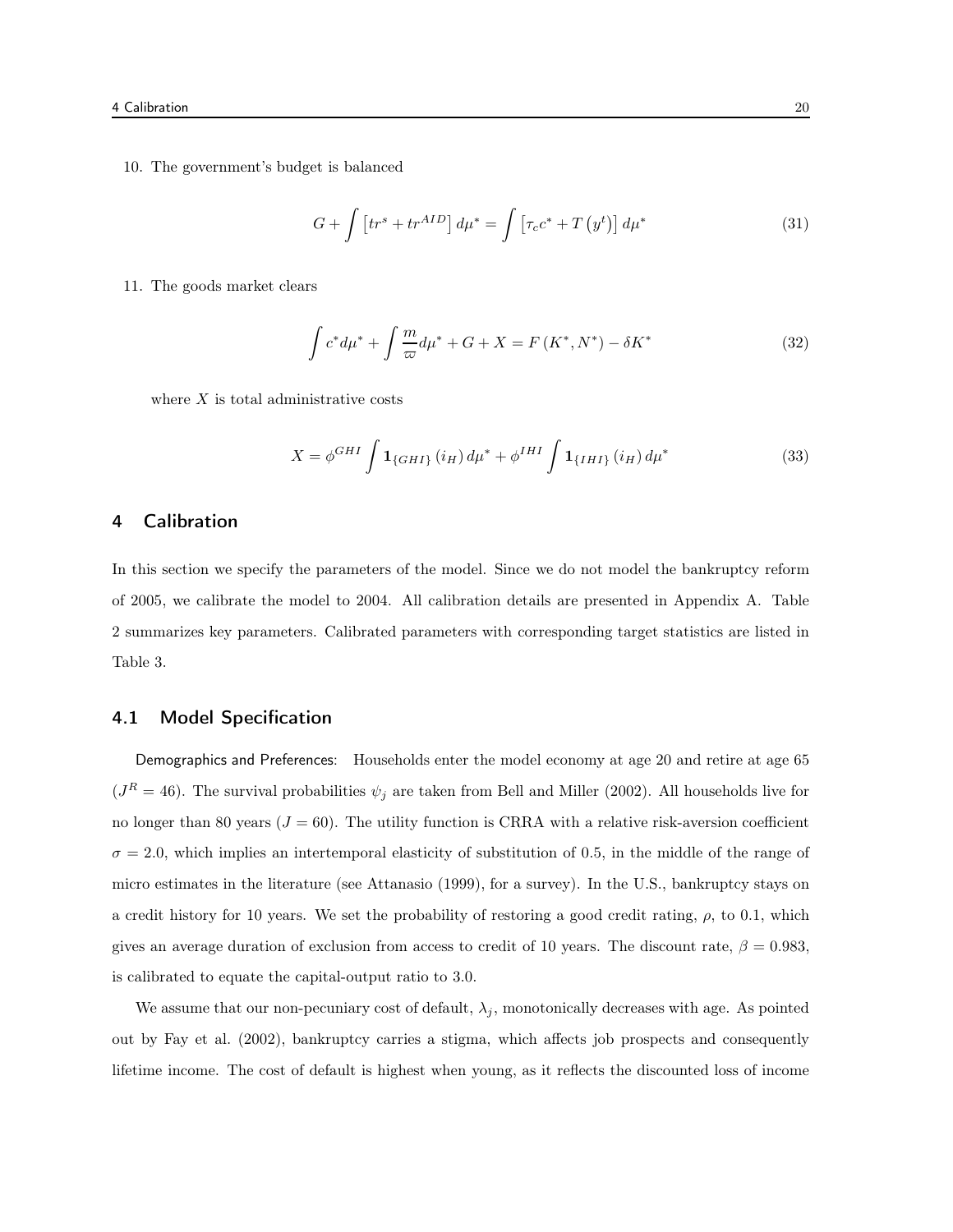over the remaining lifetime. We assume  $\lambda_j$  takes the functional form  $max(a_\lambda - b_\lambda \cdot j, c_\lambda)$ . Parameters  $\{a_{\lambda}, b_{\lambda}, c_{\lambda}\}\$  are calibrated to match the bankruptcy profile from the Survey of Consumer Finances taking values {3.5, 0.1, 0.05}. We assume that all households are born with zero assets and good credit ratings.

Technology: The aggregate production function is Cobb-Douglas in capital and effective labor:

$$
Y = ZK^{\alpha}L^{1-\alpha} \tag{34}
$$

We set the capital share of output,  $\alpha$ , to 0.36, and the physical depreciation rate,  $\gamma$ , to 8 percent. Total factor productivity, Z, is chosen so that income per household (\$42,414 in 2004) is normalized to 1.0 in the steady state.

Earning process: An income age-profile is estimated from the Medical Expenditure Panel Survey (MEPS) using methodology from Hubbard et al. (1994). For the estimation details, see Appendix A.2. The stochastic process for the idiosyncratic part of log-wages is an  $AR(1)$  process with persistence parameter  $\rho_z$  and unconditional standard deviation  $\sigma_z^2$ . We set  $\rho_z$  to 0.99, which is in line with Storesletten et al. (2004), and we calibrate  $\sigma_z^2$  to 0.29 to match the earnings Gini, which is 0.63 in the U.S. (Castaneda et al. (2003)). Both values are in line with the estimates from Storesletten et al. (2004). The process is discretized using the Tauchen and Hussey (1991) method with 9 grid points.

Health and medical expenditure process: We define household health status,  $h$ , as a binary variable taking values: good (1) or bad (0). The age-dependent Markov transition matrix for health status is estimated from MEPS using a logistic regression model (see Appendix A.3). For the medical expenditure shock, we use a four-point grid. The distribution over the grid points is fixed. To capture a fat tail distribution of medical events, we choose the probabilities for the grid points to be {0.5, 0.4, 0.09, 0.01}. The persistence of medical expenditures comes from the persistence of the health shock. The shock values depend on age and health. Figure 12 shows the shock values. The estimation details can be found in Appendix A.4.

Health insurance: In the data, households with high income are more likely to work for a company offering group health insurance. Additionally, we observe a significant persistence in receiving a GHI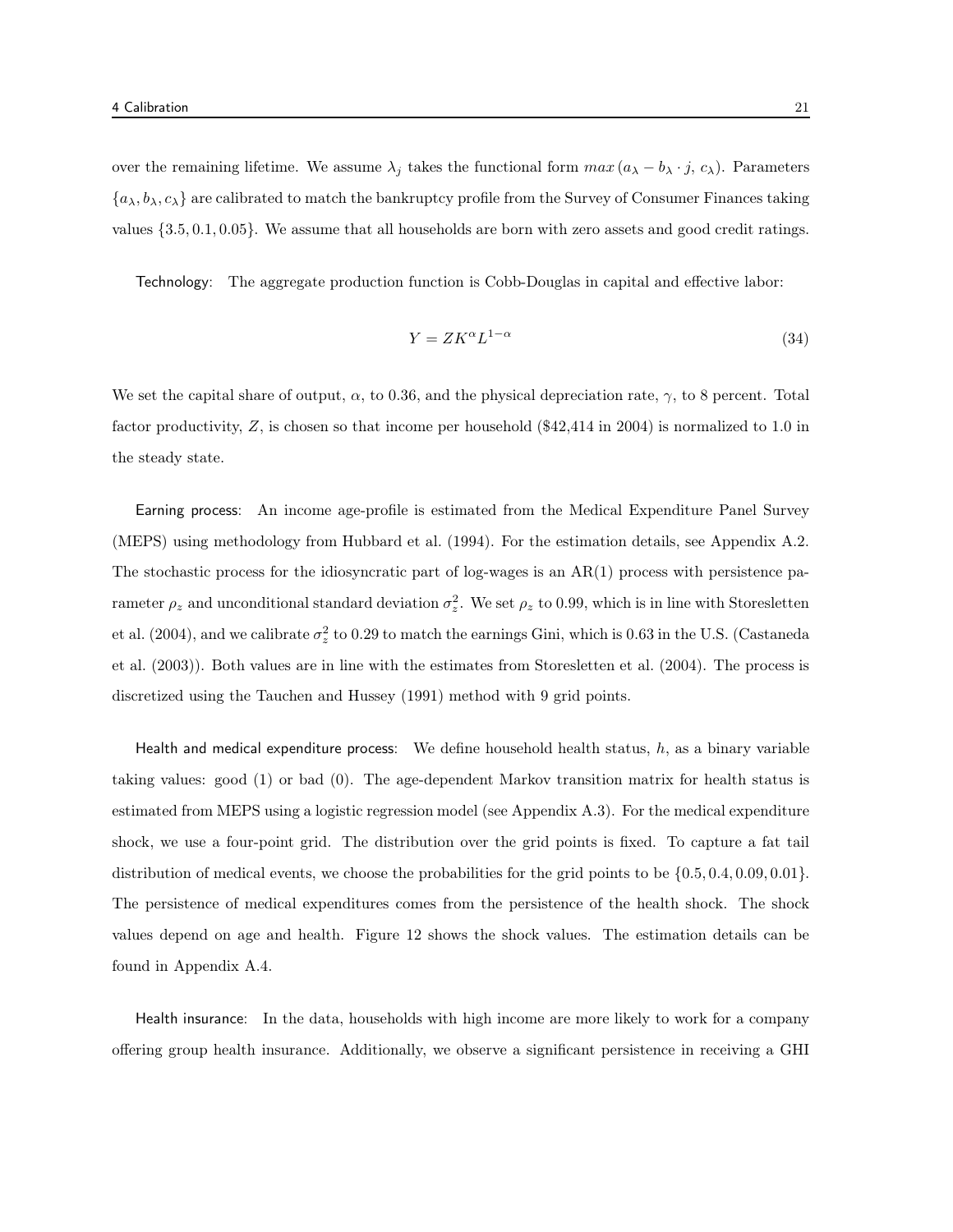offer. Thus, we assume the GHI offer indicator,  $i_E$ , to follow a Markov process conditional on household income,  $\pi^{E}(i'_{E}|i_{E}, n)$ . The initial measure of households with a GHI offer is 35.7 percent. More details on the estimation can by found in Appendix A.5.

We obtain the medical insurance transfer function,  $tr^m(m, i_H)$ , by estimating the coverage rate,  $q =$  $tr<sup>m</sup>/m$ . In MEPS, the private insurance coverage rate increases with the size of medical expenditures. Therefore we choose a cubic polynomial as a functional form for the coverage rate. For Medicaid and Medicare, we fix q at a value corresponding to the mean coverage rate. The estimation details are in Appendix A.6.

In the National Health Expenditure Accounts, the net cost of private health insurance in 2004 is \$85.8 billion. In the same year 201 million people had private health coverage. Thus, the fixed administrative cost is \$427 per person or \$1,067.5 per average household with 2.5 people. We set both  $\phi^{GHI}$  and  $\phi^{IHI}$ to the latter value. According to MEPS in 2004, an average employer-sponsored insurance premium is \$3, 705 and an average employee's contribution is \$671. Thus, we set the employer's share of the GHI premium,  $\xi$ , to 82 percent.

Government: Government consumption, G, represents federal, state, and local government consumption expenditures excluding social benefit payments, interest payments, and subsidies. It is calibrated to match its share of GDP, which is 15.7 percent in 2004 (U.S. Government 2009).

Our income tax is composed of progressive and proportionate taxes. The latter represents all taxes other than income and consumption tax. The former takes a functional form borrowed from Gouveia and Strauss (1994).

$$
T(y) = a_0 \left\{ y - \left( y^{-a_1} + a_2 \right)^{-1/a_1} \right\} + \tau_y y \tag{35}
$$

Parameter  $a_0$  is the maximum marginal tax rate,  $a_1$  governs the curvature of the progressive tax, and  $a_2$  is a scaling parameter. We take their values,  $a_0 = 0.258$ ,  $a_1 = 0.768$ , from the estimates by Gouveia and Strauss (1994) to preserve the shape of the progressivity of the U.S. tax system. The parameter  $a_2$ is calibrated to match the portion of the progressive part of income tax in the total income tax collected. This target is set to 63 percent, which is the 10-year average fraction of the individual income tax to the total Internal Revenue collections.<sup>16</sup> Parameter  $\tau_y$  is used to clear the government budget constraint (31). A consumption tax rate,  $\tau_c$ , is set to 5.6 percent following Mendoza et al. (1994).

<sup>16</sup> IRS Data Book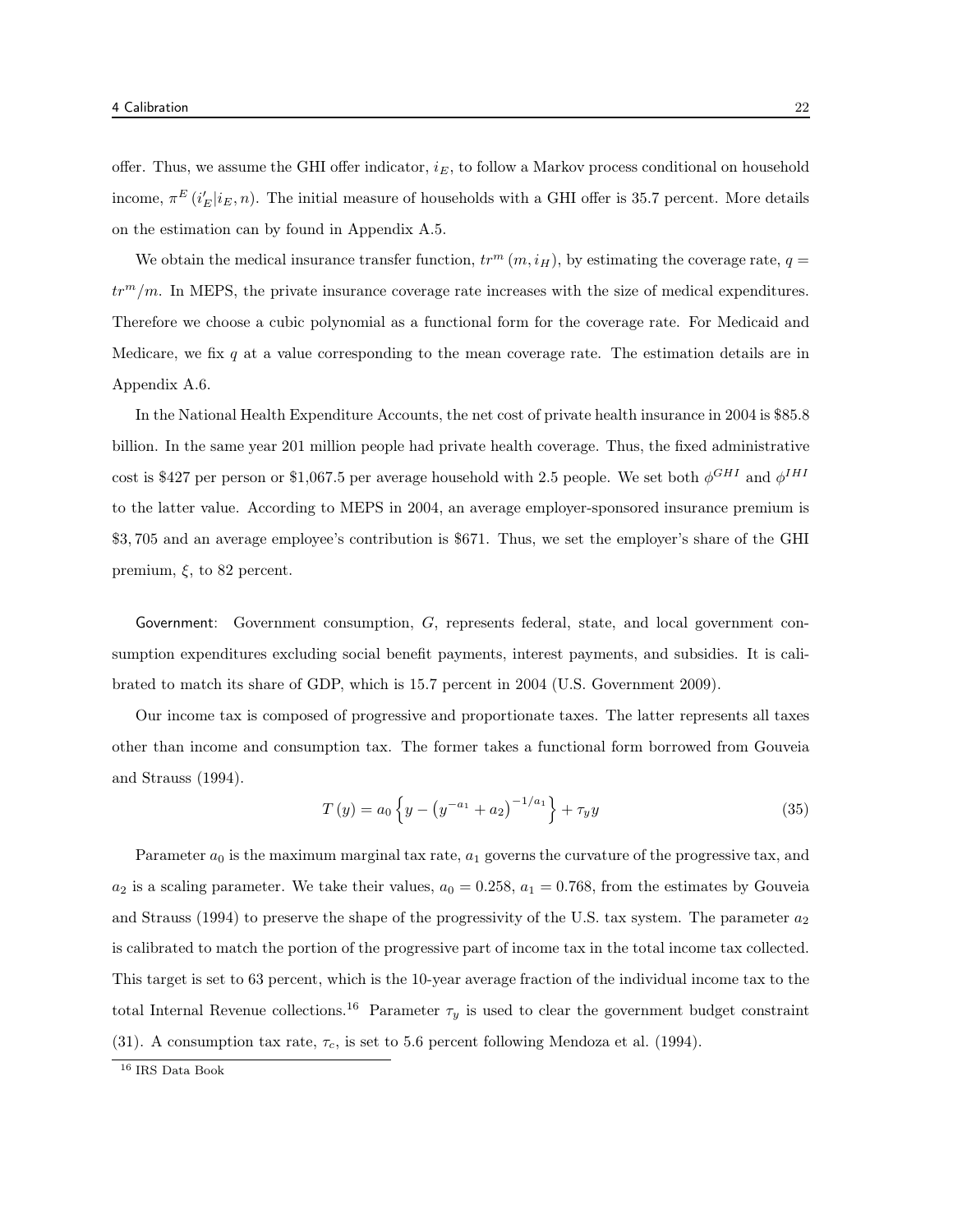A minimum consumption floor,  $c$ , is calibrated to match the fraction of households on social welfare, which the CPS reports at 10.2 percent in 2004. We set the Medicaid eligibility threshold to the federal poverty level,  $y^{FPL}$ , which is calibrated to match the fraction of people covered by Medicaid.

Social Security and Medicare: A household retires at the mandatory retirement age,  $j^R = 65$ . We set the Social Security benefit parameters,  $v$  and  $\Upsilon$ , to 0.4 and 0.2, respectively, to match an average replacement rate of 45 percent following Whitehouse (2003). The Social Security tax,  $\tau_{ss}$ , is determined so that Social Security is self-financed. In the benchmark economy we get the equilibrium  $\tau_{ss} = 11.49$ , which is approximately the tax rate of Social Security's Old-Age, Survivors, and Disability Insurance (OASDI) program of 12.4 percent in 2004.

In 2004 the Medicare Part B premium was \$799.20 annually, or about 2.11 percent of GDP per capita. We set the Medicare premium,  $p^{MED}$ , to match this ratio. The Medicare tax rate,  $\tau_m$ , is pinned down by the budget clearing of Medicare, which is self-financed. Since the Medicare coverage rate,  $tr^{MED}(m)/m$ , is scattered without any visible pattern, we set it to 0.48, which is the average Medicare coverage rate in MEPS.

# 5 Results

In this section we elaborate on results from the benchmark model. We describe how each element of the reform is modeled. The impact of the reform on insurance markets and bankruptcy is presented. Lastly, we evaluate the welfare implications and decompose the redistribution and insurance market restructuring components of the reform.

# 5.1 Benchmark model

Even though we did not target bankruptcy and health insurance statistics directly, our model succeeds in matching them not only qualitatively but quantitatively as well. The life-cycle dimension of these statistics is also replicated reasonably well.

The overall bankruptcy rate is 1.0 percent (0.98 percent in the data). In the model we define medical bankruptcy as the fraction of filers who would not have defaulted had they not received a bad medical expenditure shock. Without direct targeting the model generates medical bankruptcies at 75.97 percent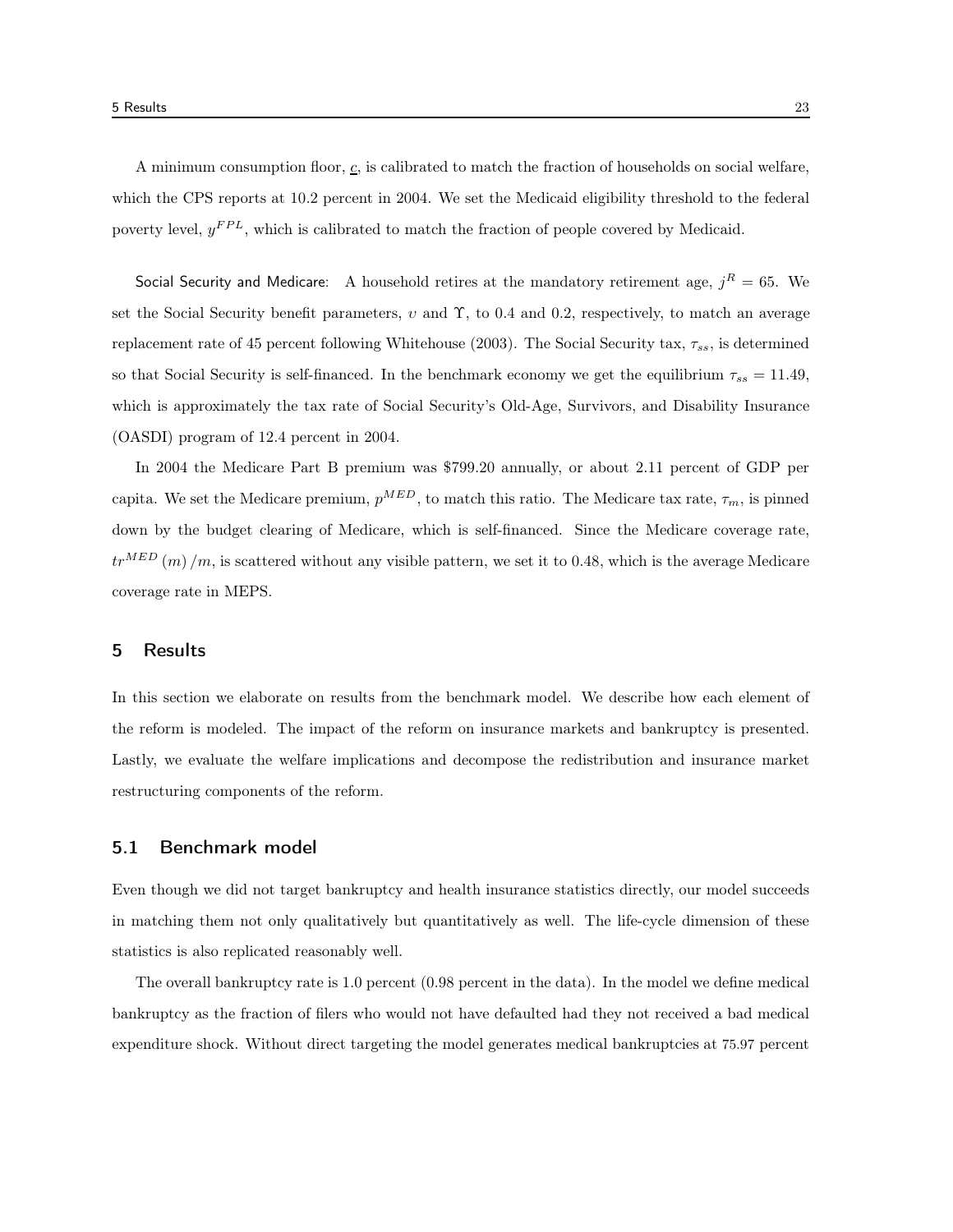| Parameter                               | Description          | Values               | Target/Source              |
|-----------------------------------------|----------------------|----------------------|----------------------------|
| Preferences                             |                      |                      |                            |
| $\beta$                                 | discount factor      | 0.983                | $K/Y=3.0$                  |
| $\sigma$                                | risk aversion        | 2.0                  |                            |
| $\rho$                                  | prob. of good credit | 0.1                  | 10 years exclusion         |
| ${a_{\lambda},b_{\lambda},c_{\lambda}}$ | cost of bankruptcy   | $\{3.5, 0.1, 0.05\}$ | bankruptcy profile         |
| Technology                              |                      |                      |                            |
| $\alpha$                                | capital share        | 0.36                 |                            |
| $\gamma$                                | depreciation rate    | 0.08                 |                            |
|                                         |                      |                      |                            |
| Labor                                   |                      |                      |                            |
| $\rho_z$                                | persist. coeff.      | 0.99                 | Storesletten et al. (2004) |
| $\sigma_z$                              | std. dev. z          | 0.29                 | earnings $Gini=0.63$       |
|                                         |                      |                      |                            |
| Other                                   |                      |                      |                            |
| $\xi$                                   | firm premium share   | 0.89                 | MEPS, 2004                 |
| $\phi^{GHI}, \phi^{IHI}$                | fixed admin. cost    | \$1,067.5            | <b>NHEA</b>                |
|                                         |                      |                      |                            |
| Government                              |                      |                      |                            |
| $a_0, a_1$                              | prog. income tax     | 0.258, 0.768         | Gouveia and Strauss (1994) |
| $a_2$                                   | prog. income tax     | 2.16                 | $Prog./T\,tax=0.65$        |
| $\tau_y$                                | prop. income tax     | 0.013                | const. clearing            |
| $\tau_c$                                | consumption tax      | 0.06                 | Mendoza et al. (1994)      |
| $\tau_s$                                | Social Security tax  | 0.1                  | const. clearing            |
| $\tau_m$                                | Medicare tax         | 0.012                | const. clearing            |
| G                                       | gov. consumption     | 18.92                | $G/Y = 0.16$               |
| $p^{MED}$                               | Medicare premium     | 0.042                | $p^{MED}/Y = 0.0211$       |

Tab. 2: Benchmark parameters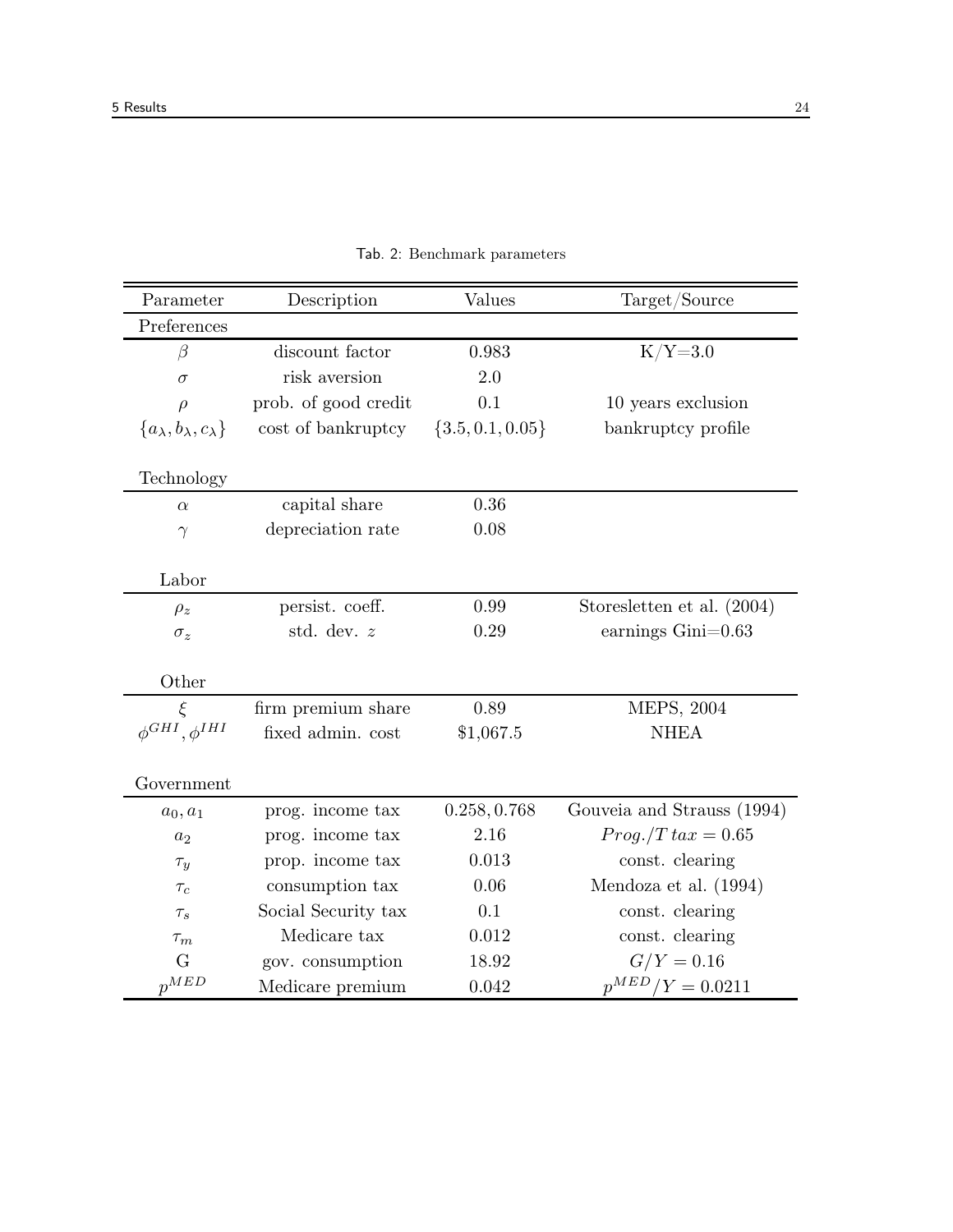| Parameter      | Target                | Data   | Value  |
|----------------|-----------------------|--------|--------|
|                | K/Y                   | 3.00   | 2.95   |
| $v, \Upsilon$  | avg. ss/avg. income   | 0.45   | 0.45   |
| $\mathfrak{c}$ | fraction on Soc. Ass. | 0.10   | 0.11   |
| $p^{MED}$      | $p^{MED}/Y$           | 0.0211 | 0.0210 |
| G              | G/Y                   | 0.156  | 0.158  |
| $a_2$          | prog. tax/tot. tax    | 0.65   | 0.67   |

Tab. 3: Calibrated parameters

Tab. 4: Benchmark: bankruptcy

|       |            | Medical    | Medical bk. | Med. bk. $w/o$ |
|-------|------------|------------|-------------|----------------|
| %     | Bankruptcy | bankruptcy | share       | health ins.    |
| Data. | 0.98       | 0.61       | 62.1        | -31            |
| Model | 1.01       | 0.76       | 75.97       | 30             |

of all bankruptcies (62.1 percent in the data). Among medical bankruptcy filers 30 percent had no health insurance (31 percent in the data). In Figure 4 we plot a fitted-value profile of bankruptcy from the model and from the 2004 Survey of Consumer Finances. With respect to the life-cycle literature on bankruptcy the model achieves a good fit of the bankruptcy profile. Only early in life does the model generate more bankruptcies than in the data. A possible reason for this discrepancy is a lack of parental transfers, which allow young households to cushion negative income and medical expenditure shocks.

Figure 5 presents the offer and acceptance rate profiles. The group insurance offer rate is 67.0 percent, which is a little higher than in the data (65.3 percent). Among households that received an offer, 89.2 percent accepted it (91.2 percent in the data). The profile of the acceptance rate is endogenously generated and matches the data quite well (Figure 6).

Tab. 5: Benchmark: insurance

|       |                  | Group Insurance |       |       | Insurance Coverage |                        |
|-------|------------------|-----------------|-------|-------|--------------------|------------------------|
| %     | offered accepted |                 |       |       |                    | IHI Medicaid Uninsured |
| Data  | 65.31            | 91.22           | 59.58 | 9.76  | 10.81              | 19.85                  |
| Model | 67.02            | 89.16           | 59.78 | 10.26 | 10.13              | 19.83                  |

Source: MEPS, Census Bureau's March 2004 Current Population Survey (CPS; ASES), Kaiser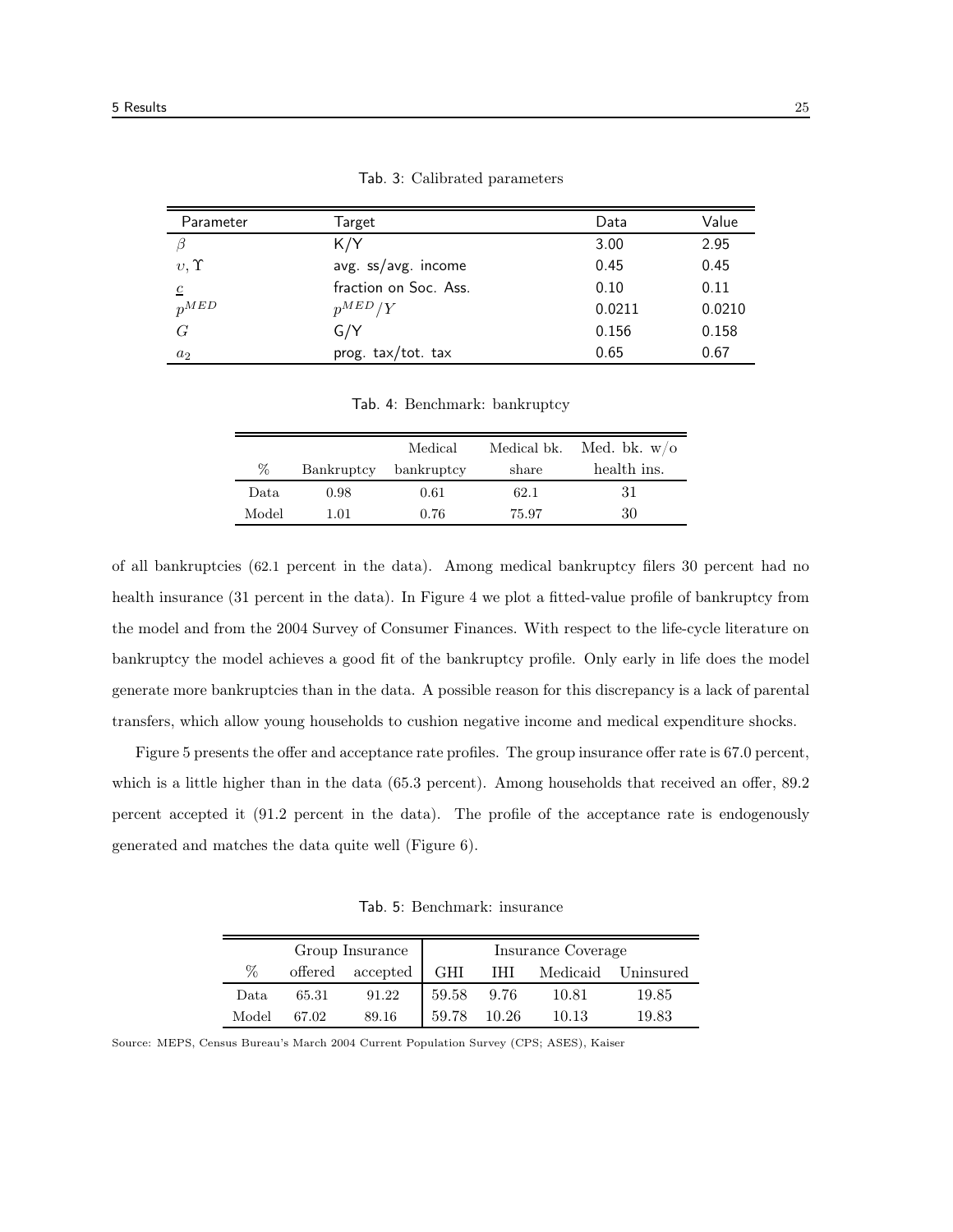

Fig. 4: Bankruptcy profile

Fig. 5: GHI offer

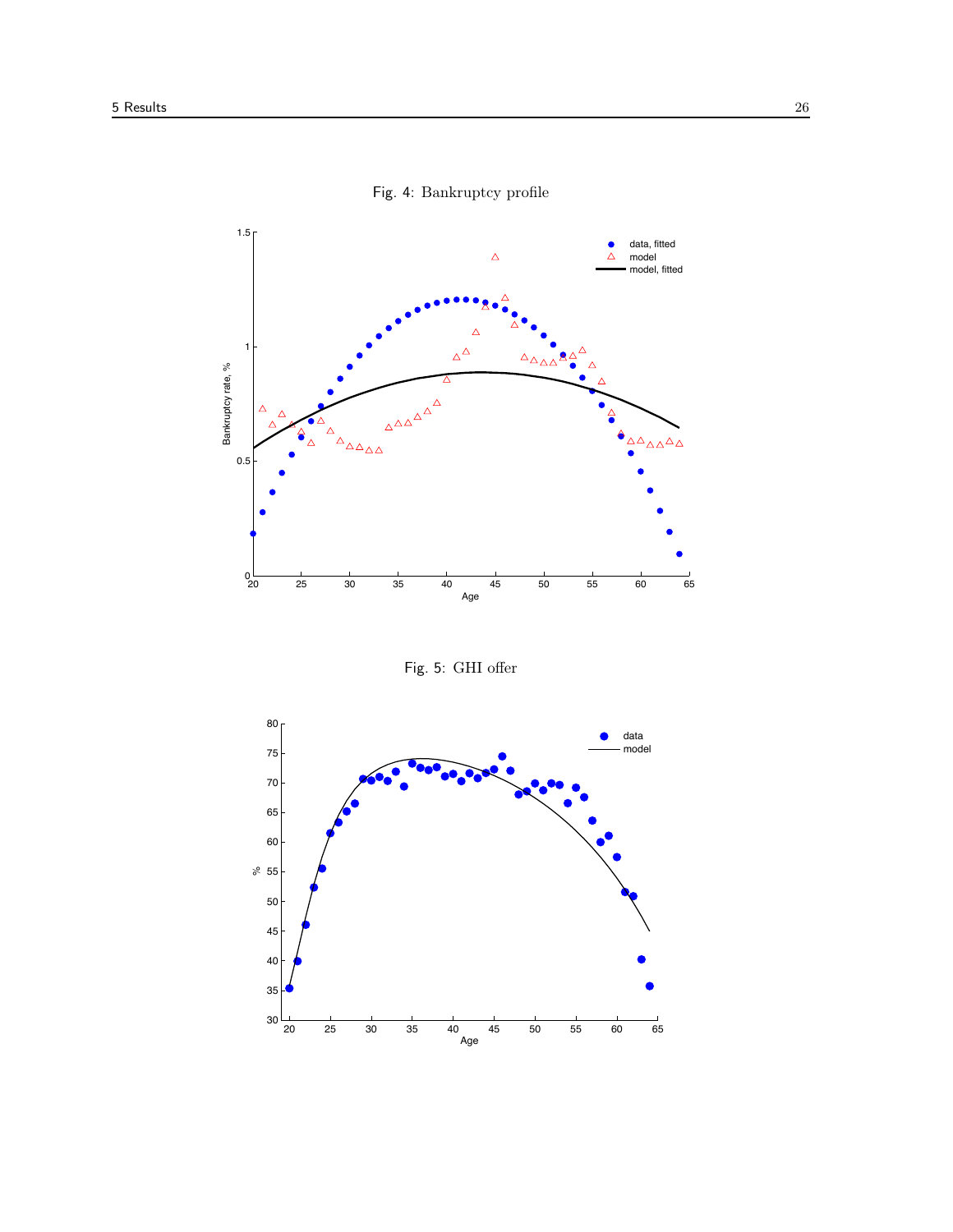

Fig. 6: Insurance take-up rates

Source: MEPS, author's calculations.

The results on insurance coverage are presented in Table 5. Less than a quarter of households are uninsured (19.7 percent in the model and 19.9 percent in the data). Medicaid covers 10.1 percent of households (10.8 percent in the data). Group and individual insurance coverage is 59.8 and 10.3 percent, respectively (59.6 percent and 9.8 percent in the data). Medicaid coverage is targeted in calibrating the federal poverty level,  $y^{FPL}$ , but the share of uninsured and the profile of those with private coverage are endogenously generated by the model (Figure 6) and match the data well. We consider the model's ability to replicate health insurance statistics a success.

The premiums and risk pools are reported in Table 6. In MEPS, the fraction of households in bad health is 14.7 percent in both private insurance markets and 18.4 percent among the uninsured. The model replicates the GHI risk pool quite well at 14 percent. In the IHI market, the model generates a worse pool than in the data. One possible explanation is that insurance companies can improve their pool by not accepting sick individuals or canceling an existing policy, but we do not model the denial and rescission of coverage.

# 5.2 Policy experiments

In our experiments we keep the government consumption,  $G$ , consumption tax,  $\tau_c$ , and progressive income tax,  $(a_0, a_1, a_2)$  unchanged from the benchmark. The proportionate part of income tax adjusts to balance the government budget constraint. Both Social Security and Medicare remain self-financed.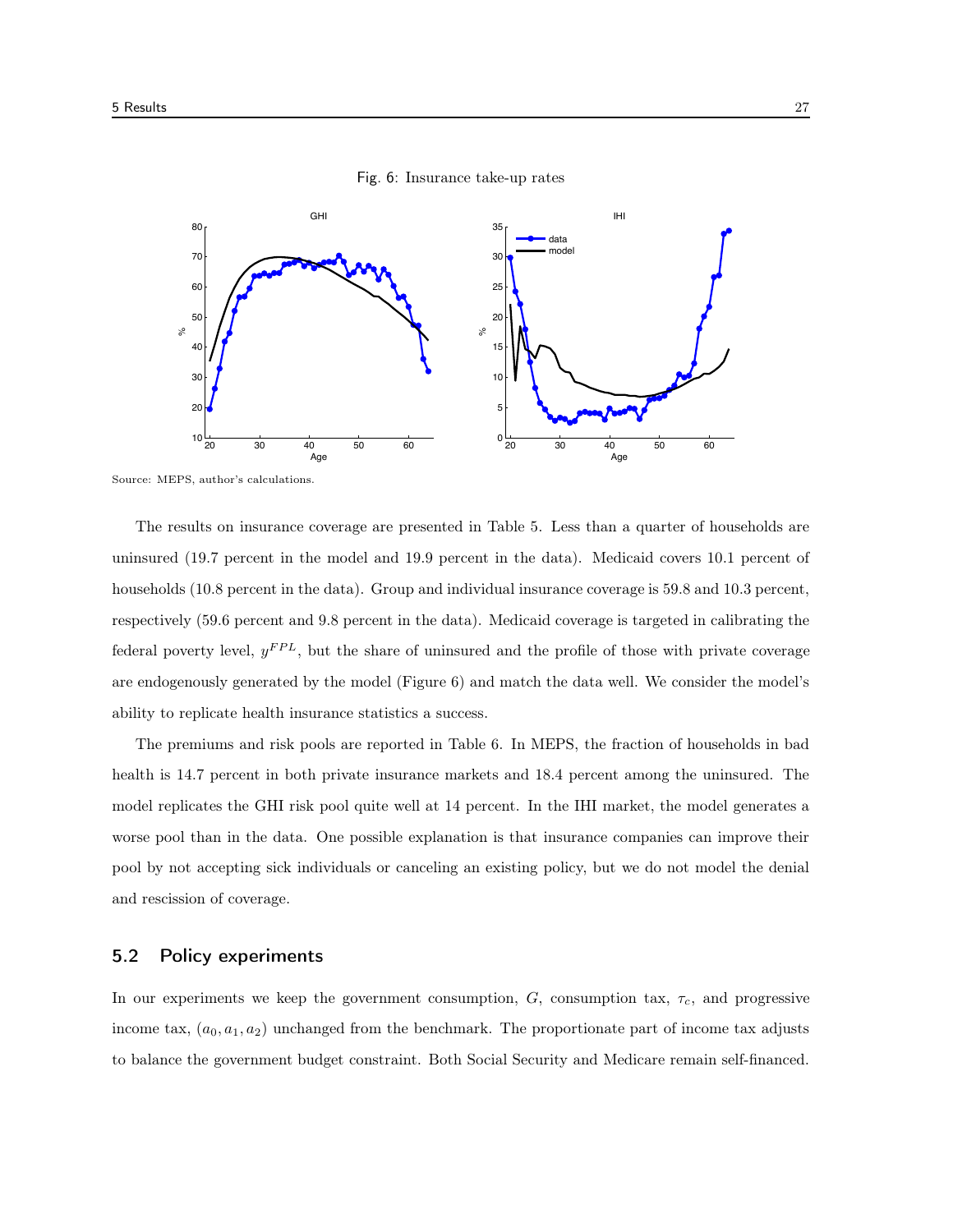|     | Data.      |                                     | Model | Bad Health, % Data Model |      |       |
|-----|------------|-------------------------------------|-------|--------------------------|------|-------|
|     | Individual | Family                              |       | <b>GHI</b>               | 14.7 | 15.50 |
| GHI |            | $$3,383.00$ $$9,068.00$ $$3,296.79$ |       | <b>THT</b>               | 14.7 | 20.91 |
| IHI |            | $$1,786.00$ $$3,331.00$ $$1,292.33$ |       | Uninsured                | 18.4 | 13.98 |
|     |            |                                     |       |                          |      |       |

Tab. 6: Benchmark: premium and risk pools

Source: Kaiser FamilyFoundation 2004 (premium); MEPS (health).

We keep Social Security benefits, ss, and the Medicare premium,  $p^{MED}$ , at the benchmark level. The tax rates,  $\tau_s$  and  $\tau_m$ , adjust to balance both systems.

We can evaluate the welfare effects of policies only by comparing two steady states, before and after the reform, through the consumption equivalent variation (CEV). The consumption equivalent variation measures the percentage increase in the household's initial consumption required to make the household indifferent between benchmark and reform steady states. Given the form of the utility function, the welfare measure is given by

$$
CEV = \left(\frac{\int V_{j,d}^{R} d\mu_{j=0,d=0}^{*}}{\int V_{j,d}^{B} d\mu_{j=0,d=0}^{*}}\right)^{1/(1-\sigma)} - 1
$$
\n(36)

where  $V^B$  and  $V^R$  are the indirect utility functions at birth of households with a good credit rating associated with the benchmark and the reform, respectively.

#### 5.2.1 Health reform components

The health care reform bill is very complex, but the core of the reform can be summarized by five essential provisions. In this section we describe how each element of the health reform is modeled.

1. Individual mandate

The reform requires all individuals to maintain minimum essential coverage. Those without coverage pay a tax penalty of 2.5 percent of income with a minimum of \$95 in 2014, \$325 in 2015, and \$695 in 2016. In our experiment we take the latter as a minimum penalty.

2. Prohibition of discrimination based on health

Prior to the reform, insurance companies were free to price coverage based on any individual char-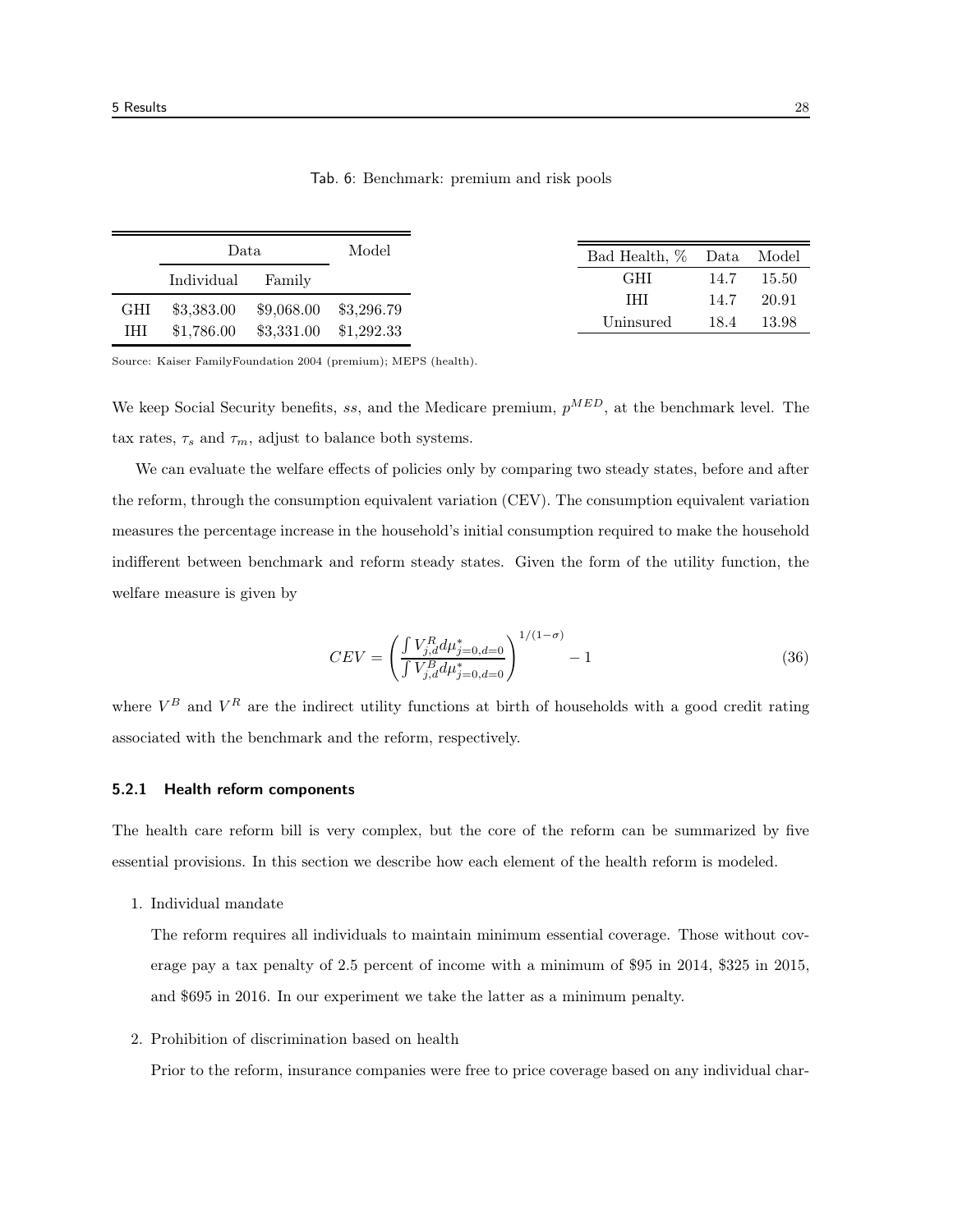acteristics, including health. The common practice was to deny new coverage due to preexisting conditions or refusing to renew coverage due to health problems. The reform requires insurers to accept every individual who applies for coverage and to renew coverage regardless of health status, utilization of health services, or any other related factor. It prohibits denying coverage due to any preexisting condition or discrimination against those who have been sick in the past. We model this provision by allowing the individual premium to vary with age only. Not knowing the health status of an applicant, an insurer has to use the distribution of health over age to calculate expected expenditures. The new IHI premium is given as

$$
p^{IHI}(j) = \phi^{IHI} + \frac{\psi_j \int tr^m \left( m', IHI \right) d\mu \left( \cdot | j+1, i'_H = IHI \right)}{(1+r)}
$$
\n
$$
(37)
$$

#### 3. Expanding Medicaid to all in poverty

Prior to the reform Medicaid covered only children, pregnant women, and people with disabilities from families with income below the FPL. Many people and family members were not covered, i.e., all adult males and females without children. To provide coverage to all people in poverty, the reform extends Medicaid coverage to all individuals in families with incomes less than 133 percent of the FPL.

In the benchmark model, the Medicaid coverage rate was estimated using all households under 100 percent of the FPL whether eligible or not. In MEPS, Medicaid covered only 37.38 percent of all medical expenditures on average, even though it covered 71.02 percent of medical expenditures for eligible individuals. To account for the expansion of coverage to everyone in poverty, we increase the Medicaid coverage rate for households to the pre-reform level for eligible individuals only,  $tr^{AID}$  (*m*) /*m* = 0.71.

#### 4. Premium subsidies

The reform provides premium subsidies for individuals and families with income between 133 percent and 400 percent of the FPL. Households are not eligible for the credit if they are covered by Medicaid or if their employer offers group insurance coverage. The subsidy depends on income, and its amount is determined so that the premium would not exceed a percentage of income as specified in Table 7. Subsidies are in the form of a refundable tax credit, which can be paid in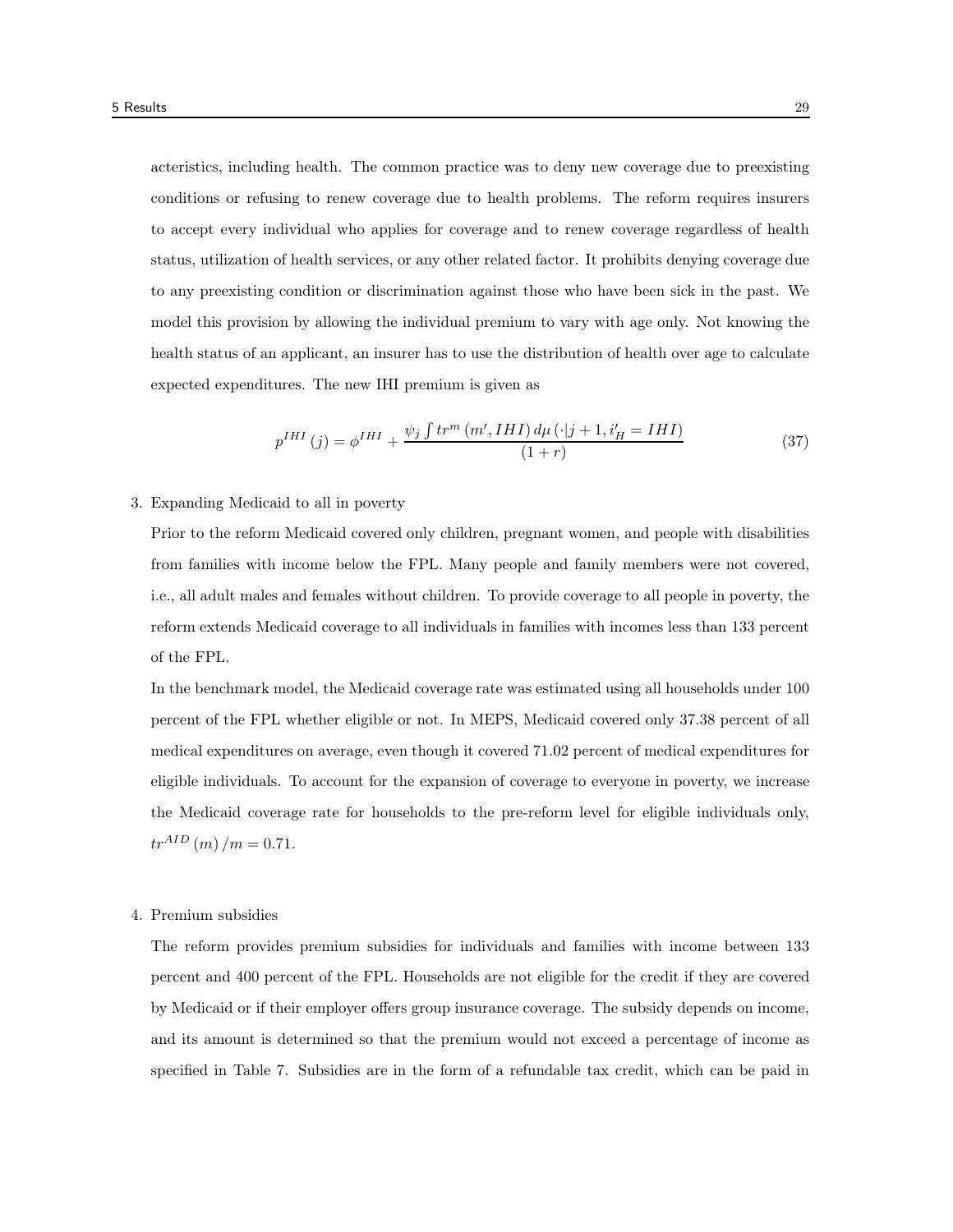| Income Level | Maximum Premium |
|--------------|-----------------|
| % of FPL     | % of Income     |
| Up to $133$  | $\mathfrak{D}$  |
| 133-150      | $3-4$           |
| 150-200      | $4 - 6.3$       |
| 200-250      | $6.3 - 8.05$    |
| 250-300      | 8.05-9.5        |
| 300-400      | 9.5             |

Tab. 7: Premium subsidies

Note: The amount of premium credits is determined so that the individual/family premium contribution is limited to the percent of income listed above.

| Income Level | Out-of-pocket spending limits  |
|--------------|--------------------------------|
| % of FPL     | as a fraction of the HSA limit |
| 100-200      | 1/3                            |
| 200-300      | 1/2                            |
| 300-400      | 2/3                            |

Tab. 8: Cost-sharing reduction

advance. They are fully funded by the government from general taxation. We implement the subsidies as an instantaneous adjustment to the premium.

# 5. Cost-sharing reduction

The reform enacts limits on out-of-pocket expenditures for those with income below 400 percent of the FPL. This cost-sharing reduction applies to non-group policies only. The reference point is the standard out-of-pocket spending limits for Health Savings Accounts (HSA), which are \$5,950 for individuals and \$11,900 for families in 2010. The out-of-pocket maximum limits are set at one-third of the HSA limit for those between 100-200 percent of the FPL, one-half of the HSA limit for those between 200-300 percent of the FPL, and two-thirds of the HSA limit for those between 300-400 percent of the FPL (Table 8). In our analysis we take the HSA limit to be equal to \$11,900. We implement cost-sharing subsidies by imposing out-of-pocket limits on the payouts of IHI coverage. The higher premium is reimbursed by the premium subsidies only if households qualify.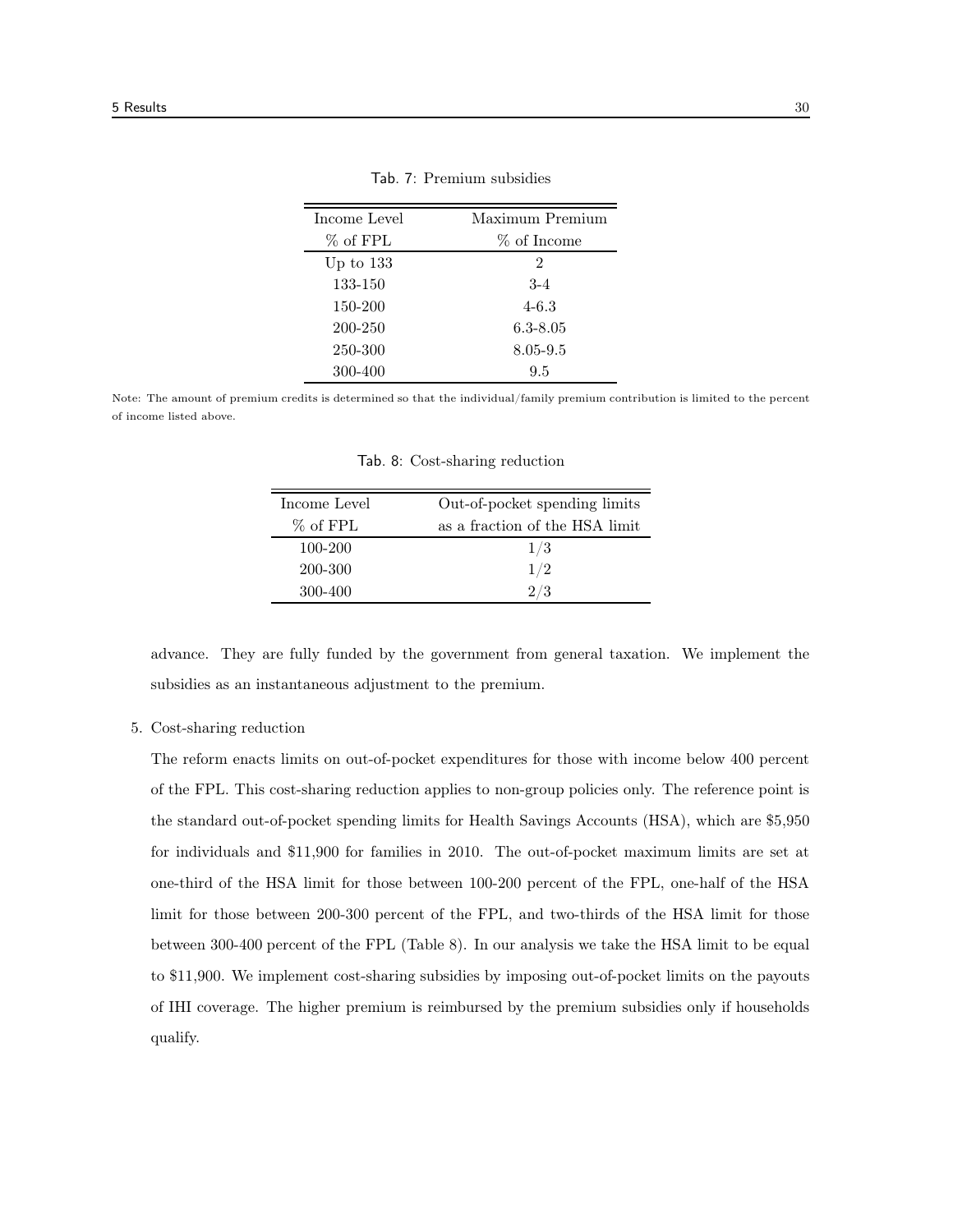#### Fig. 7: Insurance take-up rate, reform

/home/mkuklik/Documents/Research/default-health/draft/h28/ins\_reform.eps

#### 5.2.2 Reform implications

#### Health Insurance Market

Table 9 presents the impact of the reform on insurance markets. The reform achieves its goal of almost universal coverage. The number of uninsured drops to 4.1 from 19.8 percent. This is in line with the Congressional Budget Office's 5 percent estimate of the post-reform uninsured rate.<sup>17</sup> Medicaid absorbs 5.5 percentage points of the uninsured as the eligibility income threshold goes up to 133 percent of the FPL. Private-sector coverage draws the remaining 10.1 percent of the uninsured. The group insurance take-up rate increases by 3.6 percent, to 63.3 percent. The individual mandate is mainly behind the increase in group insurance market share. Without the penalty in the reform the GHI take-up rate would fall to 60.1 percent. The non-group insurance market participation rate increases by 6.7 percent, to 16.9 percent. The result is driven by the combination of premium subsidies, which make coverage more affordable, and the individual mandate, which increases the cost of being uninsured. When either component is removed from the reform, the IHI take-up rate drops below the benchmark level.

The prohibition of discrimination creates a new risk-sharing mechanism. Inability to price coverage based on health forces insurers to increase premiums as they spread the risk related to a lack of information about health over all insured households within each age group. Intrinsically, healthy households

<sup>&</sup>lt;sup>17</sup> The CBO uses a microsimulation model to estimate the effects of proposed policies. For more details see "CBO's Health Insurance Simulation Model: A Technical Description," 2007.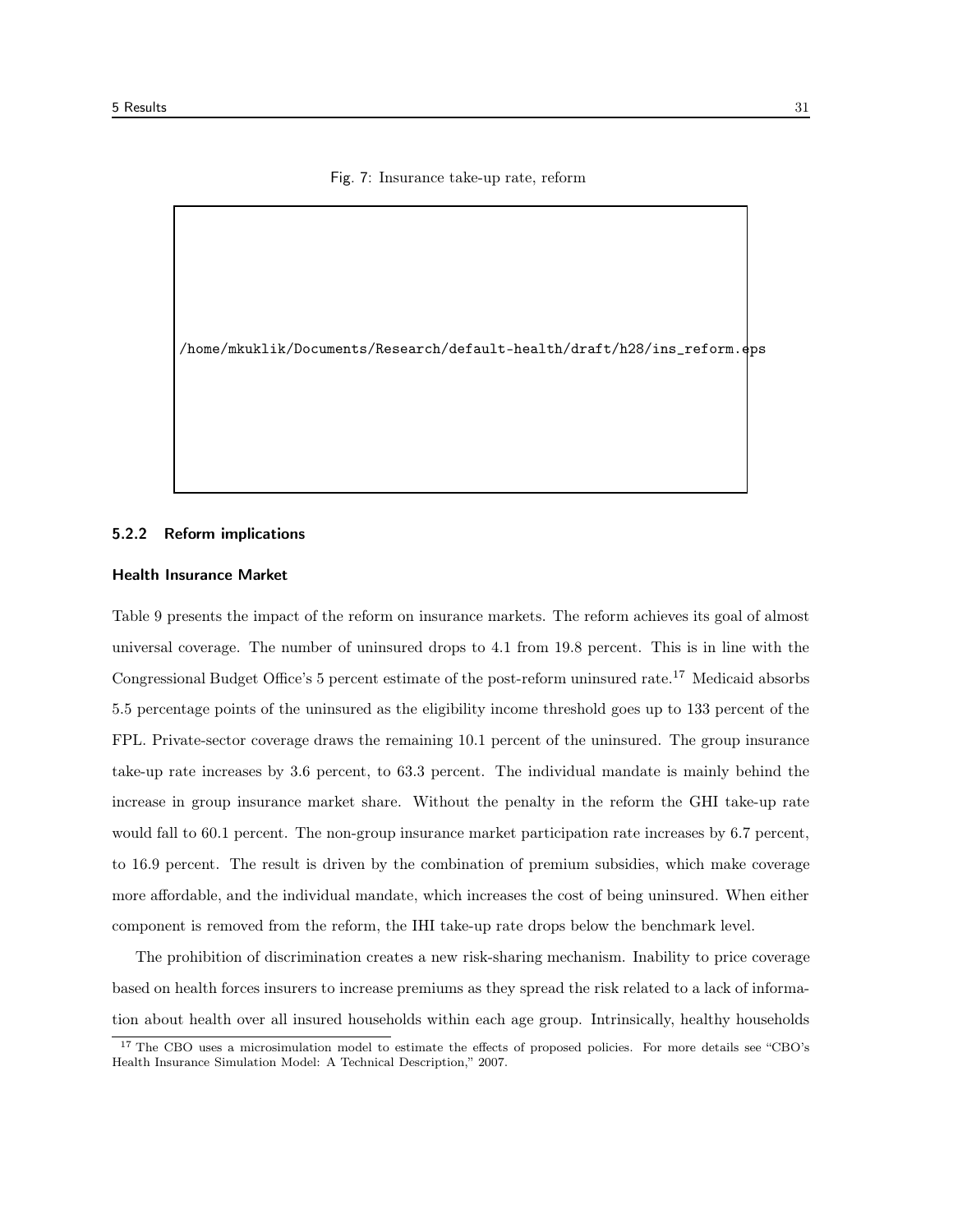|                                              | $\Delta$ from Reform without: |         |               |            |           |           |              |                         |                |
|----------------------------------------------|-------------------------------|---------|---------------|------------|-----------|-----------|--------------|-------------------------|----------------|
| $(\%)$                                       | Benchmark                     | Reform  | $\rm Penalty$ | IHI by age | Medicaid  | Subsidy   | Cost-sharing | restructuring<br>market | redistribution |
| Insurance                                    |                               |         |               |            |           |           |              |                         |                |
| <b>GHI</b>                                   | 59.8                          | 63.3    | $-3.19$       | 0.04       | 2.07      | $-0.13$   | $-0.01$      | 65.8                    | 60.3           |
| <b>IHI</b>                                   | 10.3                          | 16.9    | $-7.7$        | 0.57       | 9.07      | $-8.79$   | $-0.69$      | 10.2                    | 13.5           |
| Medicaid                                     | 10.1                          | 15.6    | 0.65          | $-0.06$    | $-10.28$  | 1.97      | 0.29         | 10.5                    | 16.2           |
| Uninsured                                    | 19.8                          | 4.1     | 10.24         | $-0.55$    | $-0.86$   | $6.95\,$  | 0.4          | 13.5                    | 10.0           |
| $\rm{accepted}$   GHI offered<br>Premium, \$ | 59.8                          | 63.3    | $-3.2$        | 0.0        | 2.1       | $-0.1$    | 0.0          | 65.8                    | 60.3           |
| <b>GHI</b>                                   | \$3,297                       | \$3,389 | $-\$40$       | $\$0$      | $-$ \$37  | $-$ \$1   | $-\$0$       | \$3,356                 | \$3,351        |
| Average IHI:                                 | \$1,292                       | \$2,816 | \$119         | $-$ \$221  | $-\$16$   | $- $167$  | $-$ \$81     | \$2,511                 | \$2,498        |
| in bad health                                | \$1,605                       | \$3,409 | $-817$        | \$1,353    | $-$ \$117 | $-$ \$65  | $- $73$      | \$3,252                 | \$4,654        |
| in good health                               | \$1,210                       | \$2,652 | \$11          | $-$ \$626  | \$22      | $-$ \$257 | $-$ \$67     | \$2,258                 | \$1,793        |
| $\%$ with bad health                         |                               |         |               |            |           |           |              |                         |                |
| <b>GHI</b>                                   | 15.5                          | 15.5    | 0.14          | 0.01       | $-0.18$   | $-0.05$   | $-0.01$      | 15.3                    | 15.7           |
| <b>IHI</b>                                   | 20.9                          | 21.6    | 15.63         | $-0.80$    | $-1.18$   | 5.05      | $-1.73$      | 25.5                    | 24.7           |
| <b>AID</b>                                   | 36.2                          | 25.9    | 0.09          | $-0.09$    | 15.66     | 3.02      | 1.76         | 37.1                    | 25.9           |
| N <sub>O</sub>                               | 14.0                          | 6.2     | $-0.50$       | 3.02       | 0.67      | 0.40      | $-0.09$      | 8.1                     | 9.4            |

Tab. 9: Reform with marginal contributions: health insurance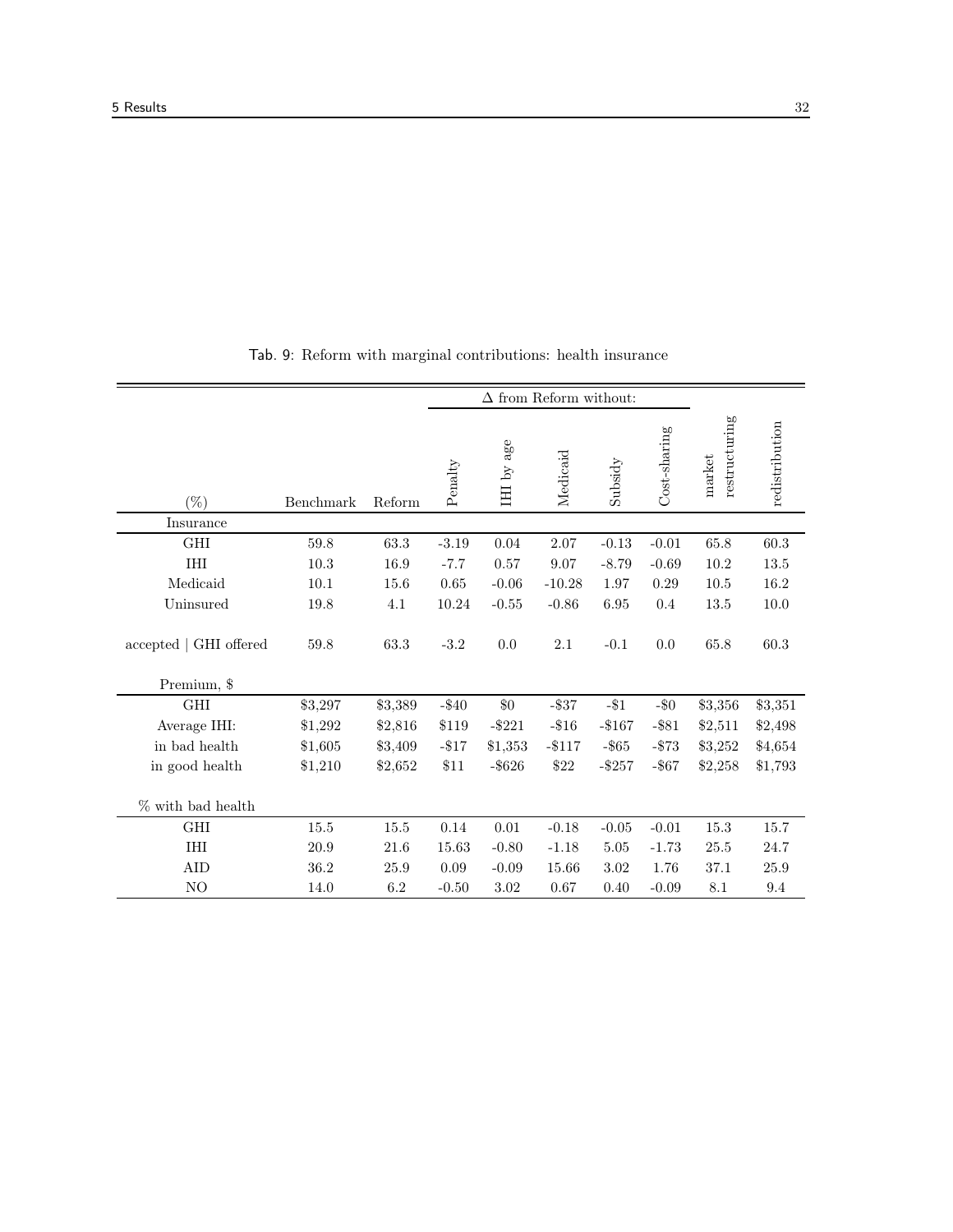#### Fig. 8: Medicaid and uninsured, reform

/home/mkuklik/Documents/Research/default-health/draft/h28/aidno\_reform.eps

subsidize coverage for households in bad health. This drives the healthy individuals out of the non-group market, putting additional upward pressure on premiums. If the health discrimination provision had not been part of the reform, the risk pool in the non-group market would have consisted of fewer households in bad health (20.8 vs. 21.6 percent) and the average IHI premium would have been lower (\$2,595 vs. \$2,815). This effect is relatively small due to the presence of the premium subsidies in the counterfactual experiment. Without subsidies, the prohibition of discrimination would have a much more significant impact on the non-group insurance market. Subsidies target the healthy households, who would not buy expensive coverage otherwise. These households are important for hedging risk within the insurers' risk pools. Without subsidies, the IHI risk pools deteriorate as the fraction of households in bad health increases by 5.1 percent, to 26.7 percent. Thus, subsidies are crucial to the success of the new risk-sharing mechanism created by the introduction of the prohibition of discrimination.

#### **Bankruptcy**

The reform reduces the bankruptcy rate by a modest 0.06 percentage point (from 1.0 percent to 0.94 percent). The bankruptcy breakdown by the FPL income groups in Table 10 reveals that the bankruptcy rate drops mainly among households with income below 200 percent of the FPL. The expansion of Medicaid is responsible for fewer bankruptcies of households below 133 percent of the FPL. Eliminating the Medicaid expansion from the reform would drive the bankruptcy rate up by 0.45 and 0.02 percentage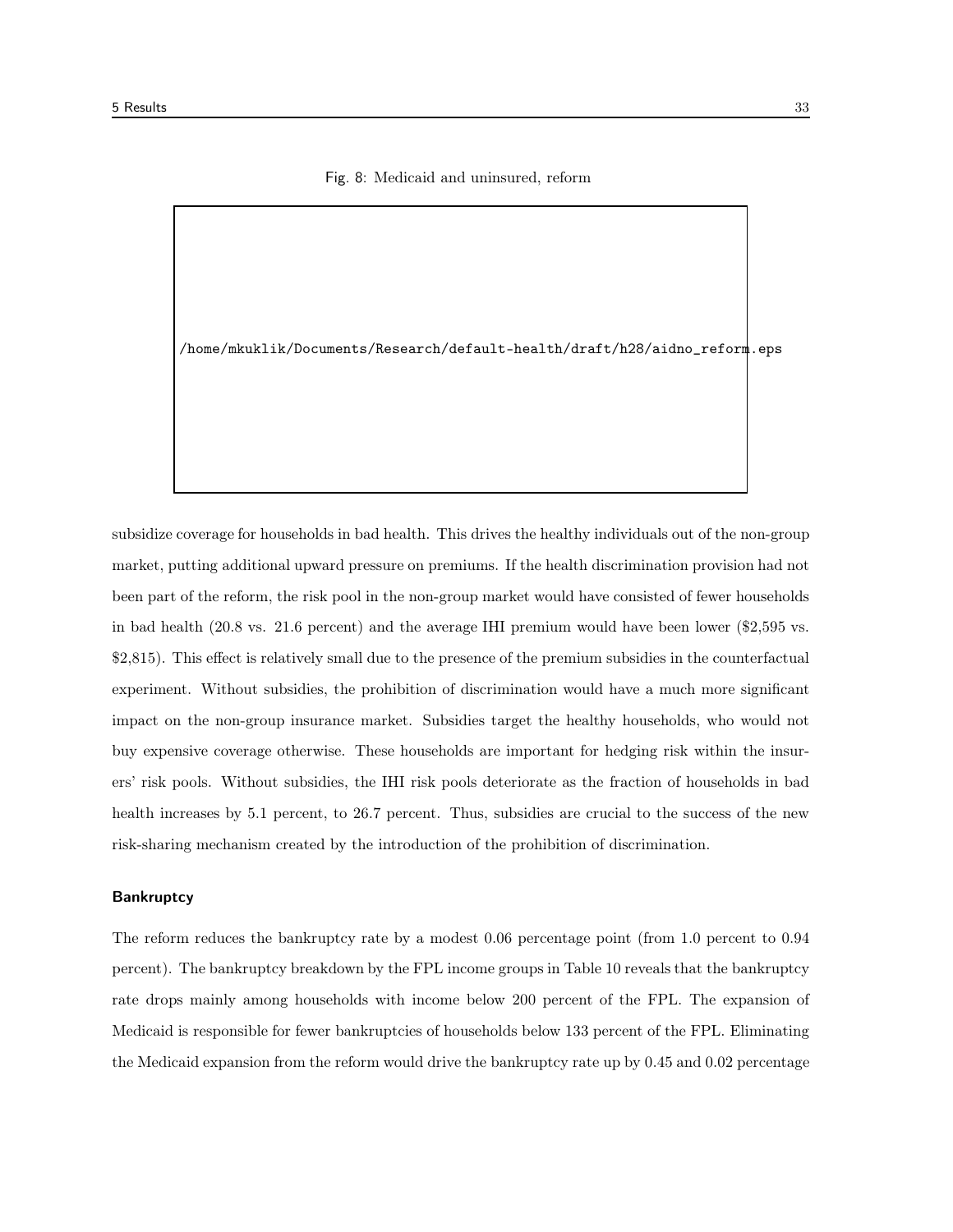|                                                | $\Delta$ from Reform without: |              |                  |                  |                  |                  |                  |                         |                |
|------------------------------------------------|-------------------------------|--------------|------------------|------------------|------------------|------------------|------------------|-------------------------|----------------|
| $(\%)$                                         | Benchmark                     | Reform       | Penalty          | IHI by age       | Medicaid         | Subsidy          | Cost-sharing     | restructuring<br>market | redistribution |
| Bankruptcy:                                    | 1.0                           | 0.94         | $\boldsymbol{0}$ | $-0.01$          | 0.01             | $0.03\,$         | $0.01\,$         | 1.03                    | 0.94           |
| <b>GHI</b>                                     | 8.6                           | 7.4          | $-1.8$           | 0.0              | 5.3              | $-0.8$           | $-0.1$           | 10.3                    | $5.6\,$        |
| <b>THT</b>                                     | 2.4                           | 9.6          | $-5.0$           | 0.2              | 33.8             | $-9.1$           | 0.5              | 1.7                     | 4.6            |
| Medicaid                                       | 48.4                          | 67.3         | $-0.3$           | 0.9              | $-33.6$          | $-5.9$           | $-0.9$           | 46.1                    | 68.5           |
| Uninsured                                      | 40.6                          | 15.6         | $7.1\,$          | $-1.0$           | $-5.5$           | 15.7             | $0.5\,$          | 41.9                    | 21.3           |
| Bankruptcy rate $(\%)$ by the FPL income group |                               |              |                  |                  |                  |                  |                  |                         |                |
| $4.0 \cdot FPL \leq y$                         | $\boldsymbol{0}$              | 0.01         | $\boldsymbol{0}$ | $\boldsymbol{0}$ | $\boldsymbol{0}$ | $\boldsymbol{0}$ | $\boldsymbol{0}$ | 0.01                    | $\theta$       |
| $3.5 \leq y < 4.0 \cdot FPL$                   | 0.04                          | 0.03         | $0.01\,$         | $-0.01$          | $\boldsymbol{0}$ | 0.01             | $\boldsymbol{0}$ | 0.04                    | 0.03           |
| $3.0 \leq y < 3.5 \cdot FPL$                   | $0.11\,$                      | 0.1          | $0.06\,$         | $-0.03$          | $-0.02$          | $0.08\,$         | $0.01\,$         | $0.13\,$                | $0.12\,$       |
| $2.5 \leq y < 3.0 \cdot FPL$                   | 0.16                          | 0.14         | 0.07             | $-0.02$          | $-0.01$          | 0.09             | 0.01             | 0.17                    | 0.16           |
| $2.0 \leq y < 2.5 \cdot FPL$                   | 0.42                          | 0.49         | 0.13             | $\overline{0}$   | $-0.23$          | 0.3              | $0.01\,$         | 0.48                    | $0.59\,$       |
| $1.5 \leq y < 2.0 \cdot FPL$                   | 0.75                          | 0.7          | 0.1              | $-0.02$          | $-0.34$          | 0.52             | $0.06\,$         | 0.83                    | 0.78           |
| $1.33 \leq y < 1.5 \cdot FPL$                  | 1.48                          | $\mathbf{1}$ | 0.12             | $-0.05$          | $-0.32$          | $\mathbf{1}$     | $0.2\,$          | 1.6                     | $1.05\,$       |
| $1.0 \leq y < 1.33 \cdot FPL$                  | 2.57                          | 1.64         | $-0.05$          | $-0.01$          | 0.02             | $-0.08$          | $0.06\,$         | 2.79                    | 1.59           |
| $y < 1.0 \cdot FPL$                            | 2.93                          | 2.66         | $-0.07$          | $\boldsymbol{0}$ | 0.45             | $-0.24$          | $-0.05$          | 2.86                    | 2.61           |

| Tab. 10: Reform with marginal contributions: bankruptcy |  |
|---------------------------------------------------------|--|
|---------------------------------------------------------|--|

Note: FPL is the federal poverty level, which is the poverty thresholds used for administrative purposes — for instance, determining financial eligibility for certain federal programs.

point among the two lowest FPL income groups. The cost-sharing and premium subsidies contribute to lowering the bankruptcy rate among households with incomes between 133 and 400 percent of the FPL. Both policies work progressively by lowering bankruptcies more in the lower income brackets. In the absence of the cost-sharing provision, the bankruptcy rate in the 130-150 percent and 150-200 percent FPL income groups would increase by 0.2 and 0.06 percentage point. The premium subsidies have a large impact on the bankruptcy rate. If the reform did not include the premium subsidies, the bankruptcy rate would rise by 1.0 and 0.52 percentage point with respect to the same FPL income groups.

The individual mandate also contributes to the reduction in the number of bankruptcies in all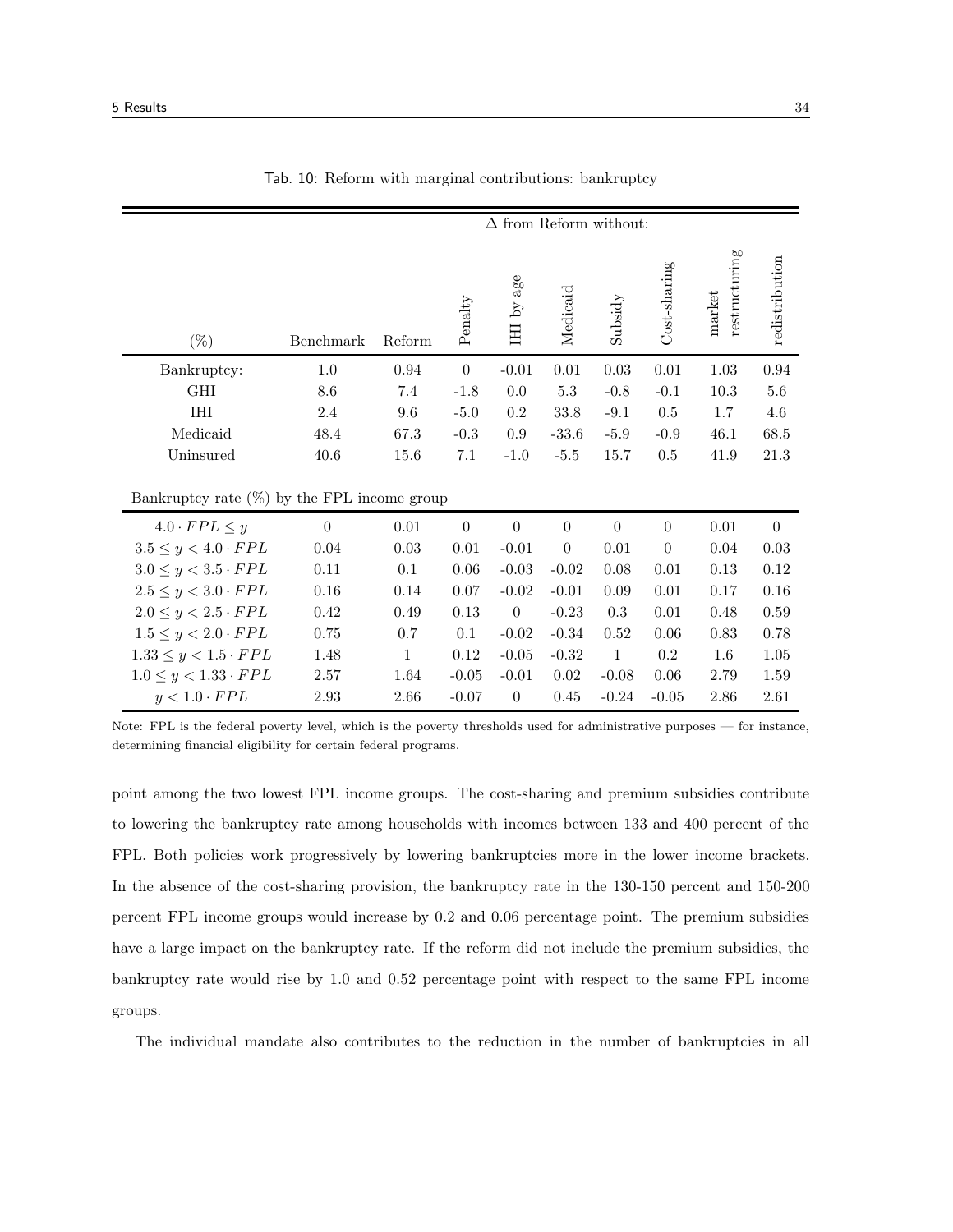groups above 133 percent of the FPL. However, its mechanism differs from the two former provisions. The penalty for a lack of coverage enhances risk pooling as it induces the low-risk healthy households to buy coverage. This is distinctly apparent in the IHI market, where the fraction of households in bad health would increase by 15.63 percent in the reform without the individual mandate. Better risk pooling leads to lower premiums (\$2,816 vs \$2,935 without the penalty) and thus higher demand for coverage. The bankruptcy rate drops as more households purchase health coverage. Notice that the price effect of enhanced pooling is absent in the GHI market as the pool composition would change insignificantly without the mandate (by 0.14 percent from 15.5 percent). Group insurance has the tax incentive mechanism, which has already attracted most households with a group offer to buy coverage (GHI has 89.16 percent acceptance rate). The IHI discrimination provision is the only element of the reform that increases the bankruptcy rate across all income groups. The higher premium makes coverage less affordable and thus draws some households into being uninsured. But the effect is very small; a change in the bankruptcy rate is measured in hundredths of a percentage point.

Overall, medical bankruptcy decreases slightly by 0.06 percentage point (Table 11). The main contributor to the drop in medical bankruptcies is the premium subsidy, which expands private coverage to the uninsured. In the counterfactual experiment, it lowers the medical bankruptcy rate by 0.06 percent. By the same token the cost-sharing provision reduces medical bankruptcy by 0.01 percent. Medicaid expansion affects medical bankruptcy in two opposite ways. On the one hand, it decreases the number of medical bankruptcies among low-income households below 100 percent of the FPL as it enhances coverage quality. On the other hand, it increases the number of medical bankruptcies in all other income groups. In the latter case the Medicaid expansion drives households away from the private insurance markets, where risk pooling deteriorates and premiums increase. In the absence of Medicaid expansion, participation in the group and individual insurance markets would increase by 2 and 9 percent, the risk pools would improve by 0.18 and 1.18 percent, and average premiums would drop by \$37 and \$16. Fewer households would be uninsured and the fraction of medical bankruptcies in where health insurance was not purchased would drop by 6.7 percent. Thus, medical bankruptcy would rise by 0.23 percent among households below 100 percent of the FPL and drop in all other income groups. The net effect on the medical bankruptcies is -0.05 percentage point. Overall, the Medicaid expansion causes more medical bankruptcies than it prevents. In a similar fashion, the prohibition of discrimination in the individual insurance market drives premiums up and increases the number of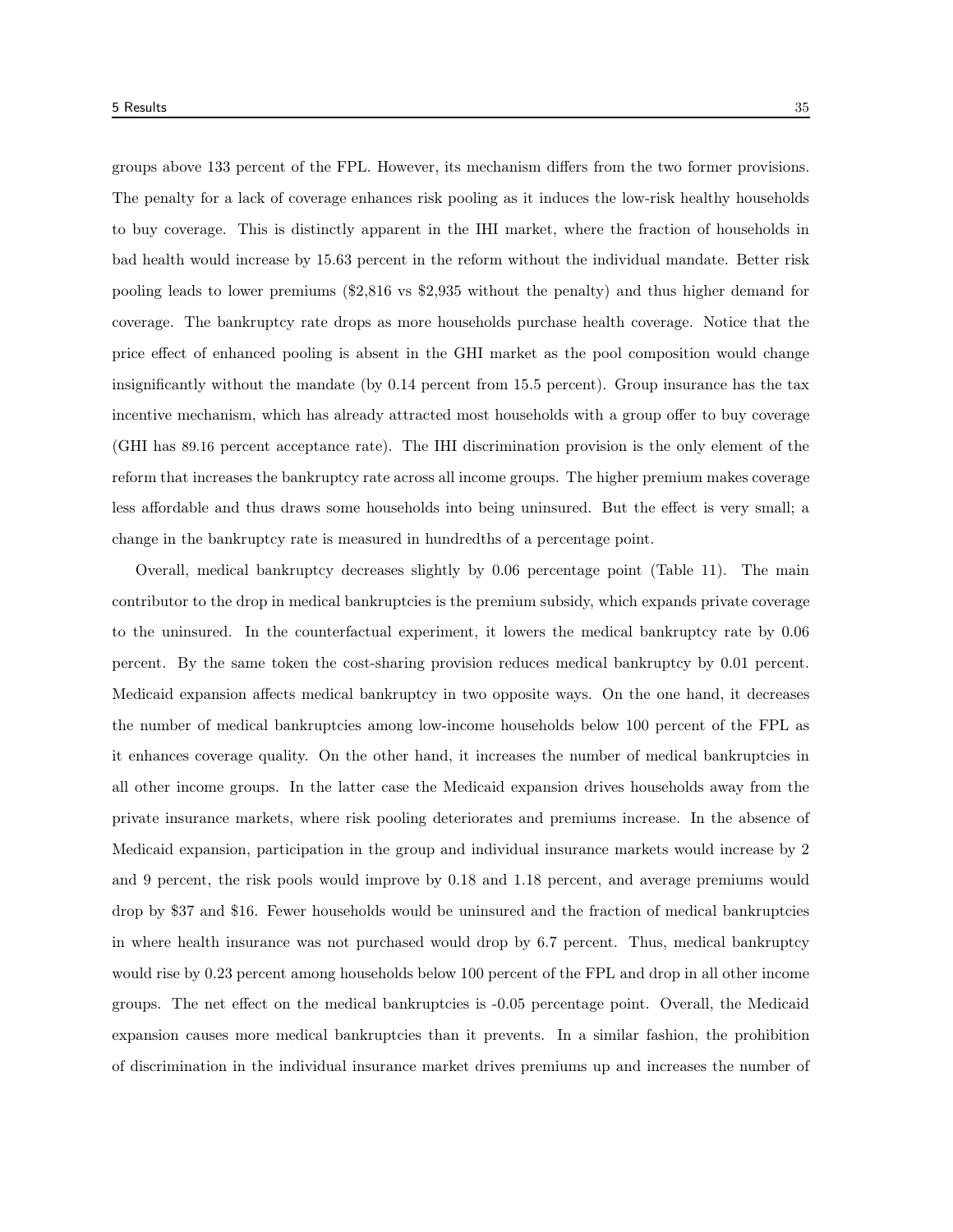|                                                | $\Delta$ from Reform without: |        |         |                     |           |         |              |                         |                |
|------------------------------------------------|-------------------------------|--------|---------|---------------------|-----------|---------|--------------|-------------------------|----------------|
| $(\%)$                                         | Benchmark                     | Reform | Penalty | age<br>$\rm HII$ by | Medicaid  | Subsidy | Cost-sharing | restructuring<br>market | redistribution |
| Medical bk rate                                | 0.76                          | 0.70   | 0.01    | $-0.01$             | $-0.05$   | 0.06    | 0.01         | 0.80                    | 0.70           |
| Medical bk share                               | 76.0                          | 73.9   | 1.11    | $-0.33$             | $-5.33$   | 3.92    | 0.48         | 77.9                    | 74.7           |
| Uninsured                                      | 30.0                          | 11.3   | 4.8     | $-0.7$              | $-6.7$    | 14.5    | 0.6          | 33.5                    | 14.8           |
| Medical bk rate $(\%)$ by the FPL income group |                               |        |         |                     |           |         |              |                         |                |
| $4.0 \cdot FPL \leq y$                         | 0.004                         | 0.005  | 0.001   | $-0.002$            | $-0.0003$ | 0.002   | 0.0003       | 0.01                    | 0.004          |
| $3.5 \leq y < 4.0 \cdot FPL$                   | 0.02                          | 0.01   | 0.01    | $-0.003$            | $-0.001$  | 0.01    | 0.0001       | 0.02                    | 0.01           |
| $3.0 \leq y < 3.5 \cdot FPL$                   | 0.09                          | 0.08   | 0.06    | $-0.03$             | $-0.02$   | 0.07    | 0.01         | 0.12                    | 0.1            |
| $2.5 \leq y < 3.0 \cdot FPL$                   | 0.07                          | 0.04   | 0.06    | 0.0                 | $-0.01$   | 0.09    | 0.01         | 0.08                    | 0.07           |
| $2.0 \leq y < 2.5 \cdot FPL$                   | 0.33                          | 0.39   | 0.13    | $-0.002$            | $-0.22$   | 0.3     | 0.01         | 0.38                    | 0.5            |
| $1.5 \leq y < 2.0 \cdot FPL$                   | 0.5                           | 0.47   | 0.07    | $-0.01$             | $-0.32$   | 0.52    | 0.05         | 0.63                    | 0.52           |
| $1.33 \leq y < 1.5 \cdot FPL$                  | 1.06                          | 0.56   | 0.06    | $-0.02$             | $-0.3$    | 0.94    | 0.2          | 1.17                    | 0.58           |
| $1.0 \leq y < 1.33 \cdot FPL$                  | 2.04                          | 1.24   | $-0.01$ | $-0.01$             | $-0.11$   | $-0.04$ | 0.06         | 2.28                    | 1.23           |
| $y < 1.0 \cdot FPL$                            | 2.29                          | 2.08   | $-0.04$ | $-0.01$             | 0.23      | $-0.18$ | $-0.05$      | 2.26                    | 2.05           |

|  |  | Tab. 11: Reform with marginal contributions: medical bankruptcy |  |  |
|--|--|-----------------------------------------------------------------|--|--|
|  |  |                                                                 |  |  |

Note: FPL is the federal poverty level, which is the poverty thresholds used for administrative purposes — for instance, determining financial eligibility for certain federal programs.

medical bankruptcies in all income groups above 100 percent of the FPL, but the overall effect is very small  $(0.01$  percent). The individual mandate contributes to the lower medical bankruptcy rate by  $0.01$ percentage point through enhancing risk-sharing in the private insurance market.

#### Why the reform fails to address the problem of bankruptcy

The modeled reform failed to address the problems of bankruptcy and medical bankruptcy. Why does the expansion of coverage have such a small impact on bankruptcies? There are two opposite forces involved in the process. On the one hand, providing coverage to people without insurance and enhancing existing coverage decreases households' exposure to medical shocks; thus it reduces out-of-pocket expenditures and contributes to a decline in bankruptcies. On the other hand, in general equilibrium, credit markets internalize the lower likelihood of default and extend extra credit to households. More debt makes households more vulnerable to relatively small productivity shocks and out-of-pocket medical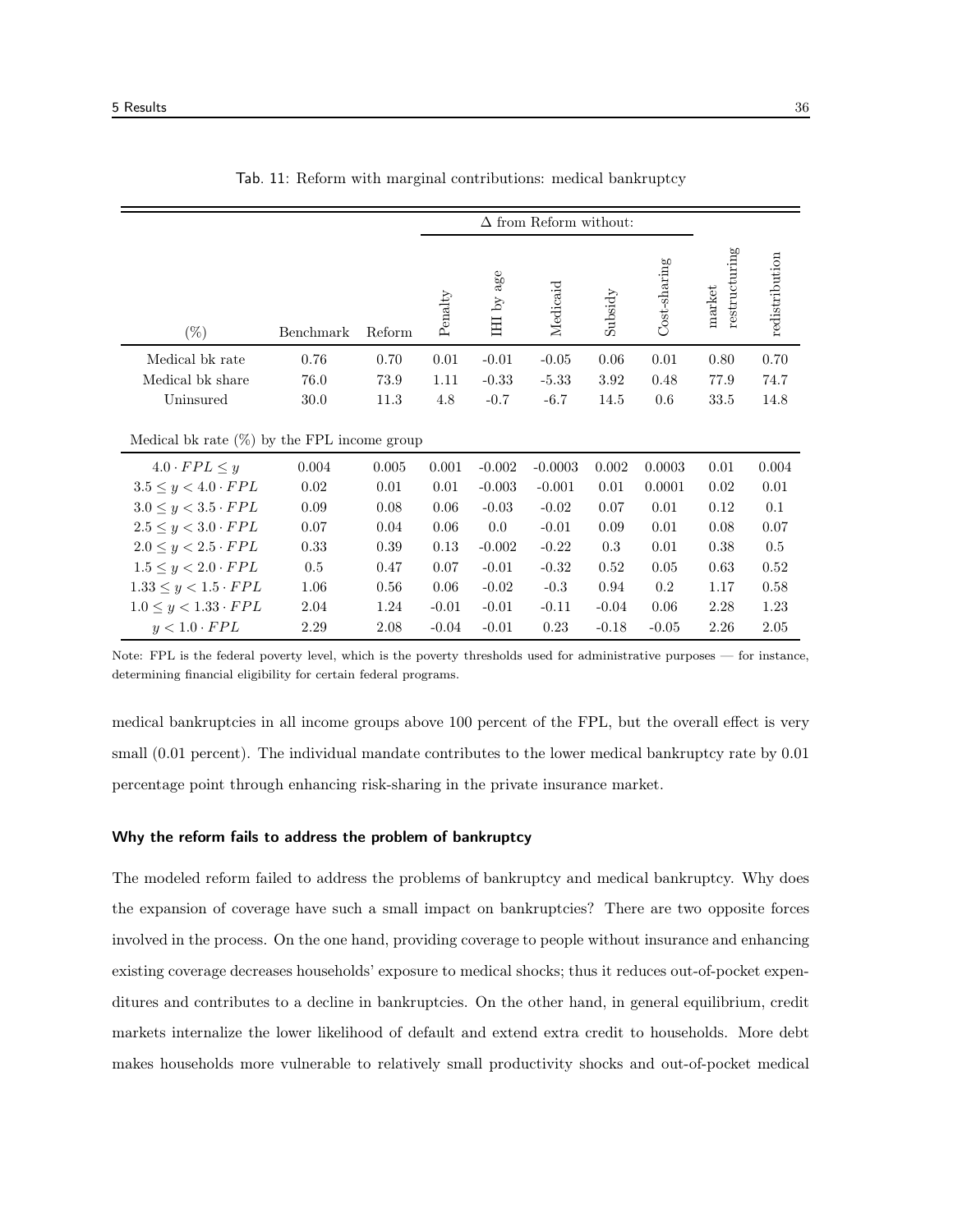expenditures. In our model the credit market effect offsets the extension of coverage effect, generating the very small decrease in the bankruptcy rate.

Due to the reform more households can afford to purchase subsidized coverage and households already covered can get better coverage; thus households' exposure to medical shocks and the chance of filing for bankruptcy diminish. Banks internalized this change in the likelihood of household default by adjusting the interest rate schedule. Banks lower the interest rate and effectively increase borrowing limits.

Figure 9 shows examples of the loan price schedule (a reciprocal of the interest rate) for households in bad health and without the GHI offer before and after the reform. Households in the upper and lower rows are 30 and 40 years old, respectively. Households in the left and right columns are hit by the productivity shocks, z, at grid points 3 and 6, respectively. In each graph dotted lines represent the loan prices for households who bought the individual coverage before (dotted dash line) and after (dash line) the reform. As a reference we show the price schedule for households without coverage in the benchmark (solid line). Reform has a small impact on household borrowing while young. The loan price schedule has not changed for the 30-year-old households (two upper panels). But as households age, medical expenditure shocks increase. The insurance coverage for older households provided by the reform enables them to borrow more. The price schedule of 40-year-old households shifts left toward the higher loan values (two lower panels). Thus, borrowing is cheaper and the credit limit is higher (e.g., from −0.1 to −0.17 for households in the lower left panel). Households take advantage of more favorable loan offers and borrow more. The impact of the reform on the credit market is significant as the measure of borrowers increases from 17 to 21 percent (Table 12). By accumulating more debt, households are more susceptible to productivity shocks and out-of-pocket medical expenditures. Due to higher indebtedness households' default threshold is lower. After the reform, the relatively small productivity shocks and out-of-pocket medical expenditures can trigger bankruptcy.<sup>18</sup>

#### Aggregates and welfare

Table 12 presents aggregates and welfare calculations. The reform has a very small effect on aggregate output and capital as it mainly affects poor households. The interest rate and wages do not change.

<sup>&</sup>lt;sup>18</sup> To make the model computationally feasible, we assume that creditors can observe the household's health, i.e., the loan price schedule is a function of health status. Thus, creditors can price discriminate based on health. If the health status is not observable by the creditors, the loan price would be higher as creditors cross-subsidize loans to sick households. This would most likely reduce the dampening effect of the credit markets on the bankruptcy rate.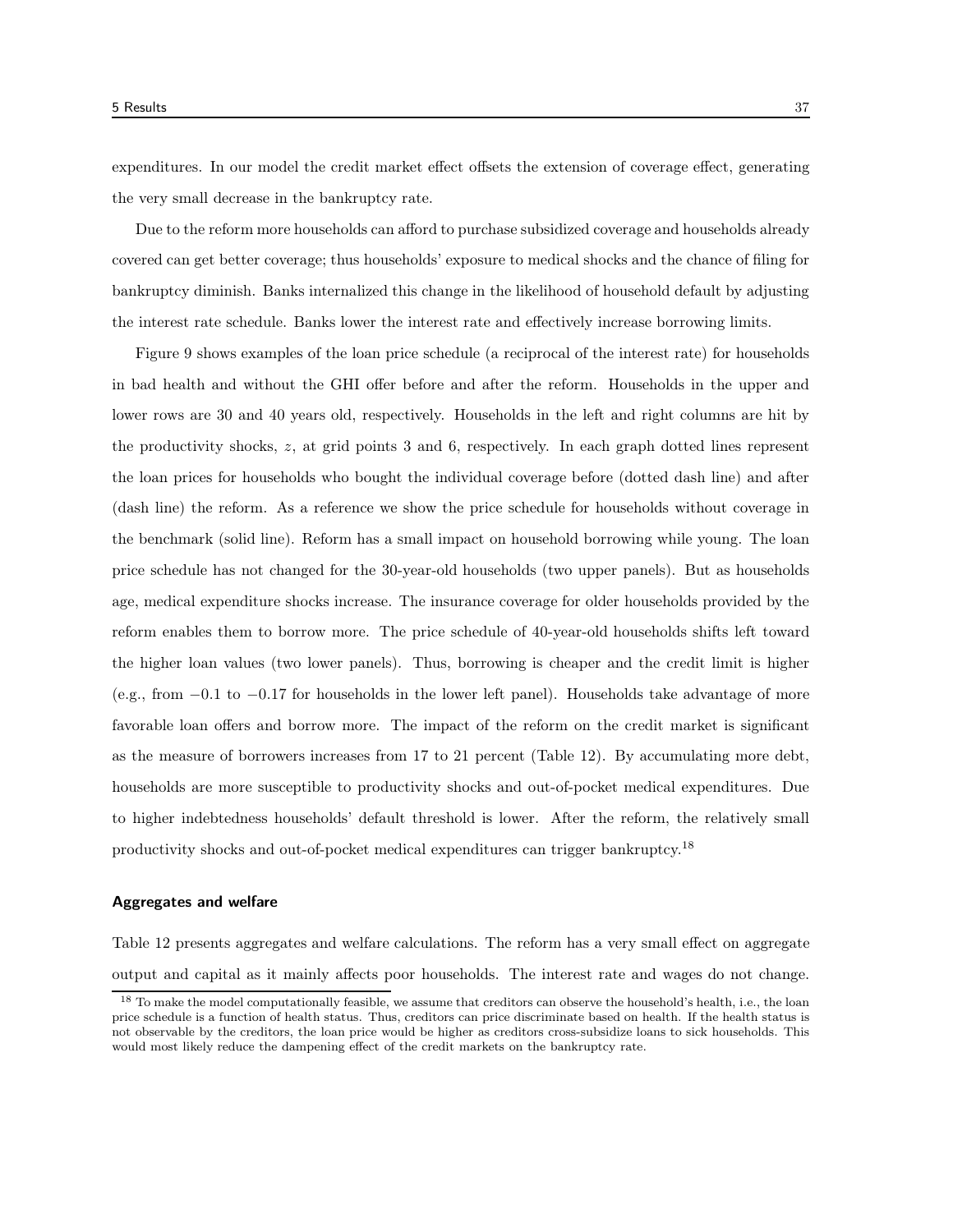#### Fig. 9: Interest rate schedule, benchmark vs. reform

/home/mkuklik/Documents/Research/default-health/draft/h28/qbenchreform4x4.eps

Note: Graphs present the price schedules of bonds (a reciprocal of the interest rate) with a nominal value of 1.0. The example shows households who are 30 and 40 years old, in bad health, without a group insurance offer, and with the grid points 3 and 6 of the labor productivity shocks  $z$ .

The only significant aggregate consequence of the reform is higher taxes. The average tax rate rises by 1.1 percentage points, to 27.0 percent. The expansion of the Medicaid program is the most expensive part of the reform. An increase in the income eligibility threshold to 133 percent of the FPL results in the 58 percent increase in the number of households eligible for Medicaid (from 15 to 23 percent). The government cost of Medicaid more than doubles, from 0.23 to 0.58 percent of GDP. The second most expensive element of the reform is the premium subsidies, which account for 0.28 percent of GDP. The government income from the individual mandate is very small (0.02 percent of output).

In the post-reform equilibrium, welfare is 5.2 percent higher than in the benchmark equilibrium. The Medicaid expansion is the main contributor to the increase in welfare. In the absence of this policy, welfare in the post-reform equilibrium would decline by 0.26 percent. The large impact on welfare is due to the scale of Medicaid expansion, which reaches an additional 8 percent of households. The costsharing and premium subsidies contribute marginally to the increase in welfare. The individual mandate decreases welfare . Even though it enhances risk-sharing, it also directly reduces household disposable income through the budget constraint. The latter effect dominates so that in the reform without the penalty, welfare would be 0.6 percentage point higher. By the same token, the ban on discrimination in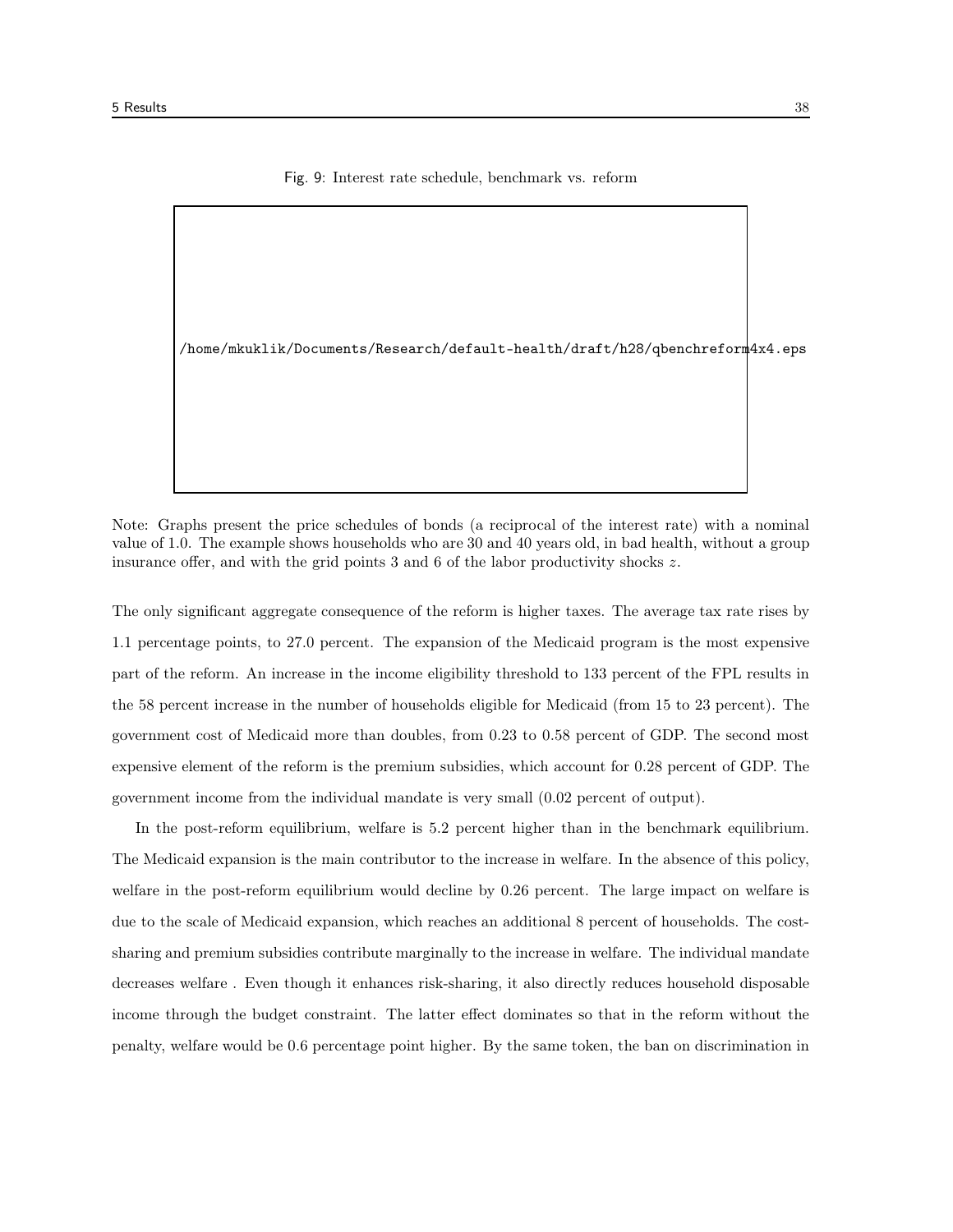|                      | $\Delta$ from Reform without: |        |         |               |          |         |                       |                         |                |
|----------------------|-------------------------------|--------|---------|---------------|----------|---------|-----------------------|-------------------------|----------------|
| '%)                  | Benchmark                     | Reform | Penalty | age<br>IHI by | Medicaid | Subsidy | $Cost\text{-}sharing$ | restructuring<br>market | redistribution |
| interest rate, $r$   | 2.11                          | 2.11   | $-0.02$ | $-0.01$       | $-0.01$  | 0.01    | $\theta$              | 2.16                    | 2.09           |
| wage, $w$            | 1.12                          | 1.12   | 0.0     | 0.0           | 0.0      | 0.0     | 0.0                   | 1.11                    | 1.12           |
| output, Y            | 128.63                        | 128.62 | 0.14    | 0.06          | 0.07     | $-0.03$ | 0.02                  | 128.4                   | 128.76         |
| capital, $K$         | 381.67                        | 381.59 | 1.4     | 0.58          | 0.7      | $-0.27$ | 0.17                  | 379.4                   | 382.94         |
| avg. tax rate        | 25.93                         | 27.04  | $-0.16$ | 0.01          | $-0.24$  | $-0.31$ | $-0.05$               | 26.14                   | 26.93          |
| measure of borrowers | 0.17                          | 0.21   | 0.0     | 0.0           | $-0.02$  | $-0.01$ | $-0.01$               | 0.17                    | 0.2            |
| measure on Medicaid  | 0.15                          | 0.23   | 0.0     | 0.0           | $-0.08$  | 0.0     | 0.0                   | 0.15                    | 0.23           |
| Welfare gain, $%$    |                               | 5.19   | 0.59    | 0.11          | $-5.45$  | $-0.25$ | $-0.05$               | $-1.61$                 | 5.79           |

|  |  | Tab. 12: Reform with marginal contributions: aggregates and welfare |  |  |
|--|--|---------------------------------------------------------------------|--|--|
|  |  |                                                                     |  |  |
|  |  |                                                                     |  |  |

the IHI market has a negative impact on welfare as it induces a higher premium for non-group coverage. The reform without the discrimination provision would increase welfare by an additional 0.1 percentage point.

#### Redistribution vs insurance market restructuring

The health care bill consists of two components. The first part restructures the insurance market. It prohibits price discrimination based on health in the non-group insurance market and it imposes a penalty for lacking health coverage. The former enhances risk-sharing among people of different health, but it also induces adverse selection as higher premiums drive healthy people out of the insurance market. The individual mandate addresses this issue by increasing the cost of being uninsured. The second part is the income redistribution from high-income to low- and middle-income households. This includes an expansion of Medicaid coverage, which is a transfer to poor households, and premium and cost-sharing subsidies that target the middle class. To evaluate the welfare implications of the health care reform, it is important to disentangle the contributions of each component. We use our model to separate the welfare effects of the insurance market reorganization and the income redistribution in a setting where bankruptcy is a vital part of the health insurance system.

The redistribution component of the reform increases welfare by 5.8 percent, while the insurance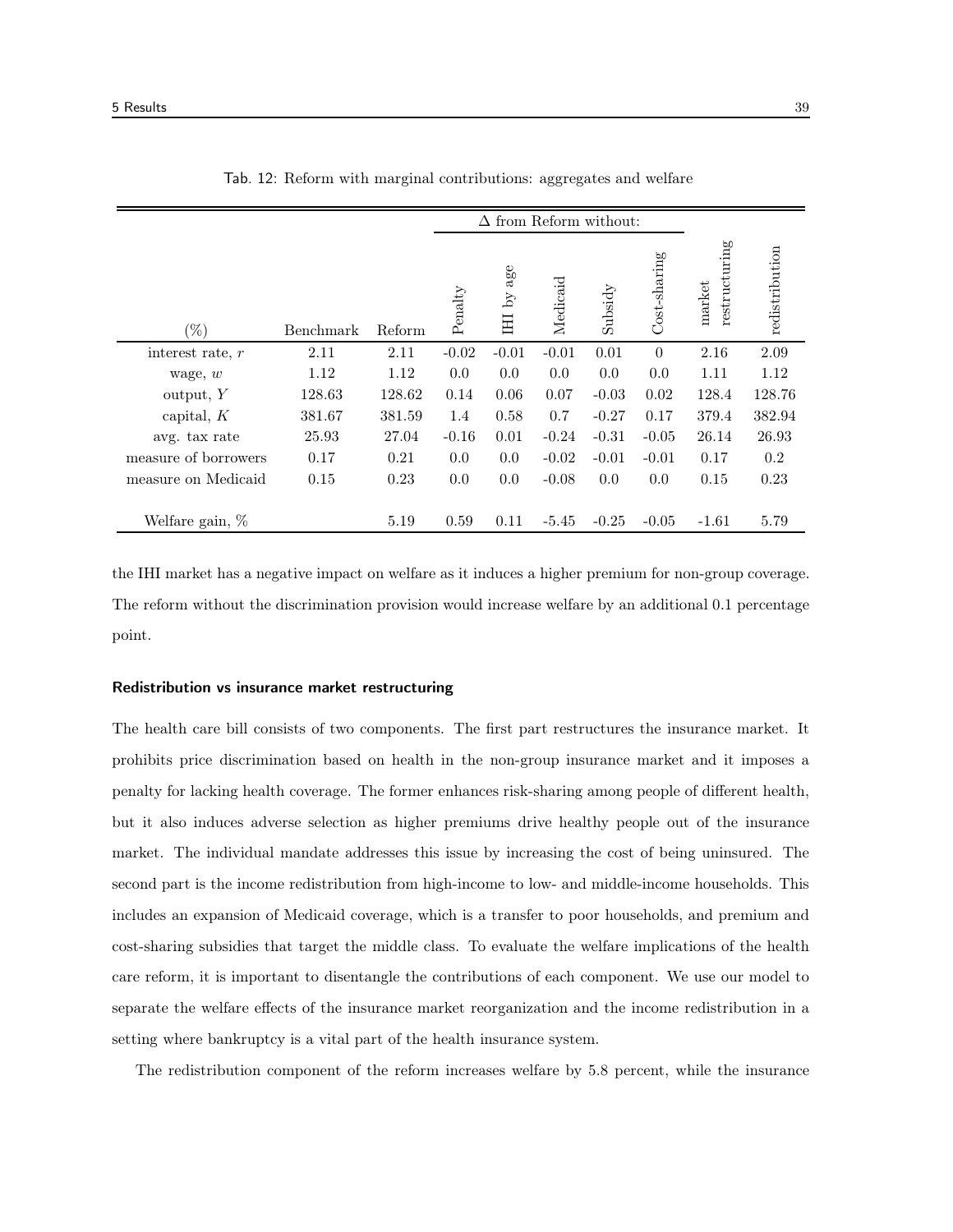market restructuring decreases welfare by 1.6 percent. The combined welfare gain is 5.2 percent. The benefits of synergy between the two components are evident in the insurance market. The market restructuring alone fails to achieve almost universal coverage as the number of uninsured decreases only to 13.5 percent (19.8 percent in the benchmark). This is mainly due to the individual mandate, which induces participation in the group insurance market. The non-group insurance participation drops by 0.1 percent as the negative effect of higher premiums due to the discrimination ban and the positive effect of the individual mandate cancel out. The risk pool in the non-group market deteriorates to 25.5 percent of households in bad health (20.9 percent in the benchmark). The redistribution component alone fails to address the high rate of uninsured as well, decreasing the number of uninsured to only 10 percent. The expansion of Medicaid accounts for two-thirds of this drop. The rest of the newly insured purchase individual coverage with the help of premium subsidies. The risk pool in the non-group market worsens to 24.7 percent of households in bad health. But when the two components interact, the number of uninsured drops to 4.1 percent and the fraction of households in bad health stays at 21.6 percent. The restructuring creates a new risk-sharing mechanism in the non-group insurance market. But it cannot be fully utilized unless more healthy households participate. The premium subsidies of the redistribution component facilitate participation among healthy households. Thus, the redistribution is crucial for the restructuring to work and the restructuring is necessary to take full advantage of the increased redistribution.

The interaction between these two reform components in the health insurance markets is positive, but from the perspective of bankruptcy, there are no gains from the interplay between the redistribution and the restructuring. The redistribution component helps to bring down the bankruptcy rate to 0.94 percent (1.00 percent in the benchmark), mainly through the expansion of Medicaid. The restructuring alone increases the bankruptcy rate to 1.03 percent above the benchmark level as the premium rises due to the ban on price discrimination. When combined, the bankruptcy rate drops to 0.94 percent. Thus there are no benefits from the interaction. In fact, if the reform's main objective was a reduction in the number of bankruptcies, the restructuring of the insurance market would not be advised.

#### Alternative Policy: Cash Transfer

Since the redistribution component drives the majority of the reform results, a noteworthy alternative to the reform would be a simple cash transfer to income groups targeted by the reform. We conduct an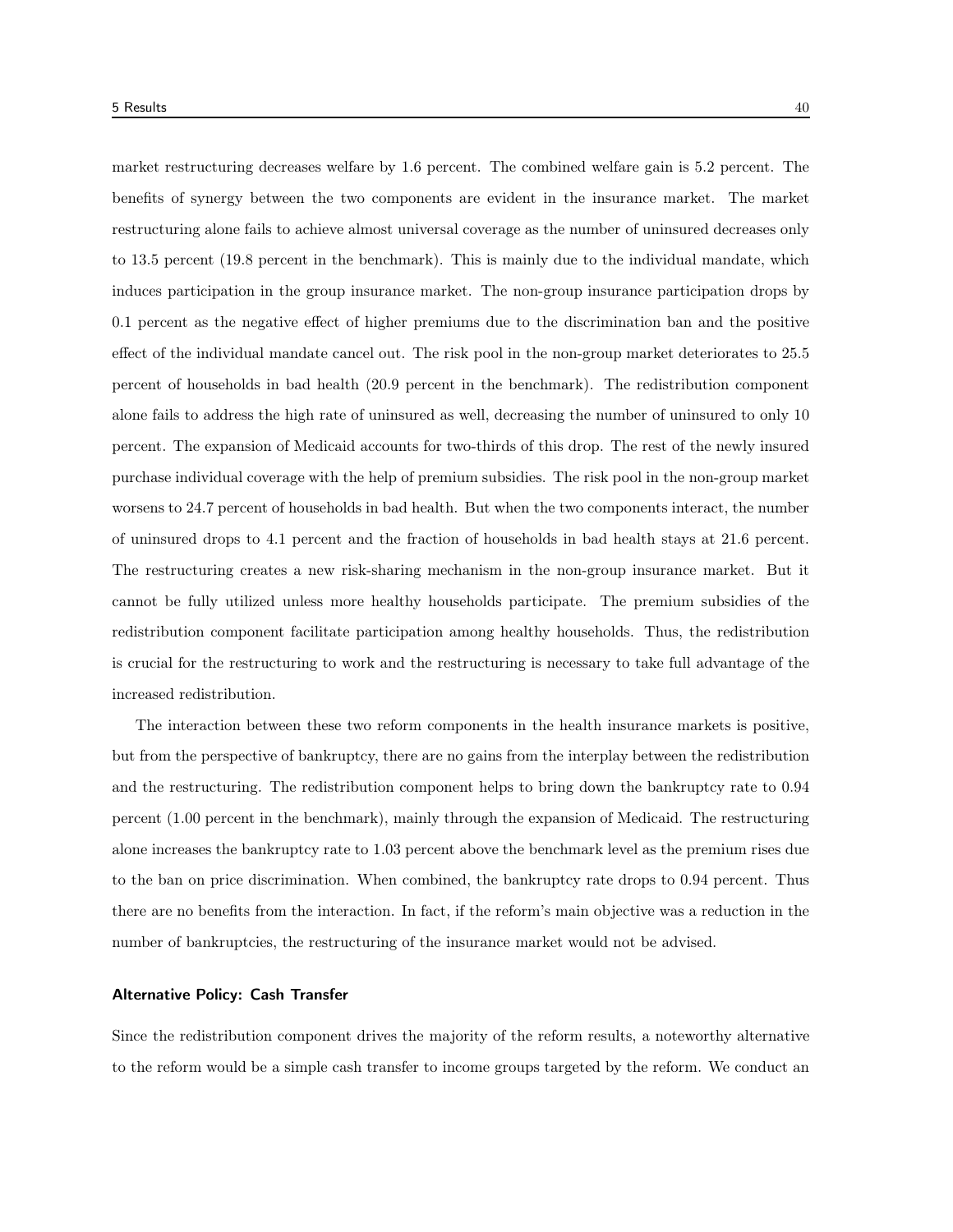experiment in which we distribute a cash equivalent to the cost of the redistribution program to targeted households equally. The extra cost of the Medicaid expansion is equally redistributed to households that would have qualified for it, and the cost of subsidies is equally redistributed to households with income between 133 and 400 percent of the FPL. This policy results in a welfare increase of 12.4 percent (5.2 percent in the reform). The transfer to low-income households accounts for 72 percent of the welfare gain. This group has high marginal utility and any extra cash has a significant impact on their utility and thus overall welfare. The bankruptcy rate goes up to 1.4 percent (1 percent in the benchmark) as the cash transfer increases households' ability to pay off credit and thus loosens their credit constraint. The uninsured rate drops by 3 percent, to 15 percent, as the households with a group insurance offer purchase group coverage. These 3 percent of households cannot afford group coverage and the cash transfers facilitate their purchase.

The cash transfer policy achieves higher welfare but does not address the high number of uninsured and aggravates the problem of bankruptcy.

# 6 Conclusion

According to Himmelstein et al. (2009), 62.1 percent of bankruptcies in the United States in 2007 were due to medical reasons. At the same time the number of Americans without health insurance reached 17 percent. The health care reform, which was signed into law in March 2010, aims to address this issue. Medical bankruptcy was at the heart of the health care reform debate. Proponents of the reform argued that providing health coverage to all Americans will reduce the number of medical bankruptcies. We employ a dynamic stochastic general equilibrium overlapping generations model with incomplete markets to quantitatively evaluate the impact of the health care reform on the bankruptcy rate and the health insurance market. We find that the reform fails to address the bankruptcy problem as it cuts the bankruptcy rate by only 0.06 percentage point, to 0.94 percent. Even though the reform reduces the household's likelihood of default and thus the bankruptcy rate, a general equilibrium effect in the credit markets dampens the reform's impact on bankruptcies. The reform succeeds in providing almost universal insurance coverage with only 4.1 percent of the population remaining uninsured. To finance the reform, the average tax rate has to increase by 1.1 percent. The reform increases welfare by 5.2 percent and low-income households are the main beneficiaries. The welfare gain is attributed to the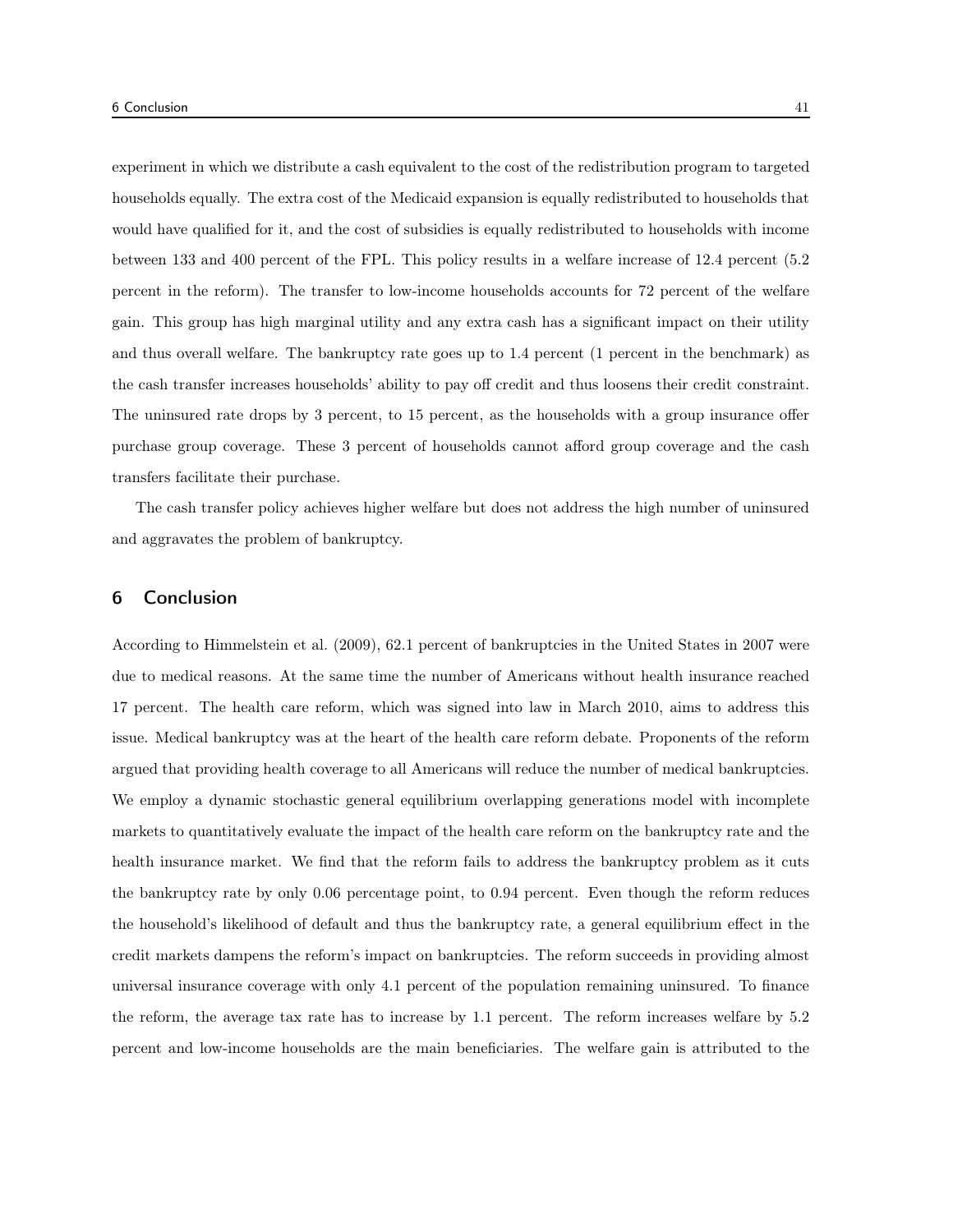redistribution component of the reform, which by itself would increase welfare by 5.8 percent. The insurance market restructuring component decreases welfare by 1.6 percent.

We abstract from several noteworthy aspects of health care in the United States, which deserve attention in future research. One is the growing cost of medical services, which is potentially a factor in bankruptcy and health insurance market dynamics. A second is the quality of health care coverage, which plays an important role in contributing to low-income households' default decisions as these households are very sensitive to any out-of-pocket expenditures.

# **References**

- Patricia F. Adams and Patricia M. Barnes. Summary health statistics for the U.S. population: National health inteview survey, 2004. *Vital Health Statatistics*, 10(229), 2006.
- S Rao Aiyagari. Uninsured idiosyncratic risk and aggregate saving. The Quarterly Journal of Economics, 109(3):659–84, August 1994.
- Kartik Athreya. Welfare implications of the bankruptcy reform act of 1999. Journal of Monetary Economics, 49(8):1567–1595, November 2002.
- Kartik Athreya. Default, insurance, and debt over the life-cycle. Journal of Monetary Economics, 55 (4):752–774, May 2008.
- Kartik Athreya, Xuan S. Tam, and Eric R. Young. Unsecured credit markets are not insurance markets. Journal of Monetary Economics, 56(1):83–103, January 2009.
- Orazio Attanasio, Sagiri Kitao, and Gianluca L. Violante. Financing Medicare: A General Equilibrium Analysis. 2008.
- Orazio P. Attanasio. Consumption. In J. B. Taylor and M. Woodford, editors, Handbook of Macroeconomics, volume 1 of Handbook of Macroeconomics, chapter 11, pages 741–812. Elsevier, April 1999.
- Felicitie C. Bell and Michael L. Miller. Life tables for the United States Social Security area, 1900-2100. Social Security Administration, Office of the Chief Actuary, 2002.
- Ana Castaneda, Javier Diaz-Gimenez, and Jose-Victor Rios-Rull. Accounting for the U.S. earnings and wealth inequality. *Journal of Political Economy*, 111(4):818–857, August 2003.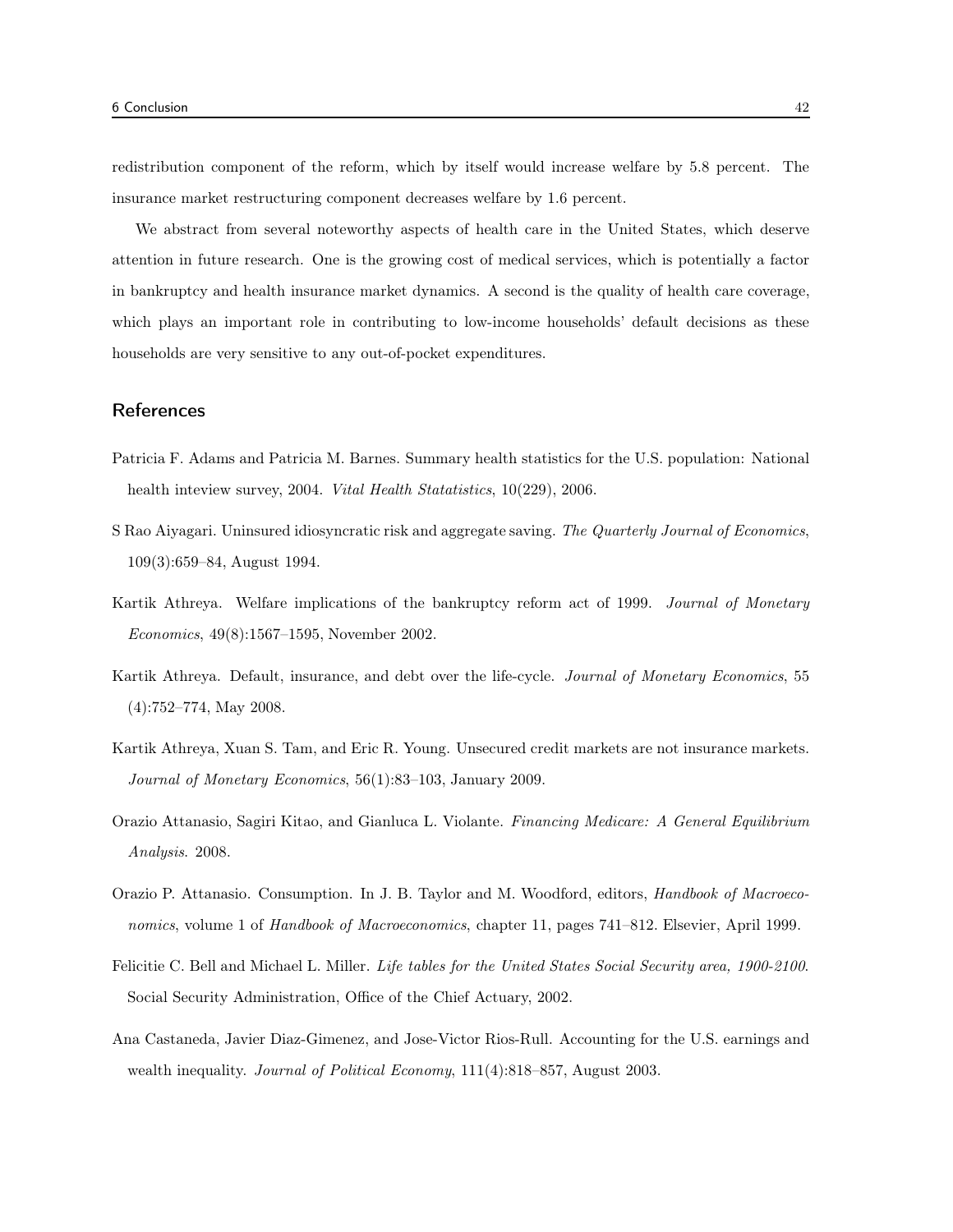- Satyajit Chatterjee, Dean Corbae, Makoto Nakajima, and José-Víctor Ríos-Rull. A quantitative theory of unsecured consumer credit with risk of default. Econometrica, 75(6):1525–1589, November 2007.
- Gary Claxton, Jon Gabel, Bianca DiJulio, Jeremy Pickreign, Heidi Whitmore, Benjamin Finder, Paul Jacobs, and Samantha Hawkins. Health benefits in 2007: Premium increases fall to an eight-year low, while offer rates and enrollment remain stable. *Health Affair*, 26(5):1407–1416, 2007.
- Janet Currie and Brigitte C. Madrian. Chapter 50 Health, health insurance and the labor market. In Orley C. Ashenfelter and David Card, editors, Handbook of Labor Economics, volume 3, Part 3 of Handbook of Labor Economics, pages 3309 – 3416. Elsevier, 1999.
- David Dranove and Michael L Millenson. Medical bankruptcy: myth versus fact. Health Affair, 25(2): w74–w83, 2006.
- Scott Fay, Erik Hurst, and Michelle J. White. The household bankruptcy decision. American Economic Review, 92(3):706–718, June 2002.
- Eric A. Finkelstein, Ian C. Fiebelkorn, and Guijing Wang. National medical spending attributable to overweight and obesity: How much, and who's paying? Health Affair, pages W3.219–226, 2003.
- Katherine M. Flegal, Margaret D. Carroll, Cynthia L. Ogden, and Lester R. Curtin. Prevalence and trends in obesity among us adults, 1999-2008. JAMA, 303(3):235–241, 2010.
- Paul Frijters, John P. Haisken-DeNew, and Michael A. Shields. The causal effect of income on health: Evidence from German reunification. Journal of Health Economics, 24(5):997 – 1017, 2005.
- Miguel Gouveia and Robert P. Strauss. Effective federal individual tax functions: an exploratory empirical analysis. National Tax Journal 317-339 (June 1994), 47:317–339, June 1994.
- Michael Grossman. On the concept of health capital and the demand for health. Journal of Political Economy, 80(2):223–55, March-Apr 1972.
- David U. Himmelstein, Elizabeth Warren, Deborah Thorne, and Steffie Woolhandler. Illness and injury as contributors to bankruptcy. Health Affair, 24:w63–w73, 2005.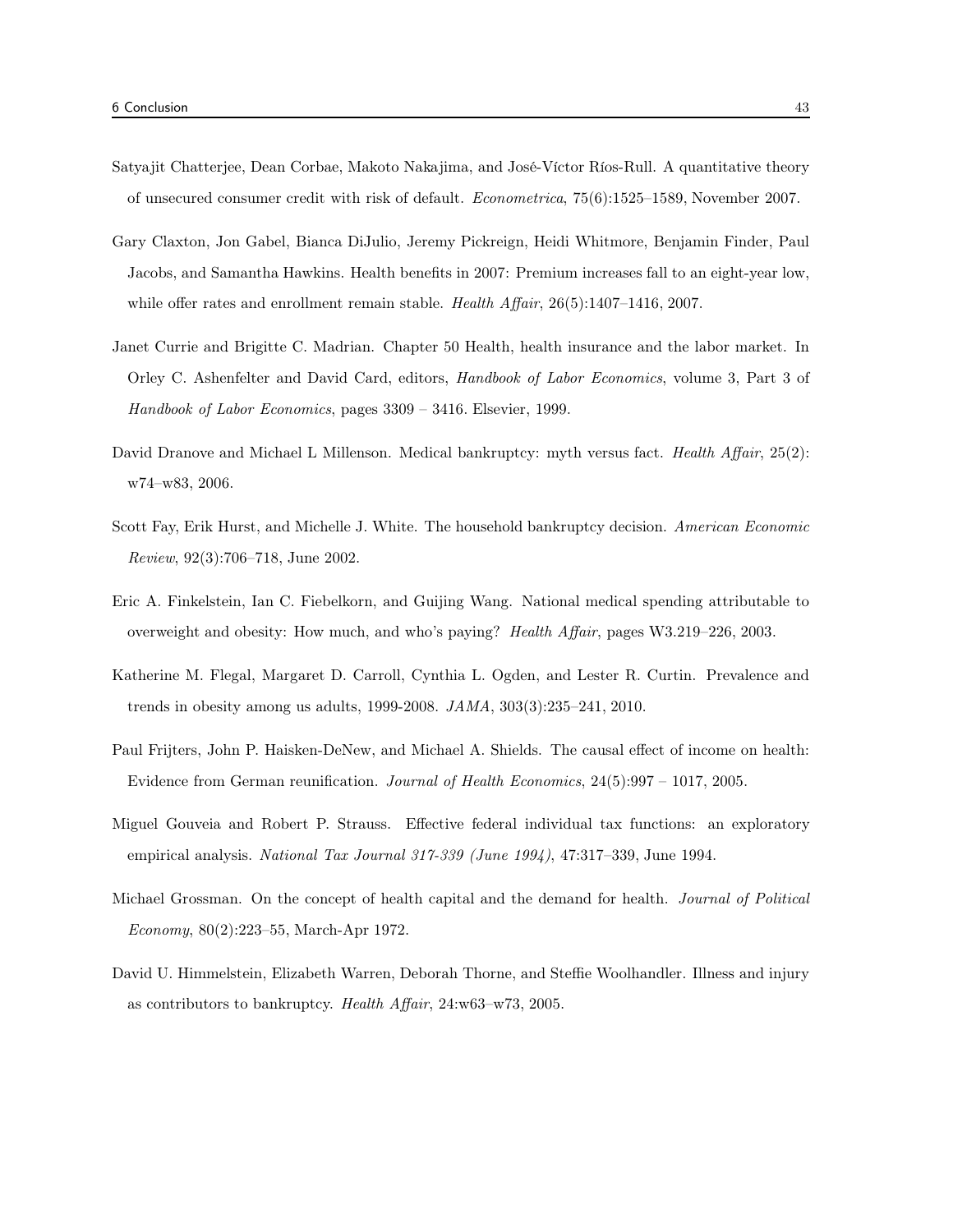- David U Himmelstein, Deborah Thorne, Elizabeth Warren, and Steffie Woolhandler. Medical bankruptcy in the United States, 2007: Results of a national study. American Journal of Medicine, 122(8):741–6, 2009.
- R Glenn Hubbard, Jonathan Skinner, and Stephen P Zeldes. Expanding the life-cycle model: Precautionary saving and public policy. American Economic Review, 84(2):174–79, May 1994.
- Karsten Jeske and Sagiri Kitao. U.S. tax policy and health insurance demand: Can a regressive policy improve welfare? Journal of Monetary Economics, 56(2):210–221, March 2009.
- James G. Kahn, Richard Kronick, Mary Kreger, and David N. Gans. The cost of health insurance administration in California: Estimates for insurers, physicians, and hospitals. Health Affairs, 24(6): 1629–1639, 2005.
- Kaiser Family Foundation. Update on Individual Health Insurance. Kaiser Family Foundation, August 2004.
- Kaiser Family Foundation. Employer Health Benefits: 2009 Annual Survey. Kaiser Family Foundation and Health Research and Educational Trust, 2009.
- Kaiser Family Foundation. Survey of People Who Purchase Their Own Insurance: Survey Report. Kaiser Family Foundation, 2010.
- Igor Livshits, James MacGee, and Michele Tertilt. Consumer bankruptcy: A fresh start. American Economic Review, 97(1):402–418, March 2007.
- Enrique G. Mendoza, Assaf Razin, and Linda L. Tesar. Effective tax rates in macroeconomics: Crosscountry estimates of tax rates on factor incomes and consumption. Journal of Monetary Economics, 34(3):297–323, December 1994.
- Kjetil Storesletten, Christopher I. Telmer, and Amir Yaron. Consumption and risk sharing over the life cycle. Journal of Monetary Economics, 51(3):609–633, April 2004.
- Teresa A. Sullivan, Elizabeth Warren, and Jay Lawrence Westbrook. The Fragile Middle Class. 2000.
- George Tauchen and Robert Hussey. Quadrature-based methods for obtaining approximate solutions to nonlinear asset pricing models. Econometrica, 59(2):371–96, March 1991.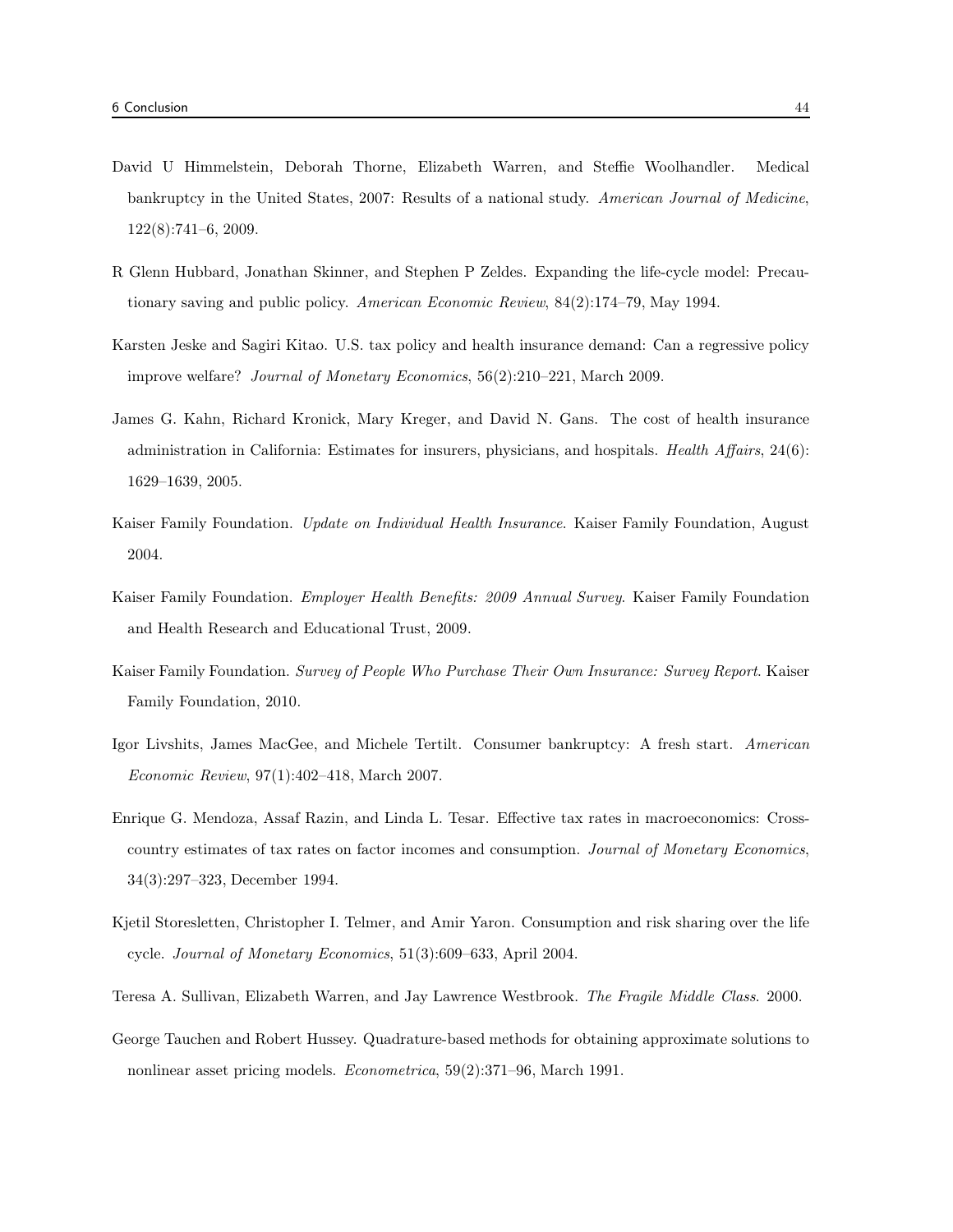- U.S. Government. Economic Report of the President February 2009. Government Printing Office, Washington, DC, 2009.
- Edward R. Whitehouse. The value of pension entitlements: A model of nine OECD countries. OECD Social, Employment and Migration Working Papers 9, OECD, Directorate for Employment, Labour and Social Affairs, June 2003.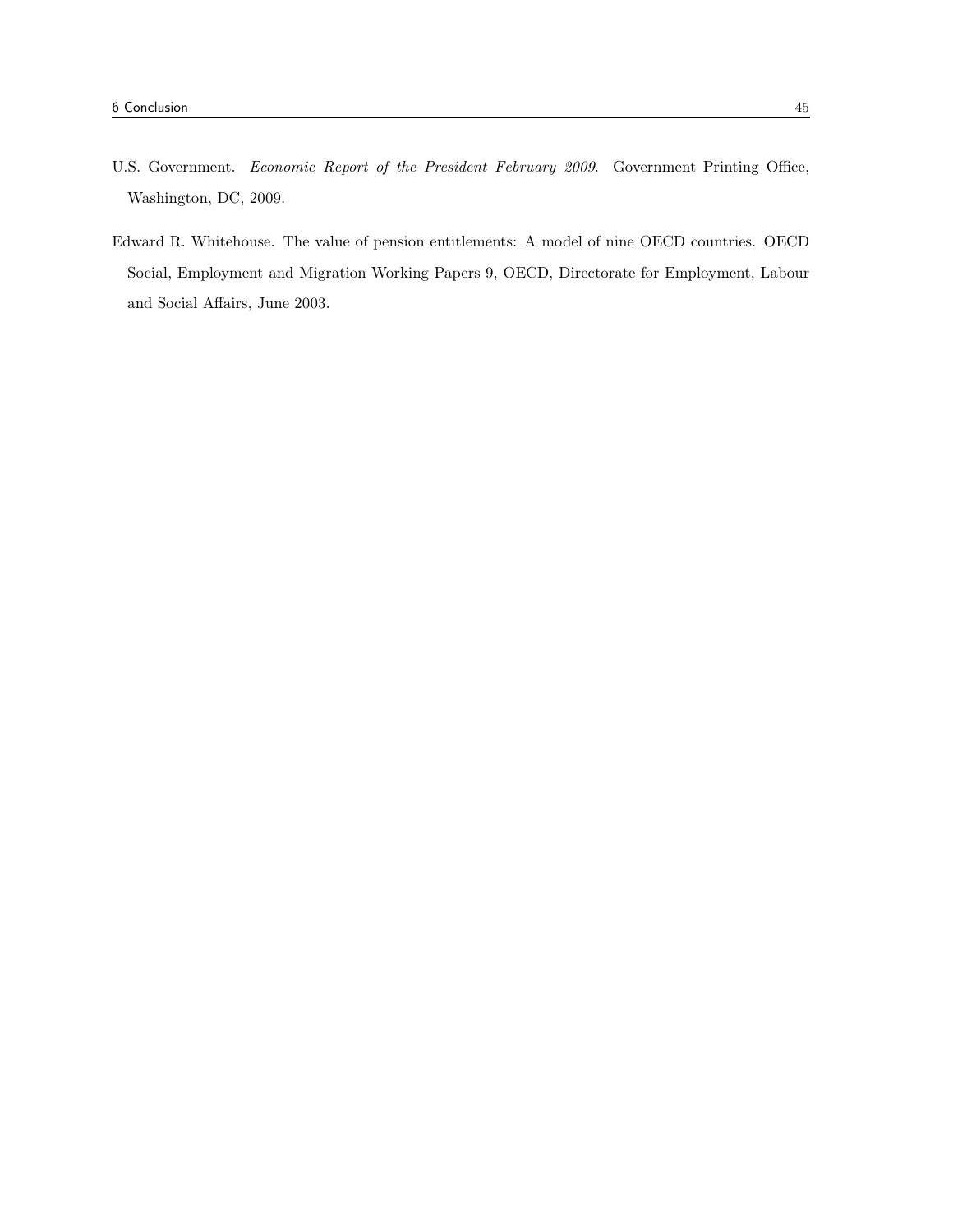# A Data and Calibration

We discuss calibration details regarding health, income, insurance, and medical expenditures.

# A.1 MEPS

The Medical Expenditure Panel Survey is a nationally representative household survey of medical care use, medical expenditures, and health insurance coverage. The survey uses a complex overlapping panel design with stratification, clustering, and disproportionate sampling. Each year a new panel of sample households is selected, and data are collected for two years in five rounds of interviews. The data are available from 1996. We employ data from 2002 to 2006 because those panels have a common variance structure that allows data pooling. An annual sample consists of approximately 32,500 people in 12,800 households.

Since the model's focus is on health insurance, we use a definition of household based on the Health Insurance Eligibility Unit (HIEU). An HIEU is constructed from the CPS family unit and includes adults and other family members who would typically be eligible for coverage under the family health insurance plan. Each CPS household may potentially consist of multiple HIEUs. HIEUs comprise adults, their spouses, and their natural or adopted children under age 18. An HIEU includes children under age 24 who are full-time students living at home or away from home. We define a head of household as the person with the highest income in the first year of the panel. If household members have the same income, we select the older one.

We drop all individuals under 20 or over 80 years old. We keep only individuals in the U.S. civilian non-institutionalized population (INSC1231). All dollar values are converted to the base year 2004 using the CPI deflator. We pool all the panels. In all estimates we use the weight of the household head (PERWT).

# A.2 Income process profile

In the sample approximately 15 percent of households have no income. Many low-income households are headed by females. In our analysis we do not want to exclude these low-income households. Hence, we cannot use a typical approach to estimate the income profile using a log transformation of earnings and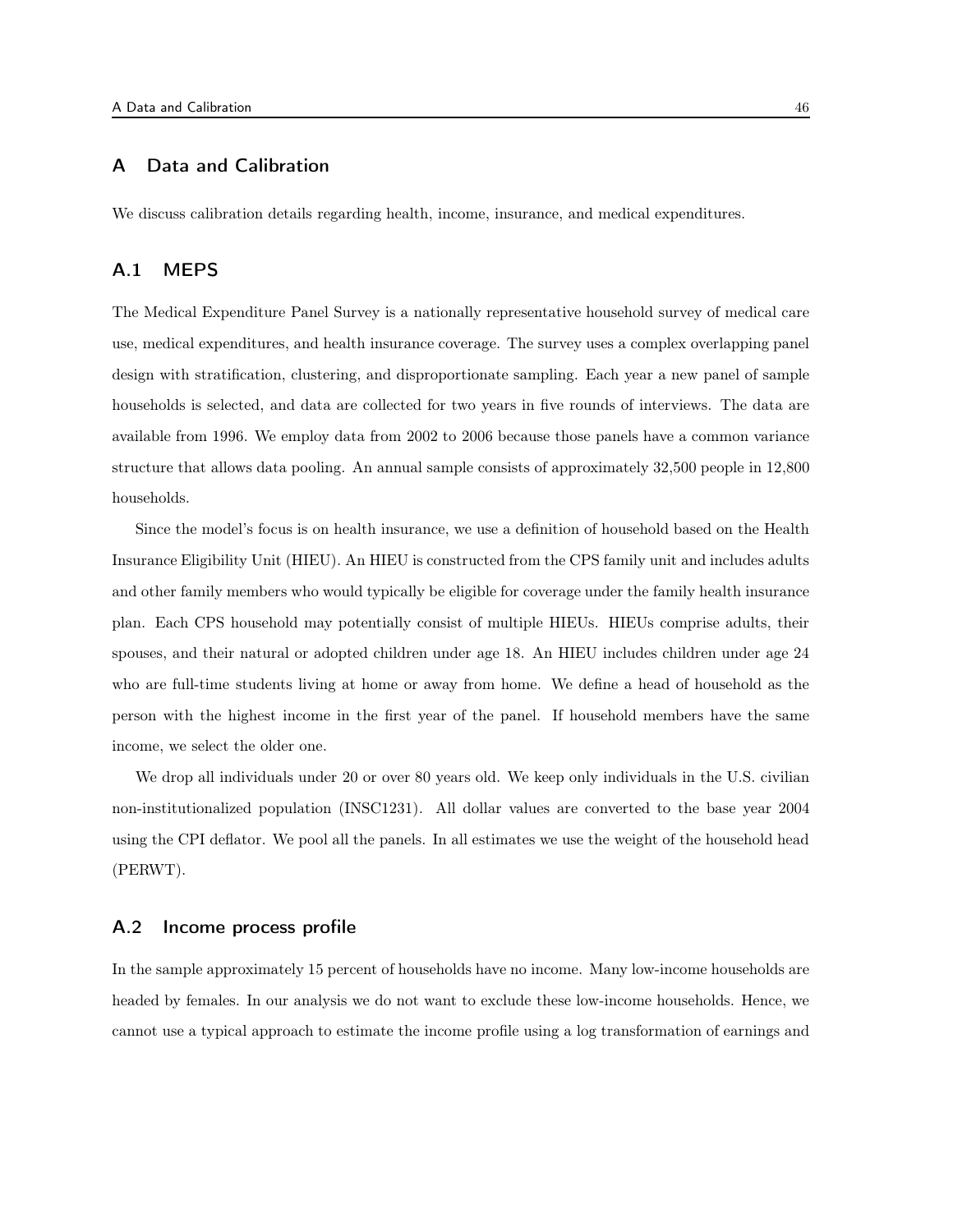

Fig. 10: Income profile

only the male sample.<sup>19</sup> Instead, we keep all households led by females and use a fixed effects estimator in which we regress the level of earnings on a polynomial of age, and year dummies.

$$
y_h = \beta_{h,0}^y + \beta_{h,1}^y age + \beta_{h,2}^y age^2 + \beta_{h,3}^y age^3 + \beta_y \mathbf{1} \left( year \right) \tag{38}
$$

Due to heteroscedasticity the standard error may be biased but the profile will be estimated consistently. For the purpose of our analysis we define family earnings as the sum of wage income (wageYYp) and unemployment benefits (unempYYx) of all household members. We estimate the earnings profile for each health status separately. The regression coefficients are reported in Table 13 and the profiles are displayed in Figure 10.

<sup>19</sup> For example, Storesletten et al. (2004) conducted a similar exercise using PSID. They drop females and individuals with non-positive income.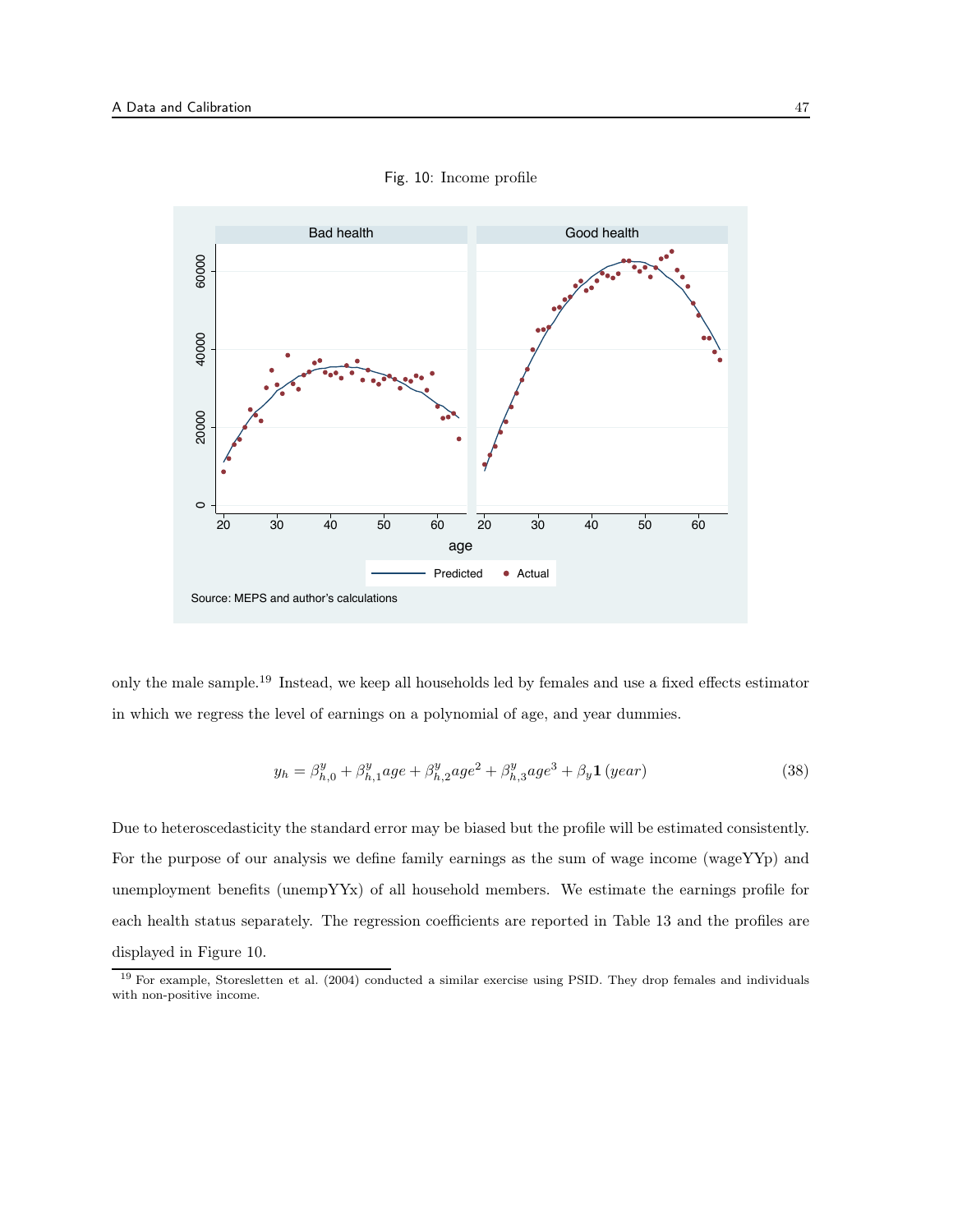| Parameter/Variable      | <b>Bad Health</b> | Good Health |
|-------------------------|-------------------|-------------|
| Constant                | $-18585.96$       | $-82170$    |
| Age                     | 1400.22           | 4946.86     |
| $Age^2/100$             | $-69.82$          | $-1902.24$  |
| Age <sup>3</sup> /10000 | $-2168.27$        | $-4858.94$  |
| $Year = 2003$           | 743               | 1885.42     |
| $Year = 2004$           | 3213.53           | 3953        |
| $Year = 2005$           | 3899.22           | 6088.72     |
| $Year = 2006$           | 5155.08           | 10266.03    |
| $R^2$                   | 0.0256            | 0.1267      |
| Obs                     | 28055             | 41249       |

Tab. 13: Parameter estimation of age-health-earnings profile

# A.3 Health

MEPS contains detailed questions about each person's health. We choose a self-reported health status (RTHLTH) as a proxy for a person's health.<sup>20</sup> Respondents were asked to evaluate their health relative to other people of their age on a scale of 1 to 5: excellent (1), very good (2), good (3), fair (4), and poor (5). In the model we define the health status h as a binary variable: good (1) and bad (0) health. To construct an individual's annual health status, we take an average of reported health across the three waves. We define an individual to be in bad health if the average is strictly greater than three. To construct a household's health status,  $h$ , we need to aggregate health information over household members in each year. We define a household to be in good health only if all household members are healthy. We also considered an alternative definition of household health by calculating an average selfreported health status within a household in three ways. A household was in bad health if the average household self-reported health status was strictly more than three. Using this alternative definition the average of binary health status is slightly higher in the data but the model implications are the same.

To estimate the health transition matrix we use a logistic regression model

$$
logit P (h' = 1 | h, age) = \gamma^h \cdot h + \beta_0^h + \beta_{h,1}^h age + \beta_{h,2}^h age^2
$$
\n(39)

where health status is conditional on a lag of health status and its interactions with a polynomial of

<sup>20</sup> Other measures of health status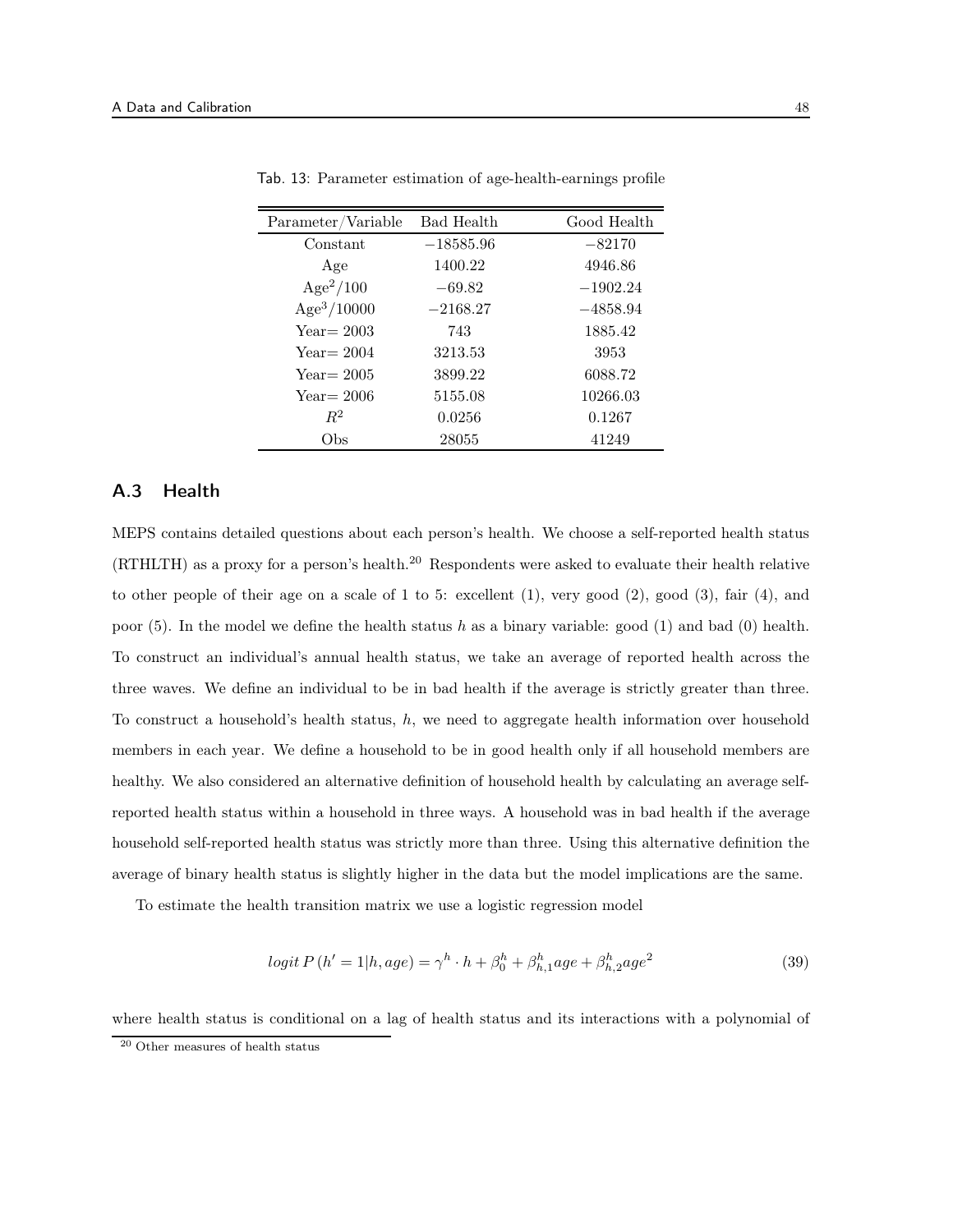| Coeff.                  | Value     | Std. Err. |
|-------------------------|-----------|-----------|
| h.                      | $-1.3322$ | 0.4131    |
| const.                  | 3.2716    | 0.2666    |
| age   bad               | $-0.1403$ | 0.0114    |
| age <sup>2</sup>   bad  | 0.0010    | 0.0001    |
| age good                | 0.0372    | 0.0112    |
| age <sup>2</sup>   good | $-0.0005$ | 0.0001    |

Tab. 14: Parameter estimation of a health transition matrix

age.

The coefficients of the estimation are presented in Table 14. Figure 11 presents a profile of health transition probabilities. The initial distribution of health is that 84.68 percent of households are in good health. The estimates are consistent with the transition probabilities in Attanasio et al. (2008).

# A.4 Medical Expenditures

MEPS contains detailed information about medical expenditures and sources of payments. To compute total medical expenditures corresponding to our model, we sum up all categories but Veterans' Administration (TOTVA), TRICARE (TOTTRI), Worker's Compensation (WCP), and other unclassified sources (TOTOSR). Since our model abstracts from very rare cases of Medicare eligibility when under 62 years old, we exclude Medicare expenditures (TOTMCR) while working age. We aggregate medical expenditures at the household level by summing up expenditures of all household members.

In MEPS, medical expenditures are defined as the sum of payments, rather than charges, for medical services during the year. This approach is due to a common practice of health care providers offering large discounts to insurance companies. Further, all charges associated with uncollected liability and bad debt are not included as expenditures in MEPS. Thus our estimates of medical expenditures should be treated as a lower bound.

To discretize our medical expenditures shock, we use a grid with four points. The grid values vary with age and health status but not probabilities. We divide medical expenditures into four bins by 50th, 90th, and 99th percentiles for each health status. Each bin is associated with one grid point. Each grid point has a fixed probability of occurrence, {0.5, 0.4, 0.9, 0.01}, but its value varies with age and health status. The choice of bins accounts for the observed fat tail of the medical expenditure shocks, which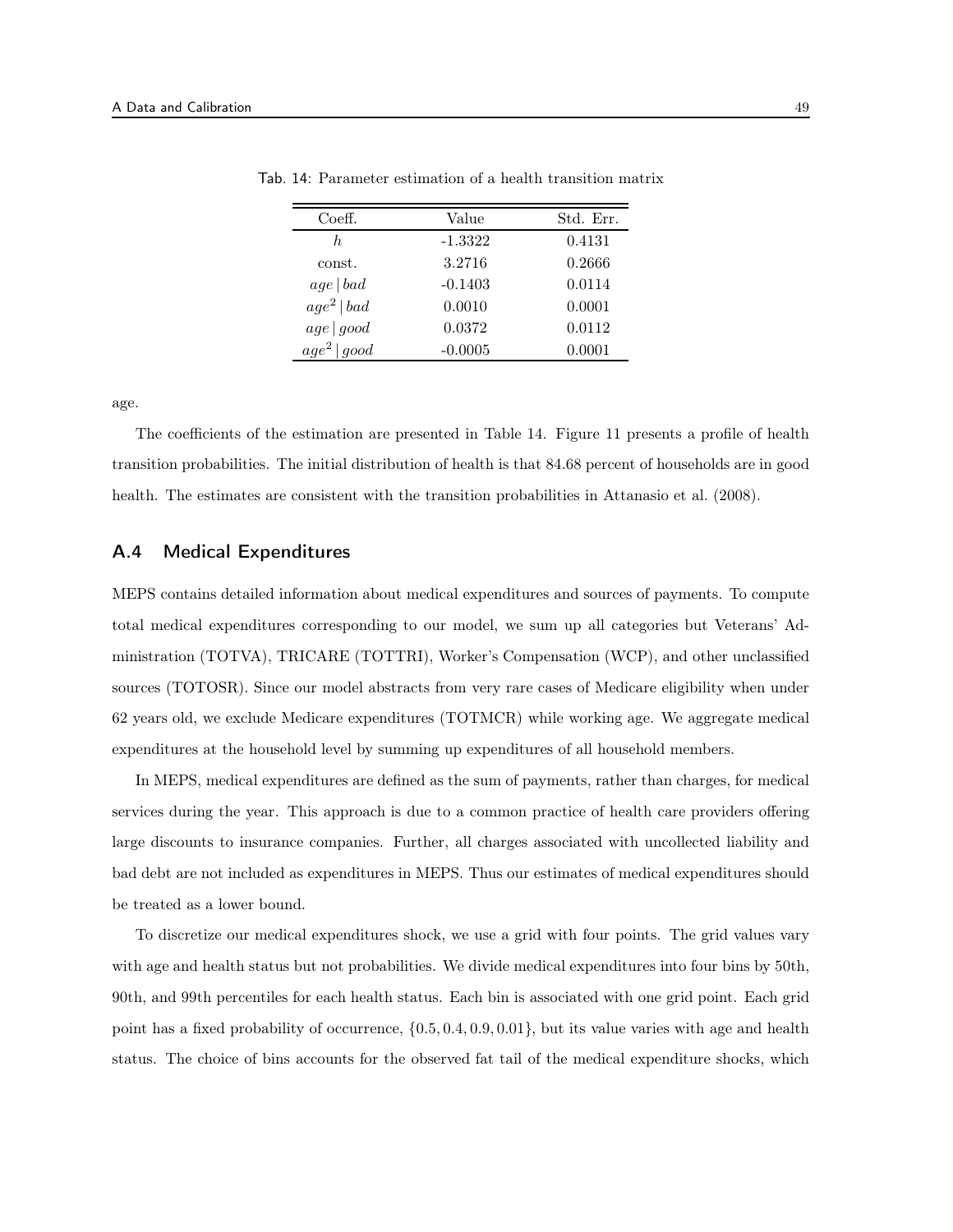

Fig. 11: Health transition probabilities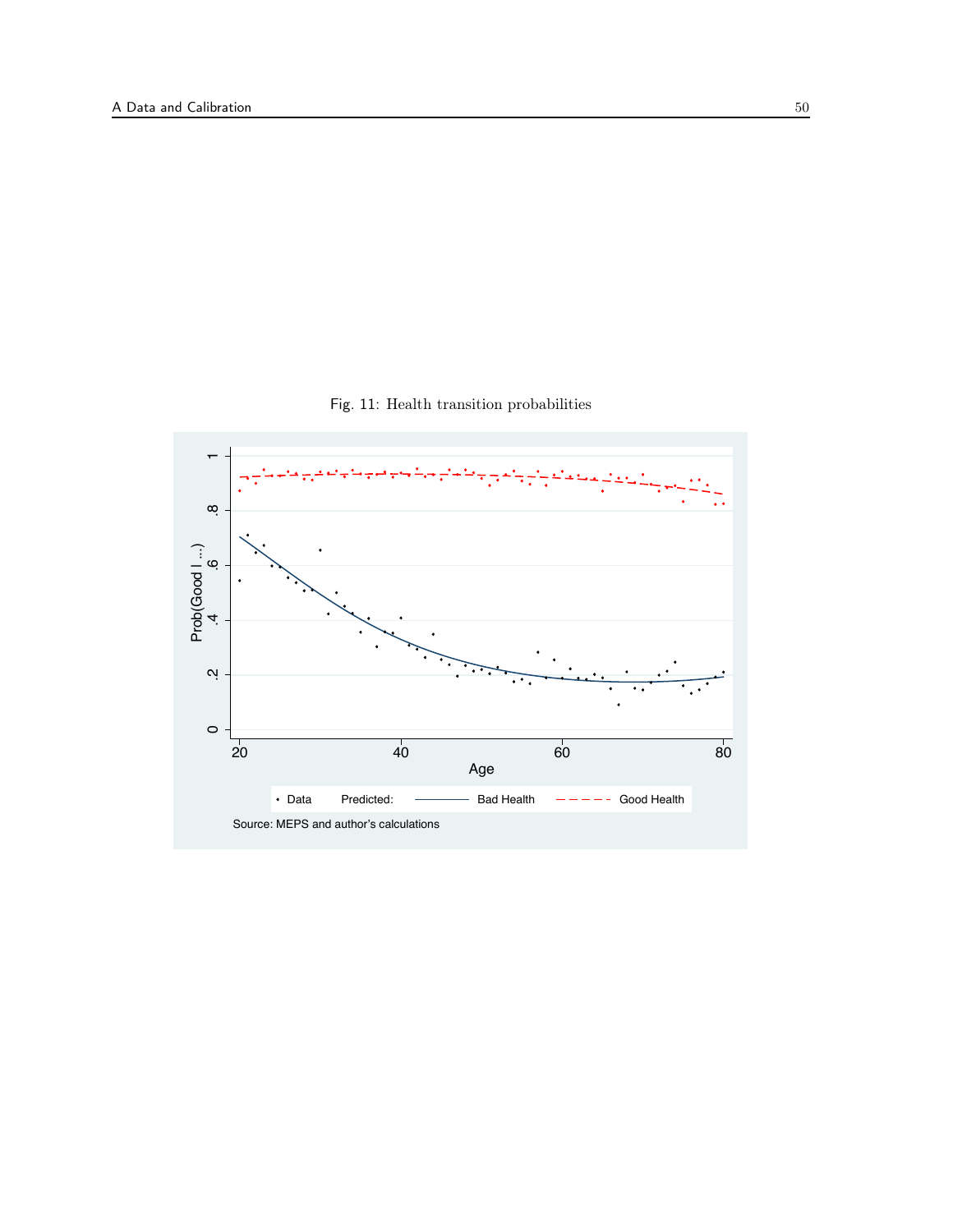are generated by a small number of catastrophic medical events. For each health status in each bin, we regress medical expenditures on a cubic polynomial of age. This way we get a smooth profile of medical expenditures. Figure 12 presents the predicted and actual value of medical expenditure shocks. The regression results are reported in Table 15.

# A.5 Group insurance offer

MEPS contains a few employment-related health insurance questions. Respondents are asked whether they had health insurance at a current main job (HELD31X, HELD42X, HELD53X) and whether they were offered health insurance through a current main job (OFFER31X, OFFER42X, OFFER53X). Their choice of health insurance at a current main job is reported as well (CHOIC31, CHOIC42, CHOIC53). To aggregate an offer indicator at the family level, we assume a household received an offer if any household member reported an offer in at least one interview during the year.

We assume the GHI offer indicator follows a Markov process conditional on household income,  $\pi^{E}(i'_{E}|i_{E}, n)$ . We use a logit regression model to estimate the probability of receiving an offer.

$$
logit P(i_{E,t} = 1 | i_{E,t-1}, n_t) = \beta_0^g + \beta_1^g i_{E,t-1} + \beta_2^g n_t
$$
\n
$$
(40)
$$

The regression coefficients are reported in Table 16. The conditional probability of a GHI offer is plotted against income in Figure 13.

# A.6 Coverage rates

We use medical expenditure data from MEPS to estimate a coverage rate,  $q$ , which is the fraction of medical expenditures, x, covered by health insurance. To estimate the coverage rate for the group and individual insurance we use a cubic polynomial in log expenditures.

$$
q = \beta_0^q + \beta_1^q \log(x) + \beta_2^q \log(x)^2 + \beta_3^q \log(x)^3 \tag{41}
$$

In this regression we use only households with positive expenditures that are covered for the entire year by each type of insurance. For Medicaid and Medicare we use a mean coverage rate, since there's no clear relationship between the coverage rate and expenditures in the data. The coverage rate is 0.71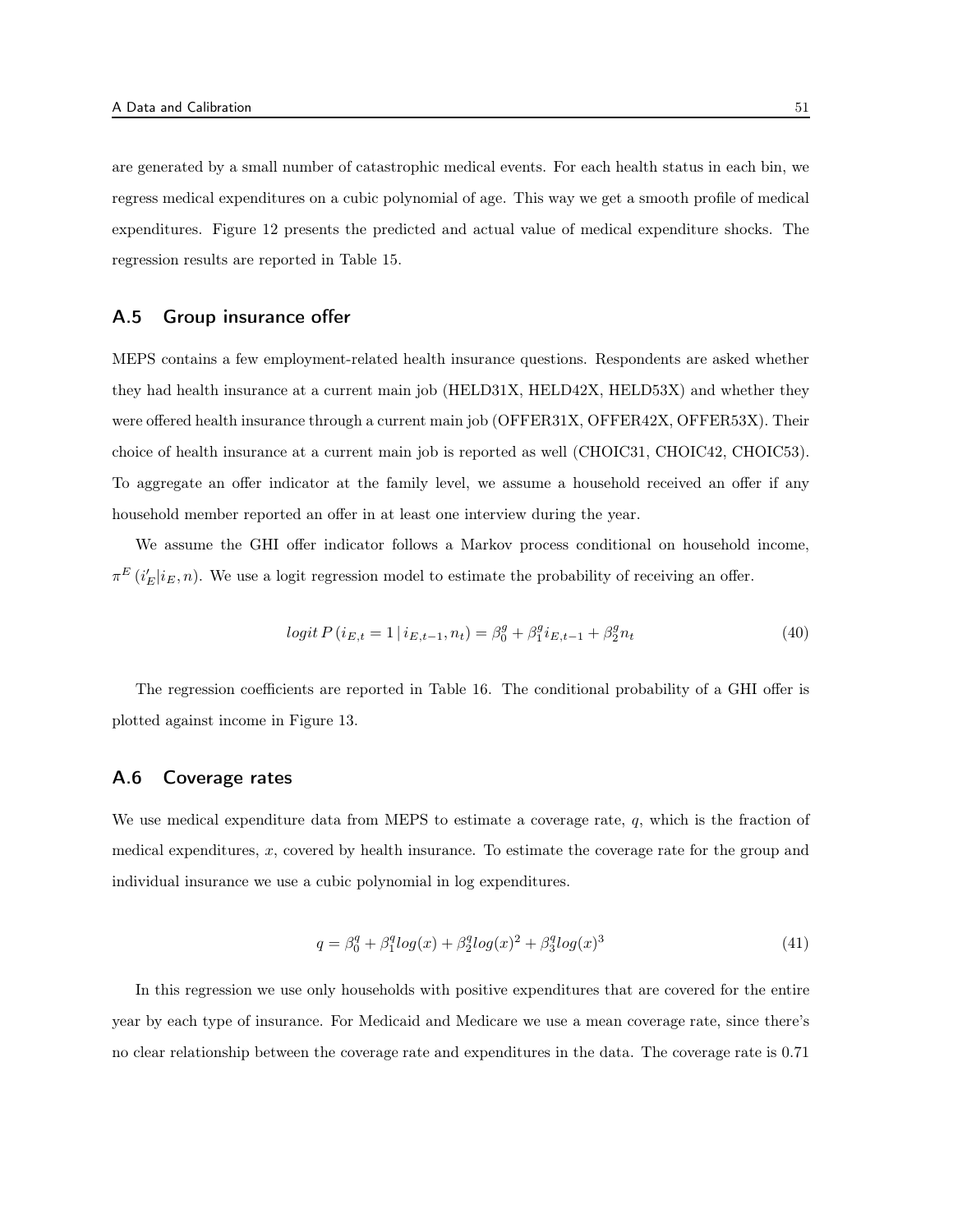

Fig. 12: Medical expenditure shock

Source: MEPS and author's calculations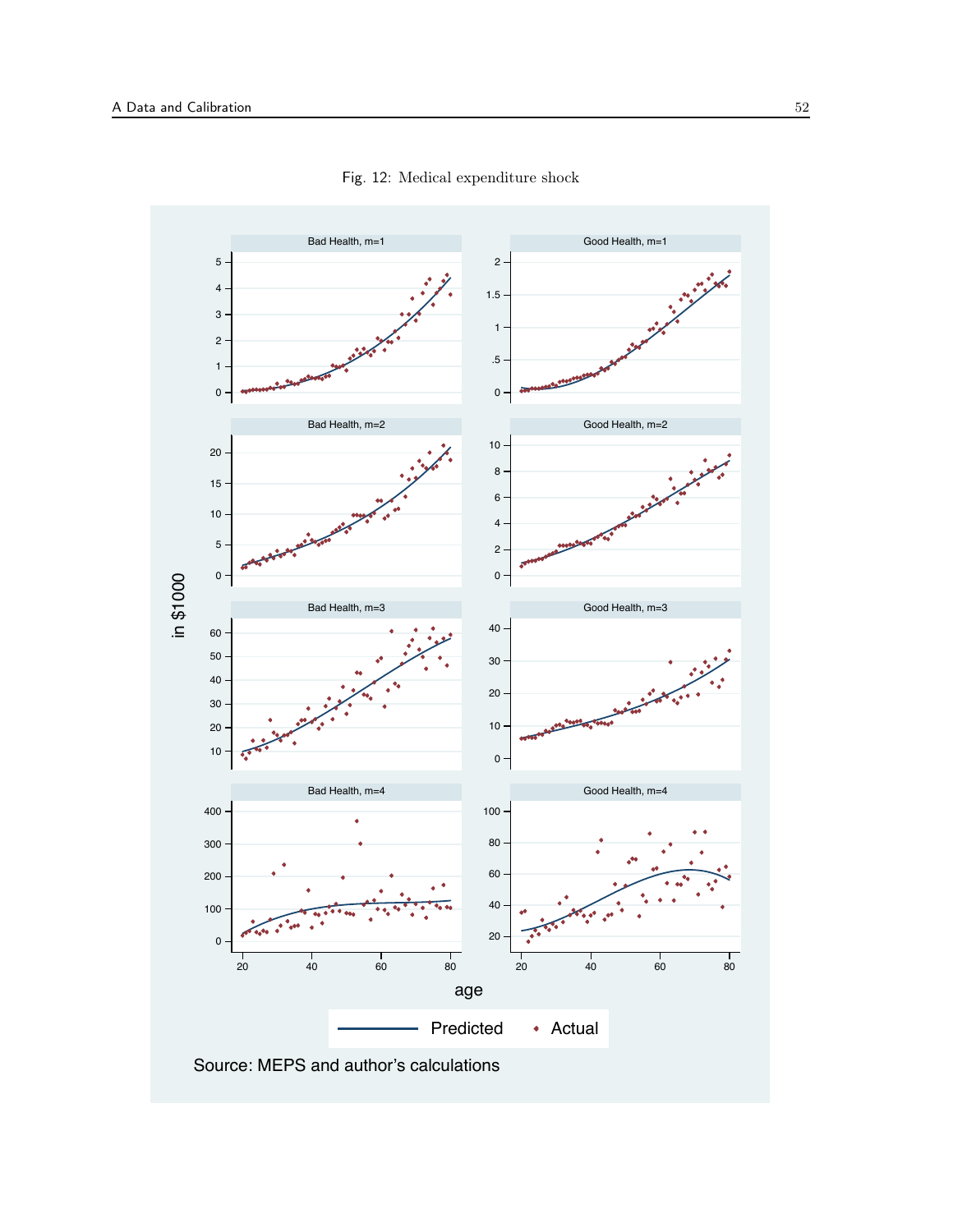|                  |          |           | Bad Health     |             |          |          | Good Health    |            |
|------------------|----------|-----------|----------------|-------------|----------|----------|----------------|------------|
| Bin              | $\theta$ |           | $\overline{2}$ | 3           | $\theta$ |          | $\overline{2}$ | 3          |
| const.           | 1163.83  | 3135.8    | 15429.54       | $-96333.34$ | 679.27   | 671.17   | 3057.11        | 30801.74   |
|                  | (421.49) | (1631.43) | (9880.32)      | (98321.51)  | (67.51)  | (299.97) | (1861.41)      | (39740.23) |
| age              | $-74.97$ | $-57.91$  | $-450.12$      | 9559.49     | $-54.27$ | $-33.07$ | 173.2          | $-1608.84$ |
|                  | (27.94)  | (108.23)  | (654.25)       | (6587.11)   | (4.83)   | (21.46)  | (133.19)       | (2837.57)  |
| $\rm age^2$      | 151.56   | 217.38    | 2001.46        | $-16278.56$ | 125.72   | 217.98   | $-116.95$      | 7491.03    |
|                  | (57.96)  | (224.55)  | (1355.63)      | (13752.97)  | (10.67)  | (47.4)   | (294.22)       | (6254.13)  |
| age <sup>3</sup> | $-16.11$ | 124.21    | $-1074.86$     | 9839.12     | $-49.72$ | $-43.62$ | 517.91         | $-5977.84$ |
|                  | (37.88)  | (146.82)  | (885.48)       | (9027.66)   | (7.35)   | (32.64)  | (202.59)       | (4297.32)  |
| Adj. $R^2$       | 0.4021   | 0.4664    | 0.4060         | 0.1141      | 0.4523   | 0.5495   | 0.5779         | 0.1540     |
| $\#$ obs.        | 8049     | 6441      | 1449           | 192         | 30866    | 24694    | 5552           | 648        |

Tab. 15: Medical expenditure regressions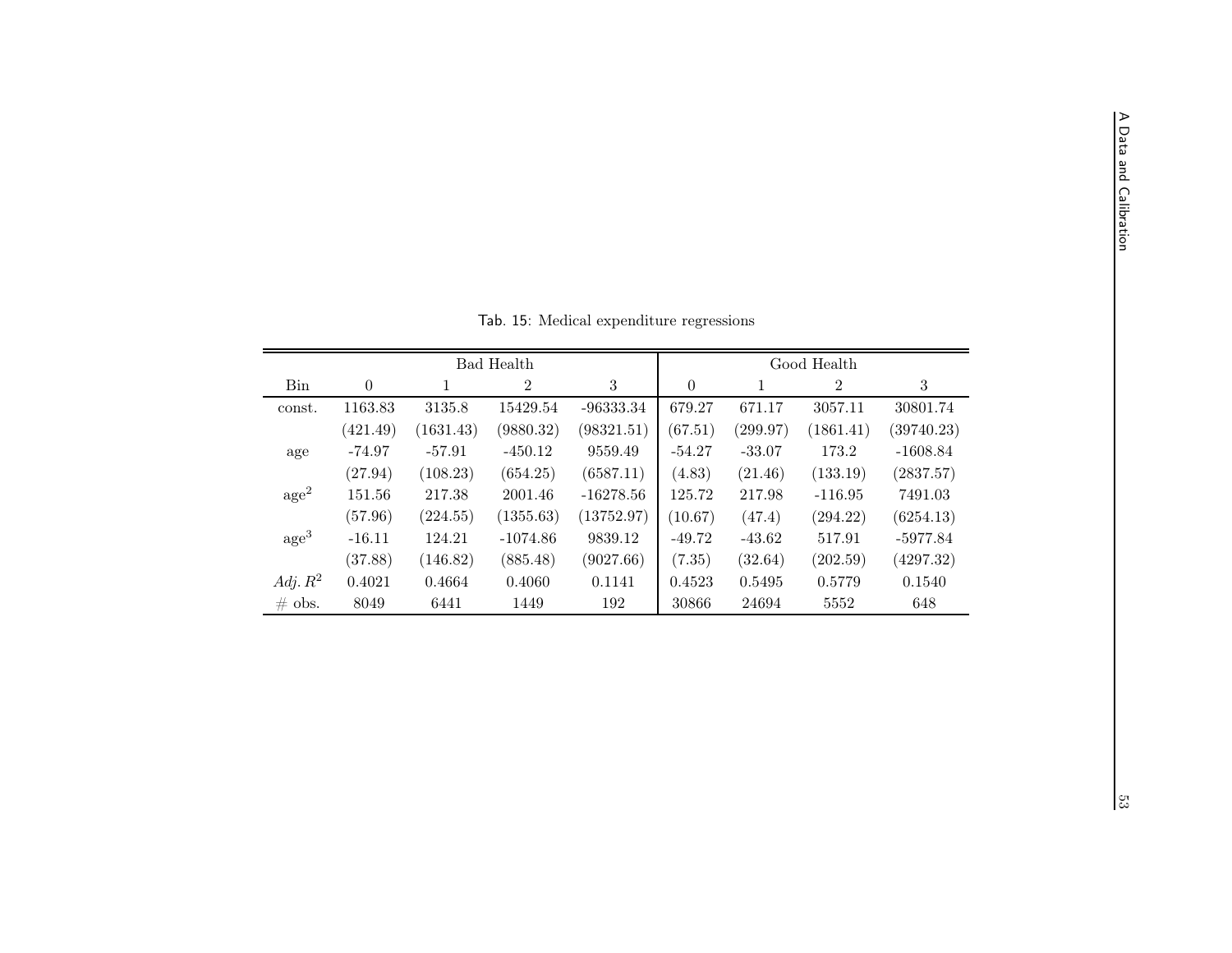

Fig. 13: GHI offer probability

Tab. 16: Health insurance offer regression

|              | $\ell \, i_E^{'} = 1$ , | Std. Err. |
|--------------|-------------------------|-----------|
| const.       | $-9.493504$             | 0.403397  |
| $i_E$        | 3.596696                | 0.066153  |
| $n_{\rm}$    | 0.786088                | 0.039211  |
| $\#$ of obs. | 20234                   |           |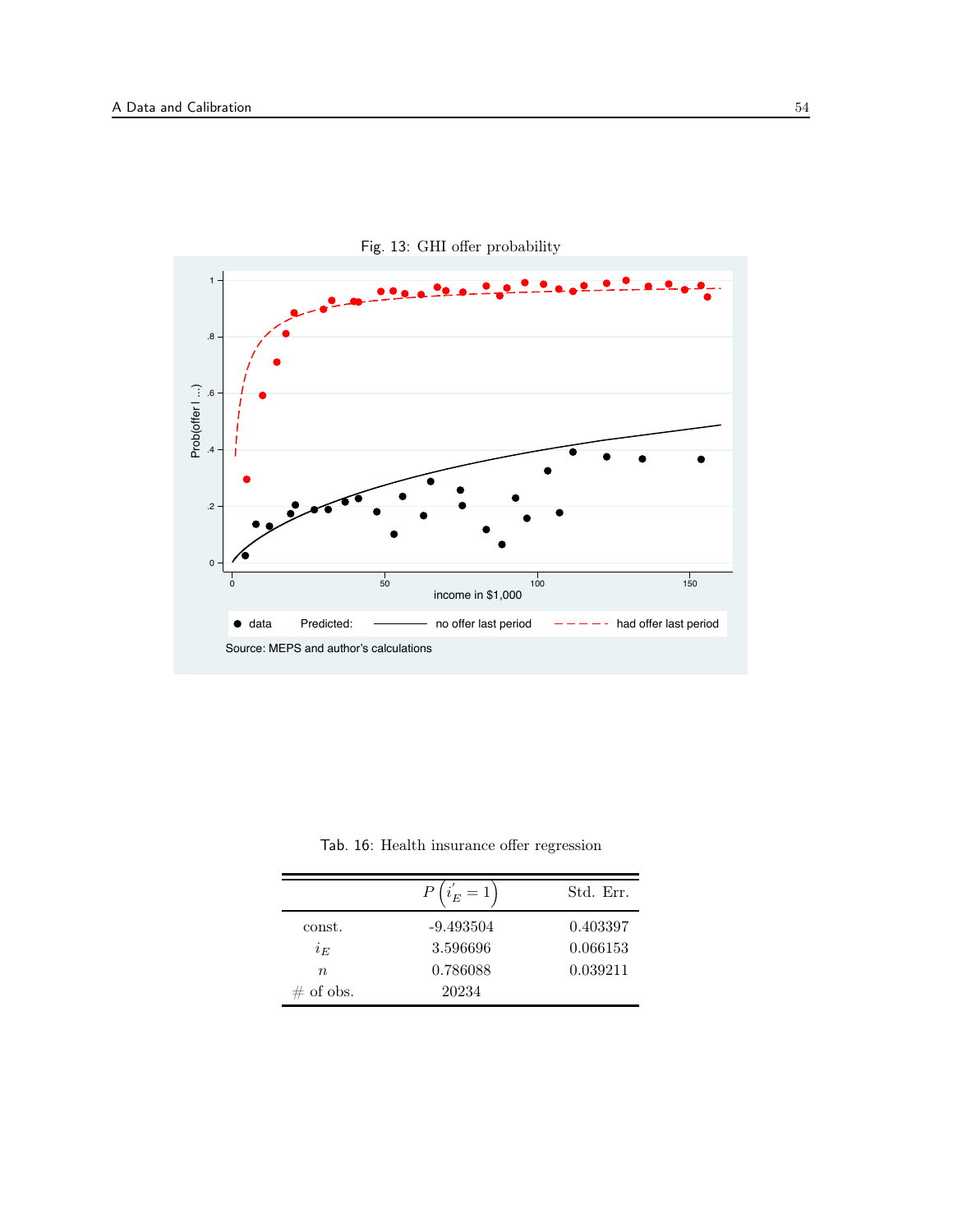|            | $q^{GHI}$    | $q^{IHT}$    |
|------------|--------------|--------------|
| const.     | 0.111045     | $-0.735191$  |
|            | (0.11605)    | (0.43126)    |
| log(x)     | 0.161530     | 0.482093     |
|            | (0.05)       | (0.2)        |
| $log(x)^2$ | $-(0.02090)$ | $-(0.07508)$ |
|            | (0.01)       | (0.03)       |
| $log(x)^3$ | 0.001179     | 0.004103     |
|            | (0.00030)    | (0.00145)    |
| Adj. $R^2$ | 0.10220      | 0.10670      |
| $\#$ obs.  | 27865        | 1070         |

Tab. 17: Coverage

for Medicaid and 0.41 for Medicare. In the above calculations we use the sample weights. The regression results and corresponding figures are reported in Table 17, Figure 14, and Figure 15.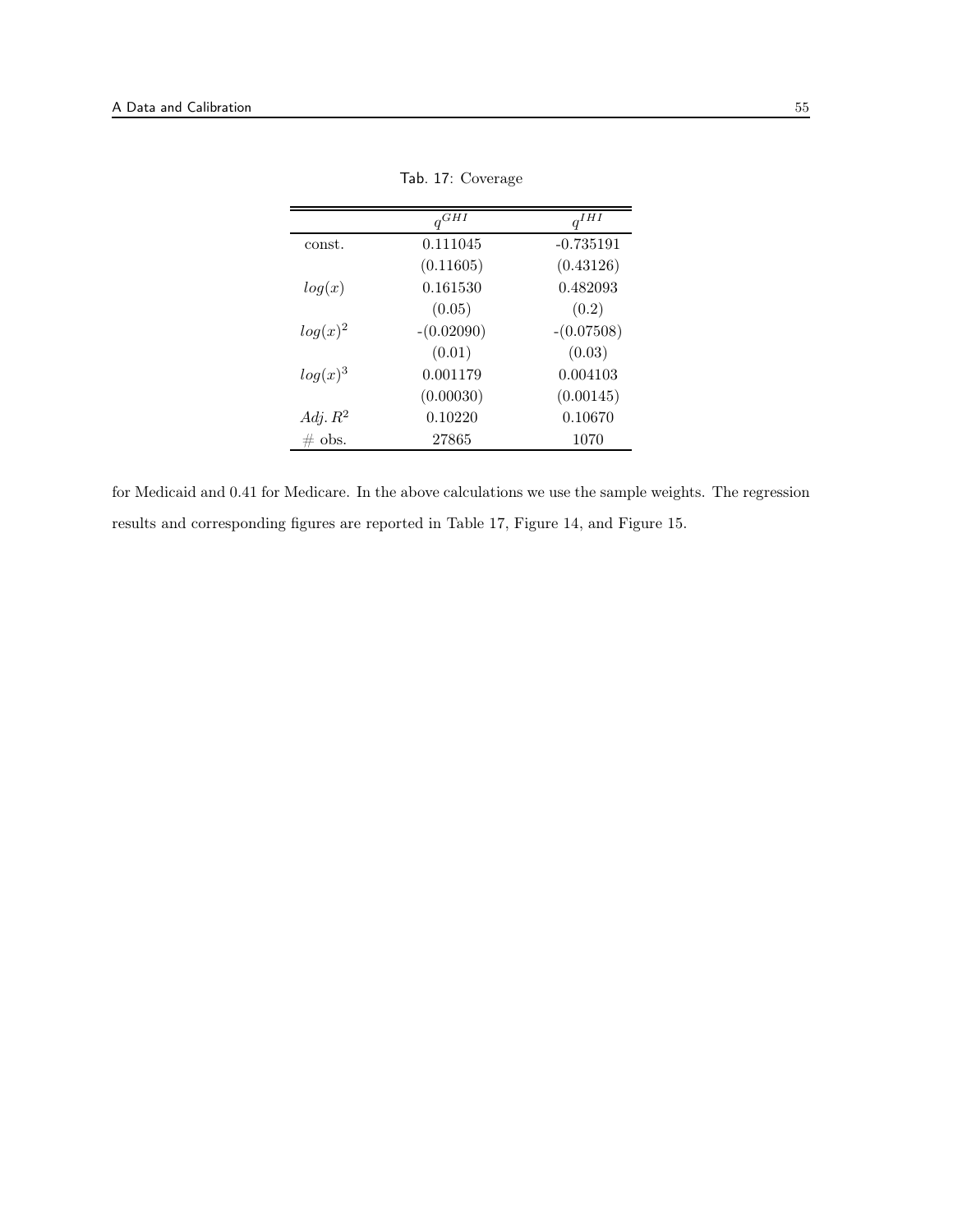